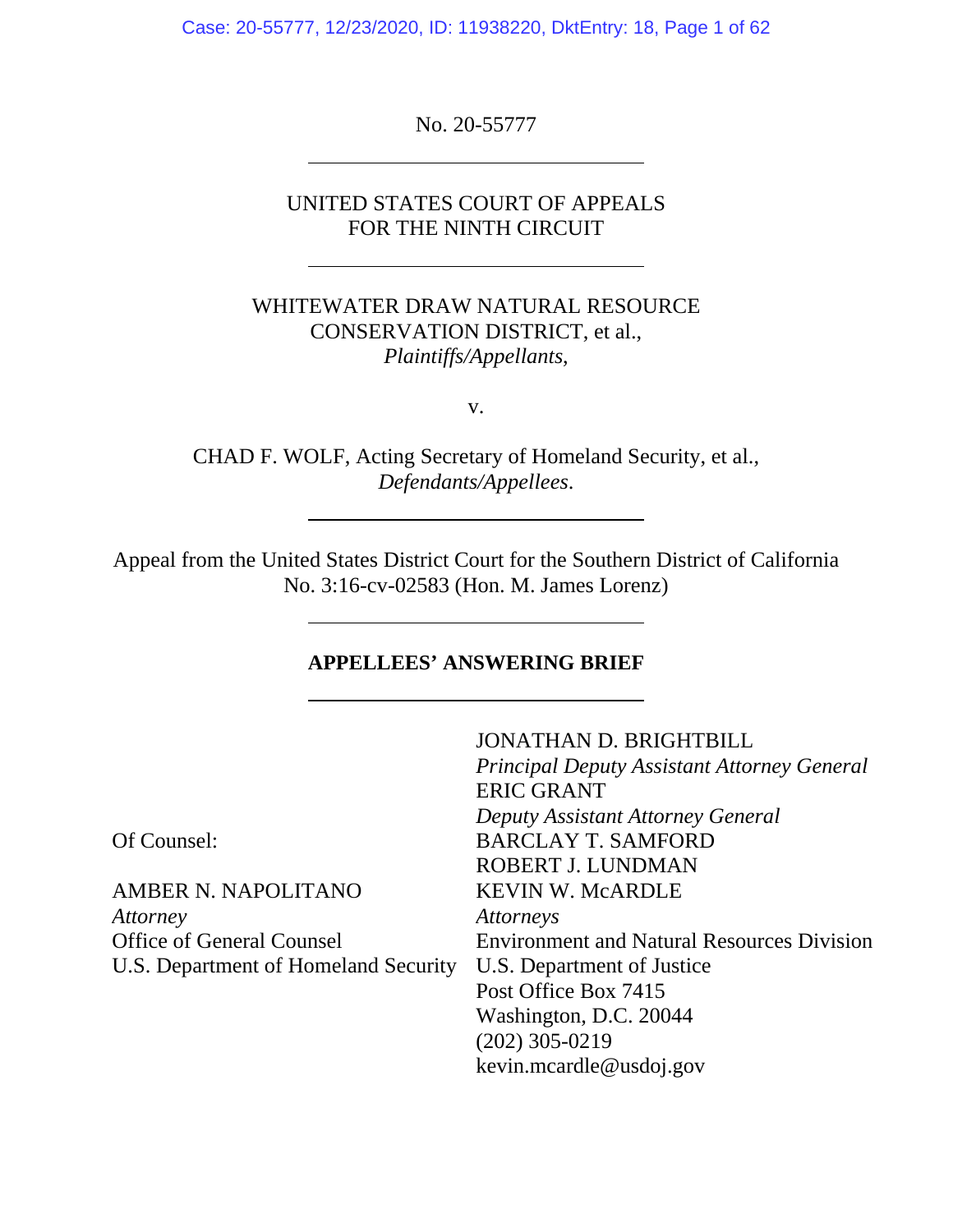# **TABLE OF CONTENTS**

| A.        |    |                                                 |
|-----------|----|-------------------------------------------------|
|           | 1. |                                                 |
|           | 2. |                                                 |
| <b>B.</b> |    |                                                 |
|           | 1. |                                                 |
|           | 2. |                                                 |
|           | 3. | The four applications of CATEX A3 challenged in |
|           |    | a.                                              |
|           |    | $b$ .                                           |
|           |    | c.                                              |
|           |    | d.                                              |
|           | 4. |                                                 |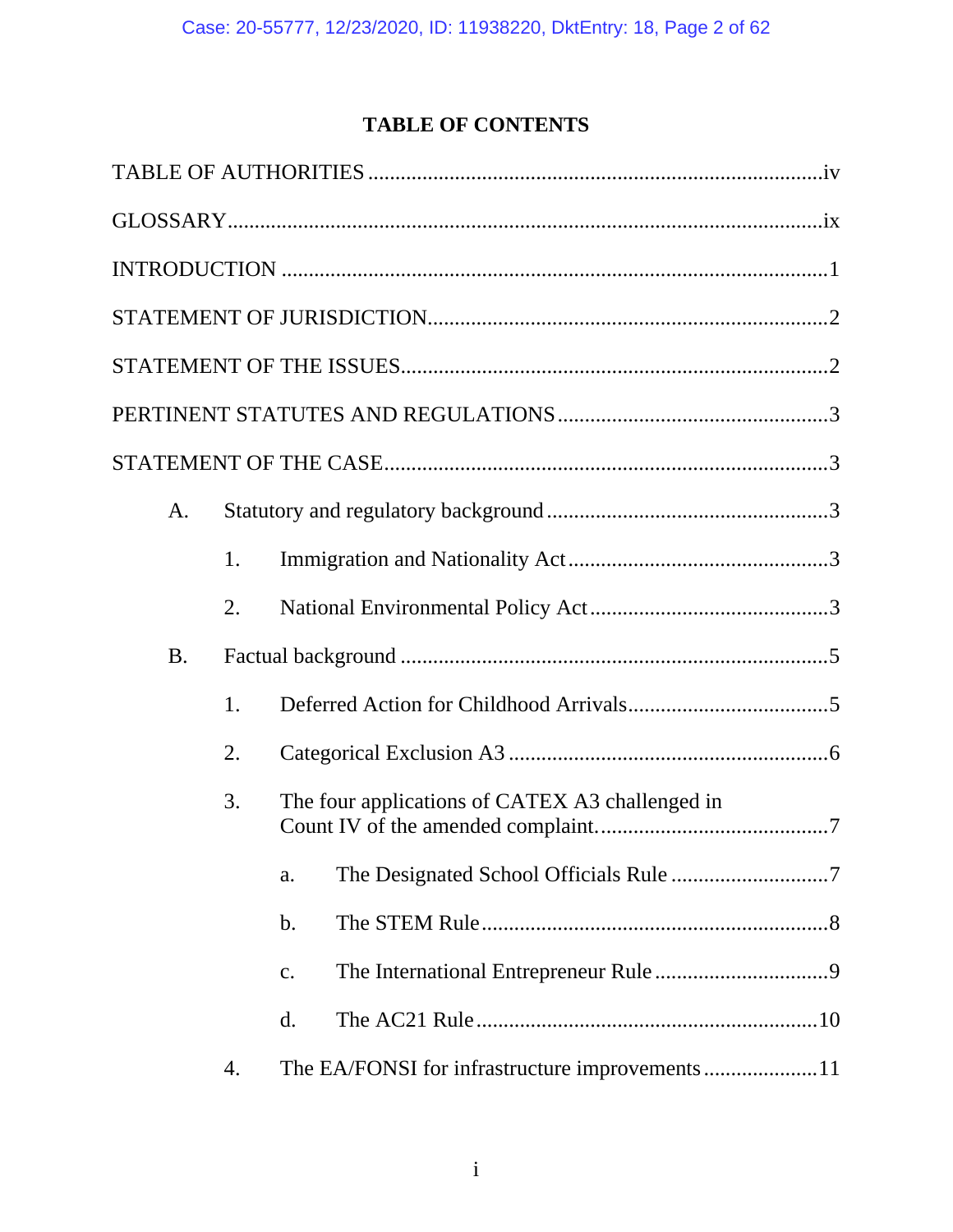# Case: 20-55777, 12/23/2020, ID: 11938220, DktEntry: 18, Page 3 of 62

|                | $C_{\cdot}$   |                                                                  |  |
|----------------|---------------|------------------------------------------------------------------|--|
|                |               | 1.                                                               |  |
|                |               | 2.                                                               |  |
|                |               |                                                                  |  |
|                |               |                                                                  |  |
|                |               |                                                                  |  |
| $\mathbf{I}$ . |               |                                                                  |  |
|                | A.            | The Manual does not mark the consummation of DHS's               |  |
|                | <b>B.</b>     | The Manual does not bind DHS with the force of law. 22           |  |
| II.            |               | DHS's ongoing implementation of seven statutory "programs"       |  |
| III.           |               | Plaintiffs lack standing under Article III and the APA to pursue |  |
|                | A.            | Plaintiffs must separately establish standing for each           |  |
|                | B.            | Plaintiffs lack standing to challenge the 2012 DACA              |  |
|                | $\mathsf{C}.$ | Plaintiffs lack standing to challenge CATEX A3 and the           |  |
|                |               | 1.<br>Plaintiffs lack standing to challenge the Designated       |  |
|                |               | 2.<br>Plaintiffs lack standing to challenge the                  |  |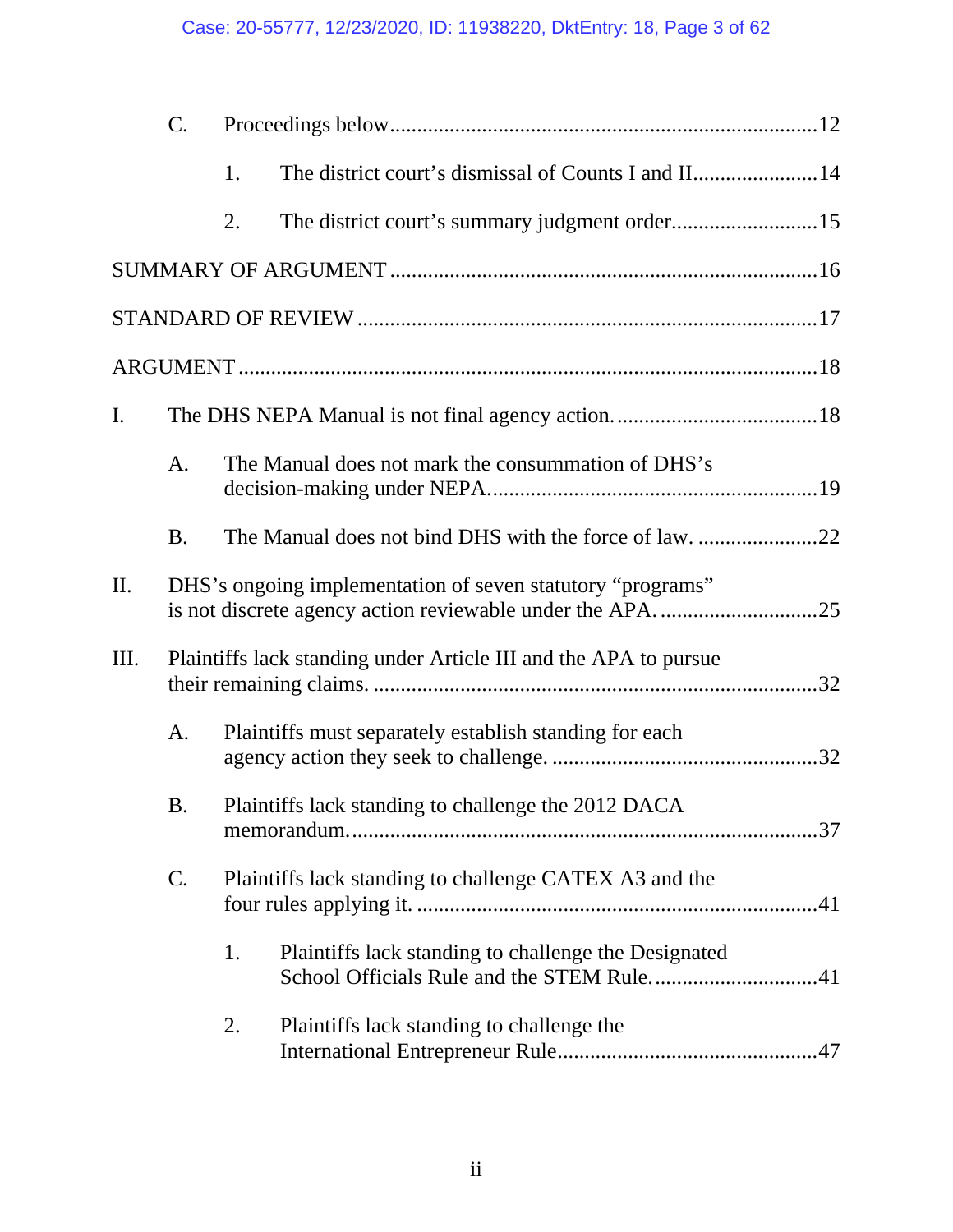|    | 3. | Plaintiffs lack standing to challenge the AC21         |  |
|----|----|--------------------------------------------------------|--|
| D. |    | Plaintiffs lack standing to challenge the programmatic |  |
|    |    |                                                        |  |
|    |    | <b>CERTIFICATE OF COMPLIANCE</b>                       |  |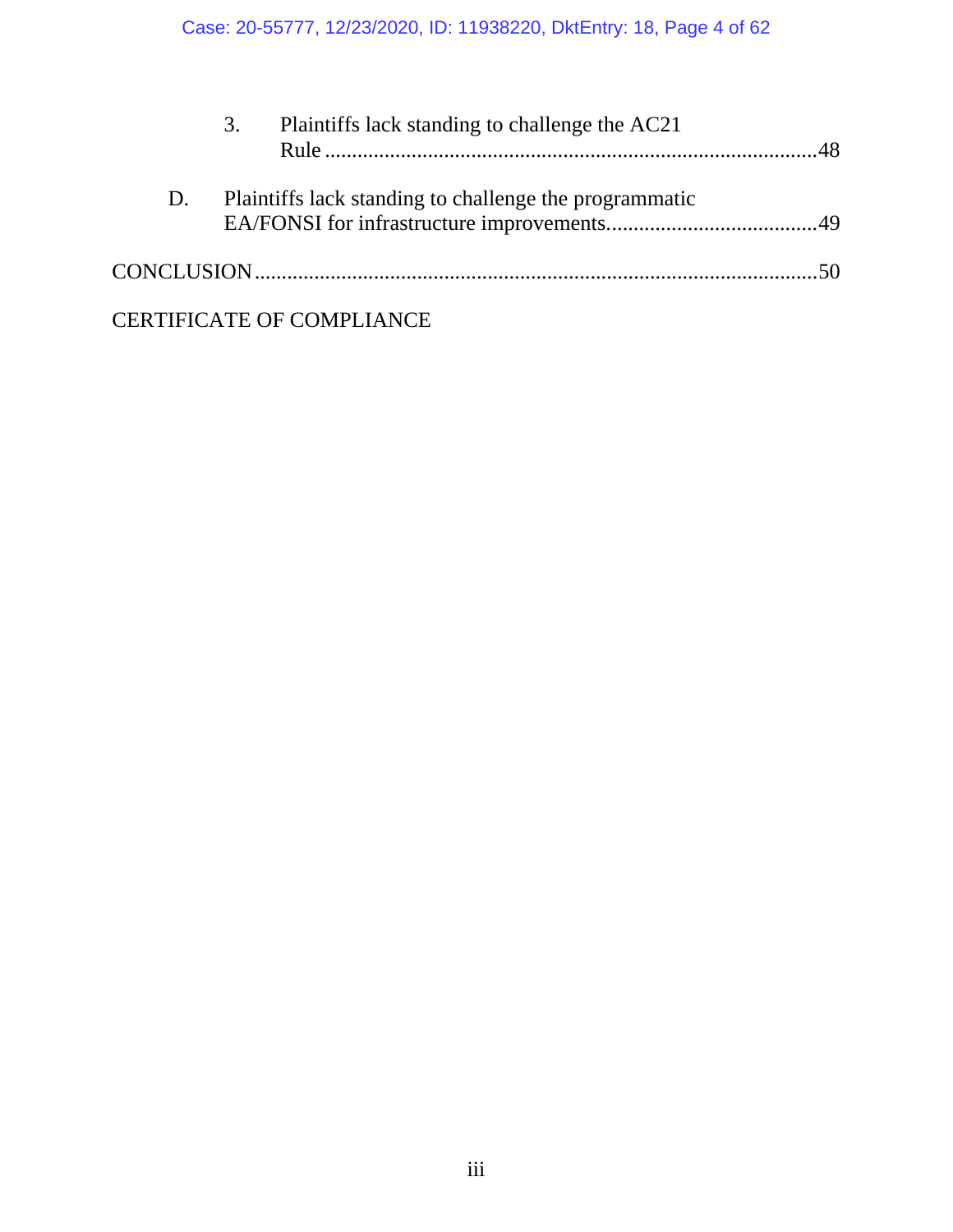# **TABLE OF AUTHORITIES**

# **Cases**

| Arizona v. United States,                                    |     |
|--------------------------------------------------------------|-----|
|                                                              |     |
| Arpaio v. Obama,                                             |     |
|                                                              |     |
| Ashley Creek Phosphate Co. v. Norton,                        |     |
|                                                              |     |
| Batalla Vidal v. Wolf,                                       |     |
| No. 16-CV-4756,                                              |     |
|                                                              |     |
| Bennett v. Spear,                                            |     |
|                                                              |     |
| California Sea Urchin Commission v. Bean,                    |     |
|                                                              |     |
| Center for Biological Diversity v. Export-Import Bank of the |     |
|                                                              |     |
| Citizens for Better Forestry v. USDA,                        |     |
|                                                              |     |
| Civil Rights Education and Enforcement Center v. Hospitality |     |
|                                                              |     |
| DaimlerChrysler Corp. v. Cuno,                               |     |
|                                                              |     |
| Department of Commerce v. New York,                          |     |
|                                                              | .39 |
| DHS v. Regents of University of California,                  |     |
|                                                              |     |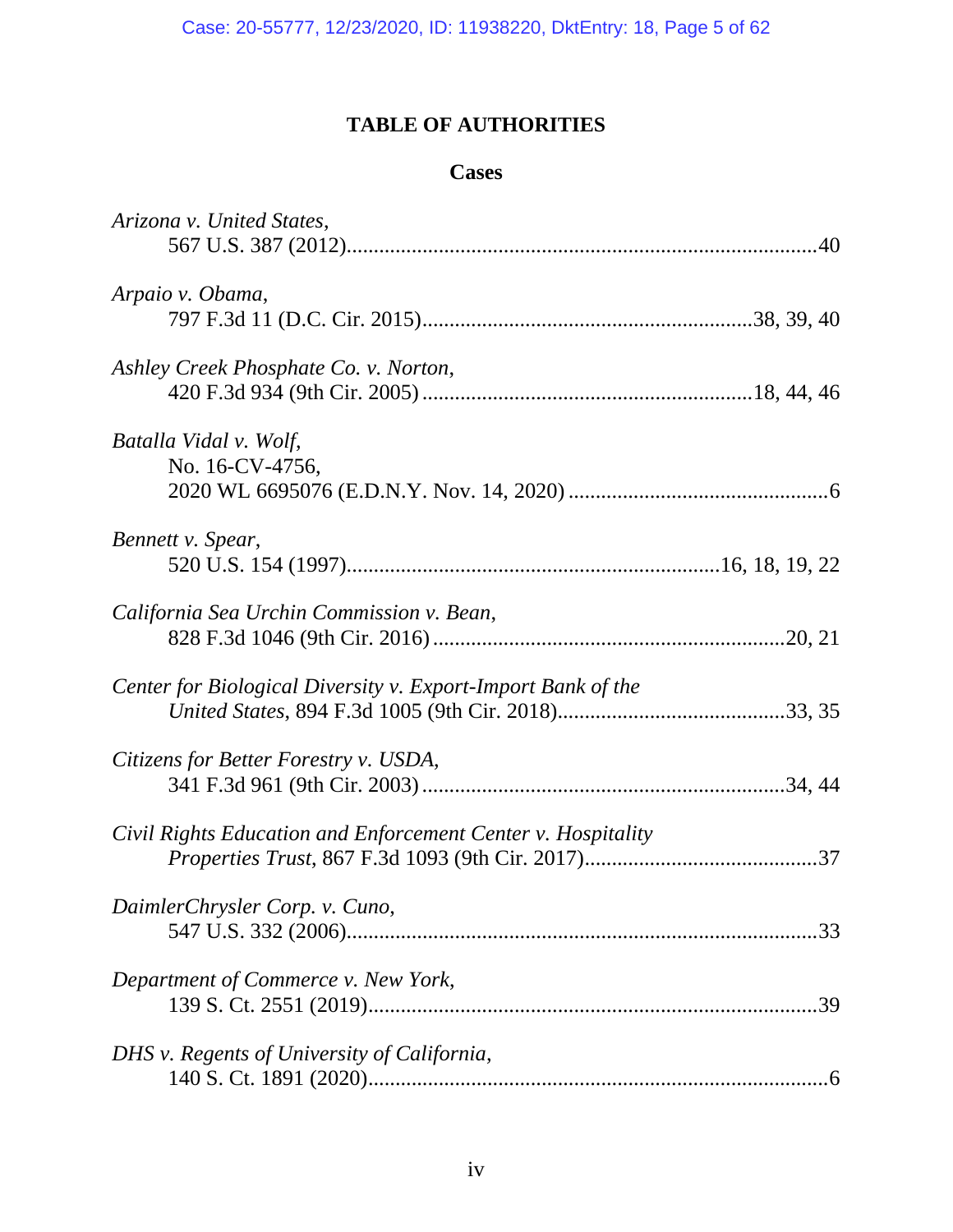| Donelson v. U.S. Department of Interior,                   |
|------------------------------------------------------------|
| Ecology Center, Inc. v. U.S. Forest Service,               |
| Federation for American Immigration Reform v. Reno,        |
| Friends of Potter Marsh v. Peters,                         |
| Glanton ex rel. ALCOA Prescription Drug Plan v. AdvancePCS |
| Heckler v. Chaney,                                         |
| Home Builders Ass'n of Greater Chicago v. U.S. Army Corps  |
| Lewis v. Casey,                                            |
| Lujan v. Defenders of Wildlife,                            |
| Lujan v. National Wildlife Federation,                     |
| Moore v. Apfel,                                            |
| Norton v. Southern Utah Wilderness Alliance,               |
| Oregon Natural Desert Ass'n v. U.S. Forest Service,        |
| People for Ethical Treatment of Animals v. Department of   |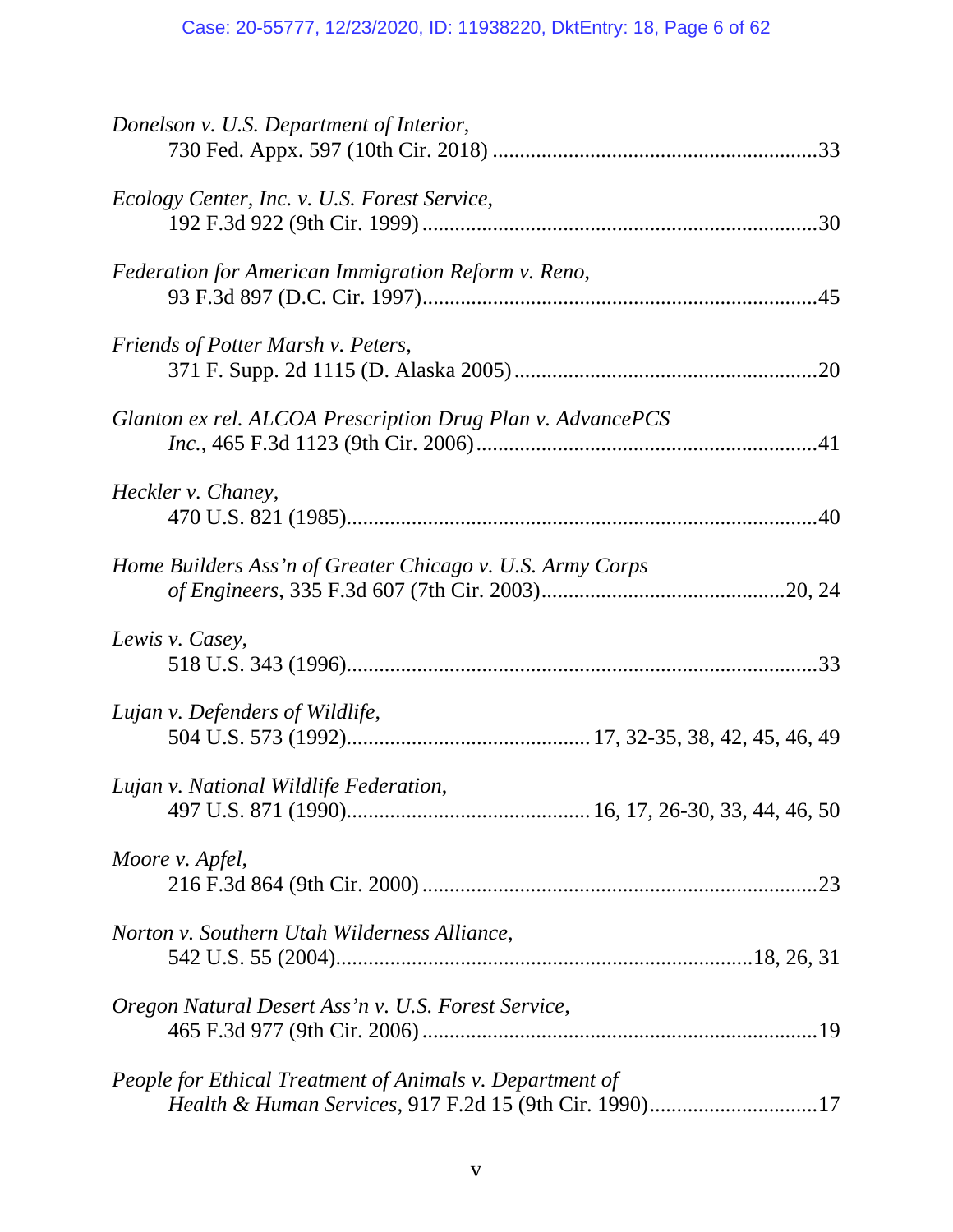# Case: 20-55777, 12/23/2020, ID: 11938220, DktEntry: 18, Page 7 of 62

| Reno v. American-Arab Anti-Discrimination Committee,        |     |
|-------------------------------------------------------------|-----|
| Rhoades v. Avon Products, Inc.,                             |     |
| River Runners for Wilderness v. Martin,                     |     |
| Safer Chemicals, Healthy Families v. EPA,                   |     |
| Salmon Spawning & Recovery Alliance v. Gutierrez,           |     |
| San Francisco Herring Ass'n v. U.S. Department of Interior, |     |
| Sierra Club v. Penfold,                                     |     |
| Sierra Club v. Peterson,                                    |     |
| Simon v. Eastern Kentucky Welfare Rights Organization,      |     |
| Soundboard Ass'n v. FTC,                                    | .19 |
| Spokeo, Inc. v. Robins,                                     |     |
| St. John's United Church of Christ v. FAA,                  |     |
| Steel Co. v. Citizens for a Better Environment,             |     |
| Summers v. Earth Island Institute,                          |     |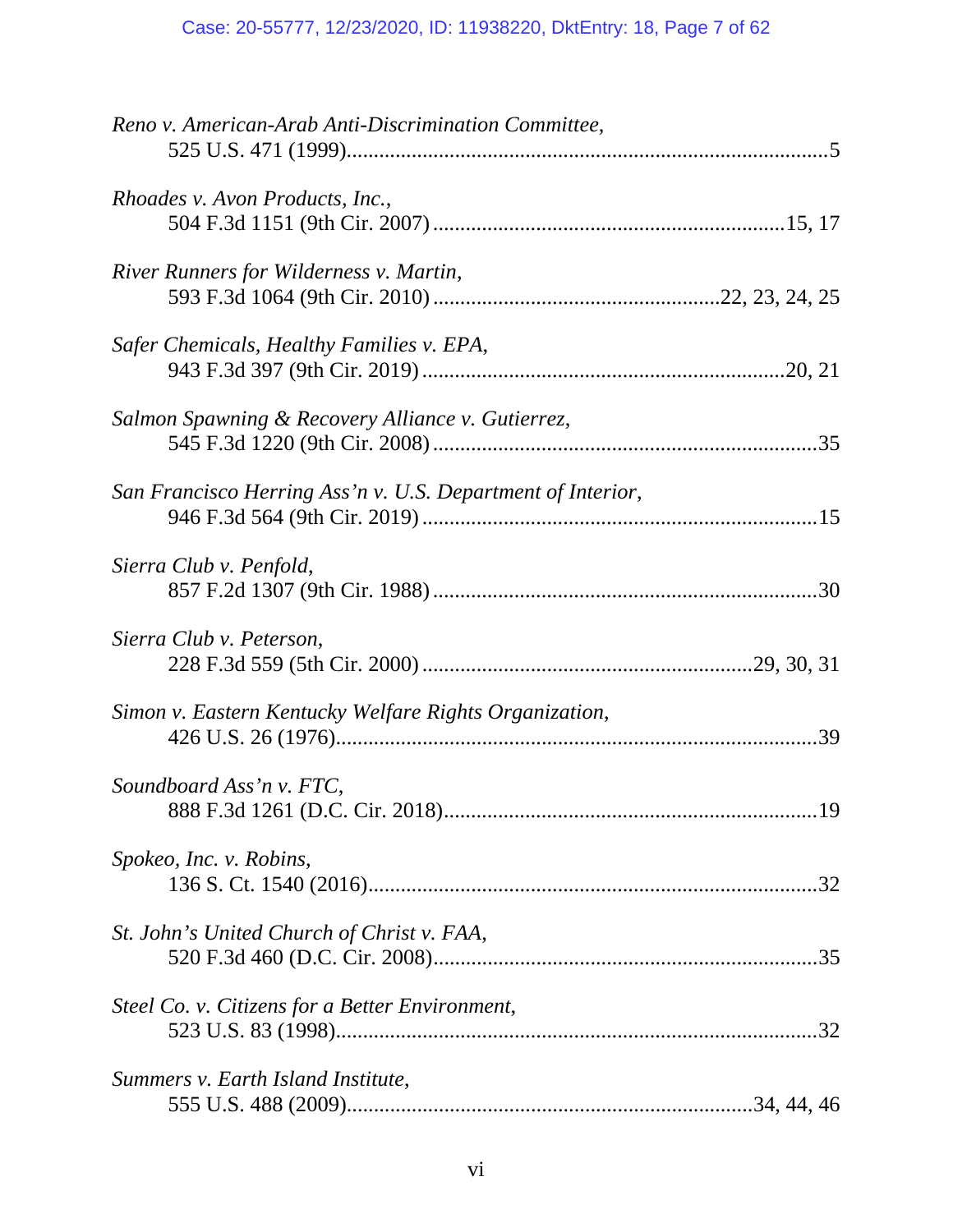# Case: 20-55777, 12/23/2020, ID: 11938220, DktEntry: 18, Page 8 of 62

| Texas v. United States,                             |
|-----------------------------------------------------|
| United States v. Alameda Gateway Ltd.,              |
| United States v. Fifty-Three (53) Eclectus Parrots, |
| United States v. Viltrakis,                         |
| Washington Environmental Council v. Bellon,         |
| Western Watersheds Project v. Kraayenbrink,         |
| Wilderness Society, Inc. v. Rey,                    |
| <b>Statutes and Court Rules</b>                     |
|                                                     |
| Administrative Procedure Act                        |
|                                                     |
|                                                     |
|                                                     |
|                                                     |
|                                                     |
| <b>Immigration and Nationality Act</b>              |
|                                                     |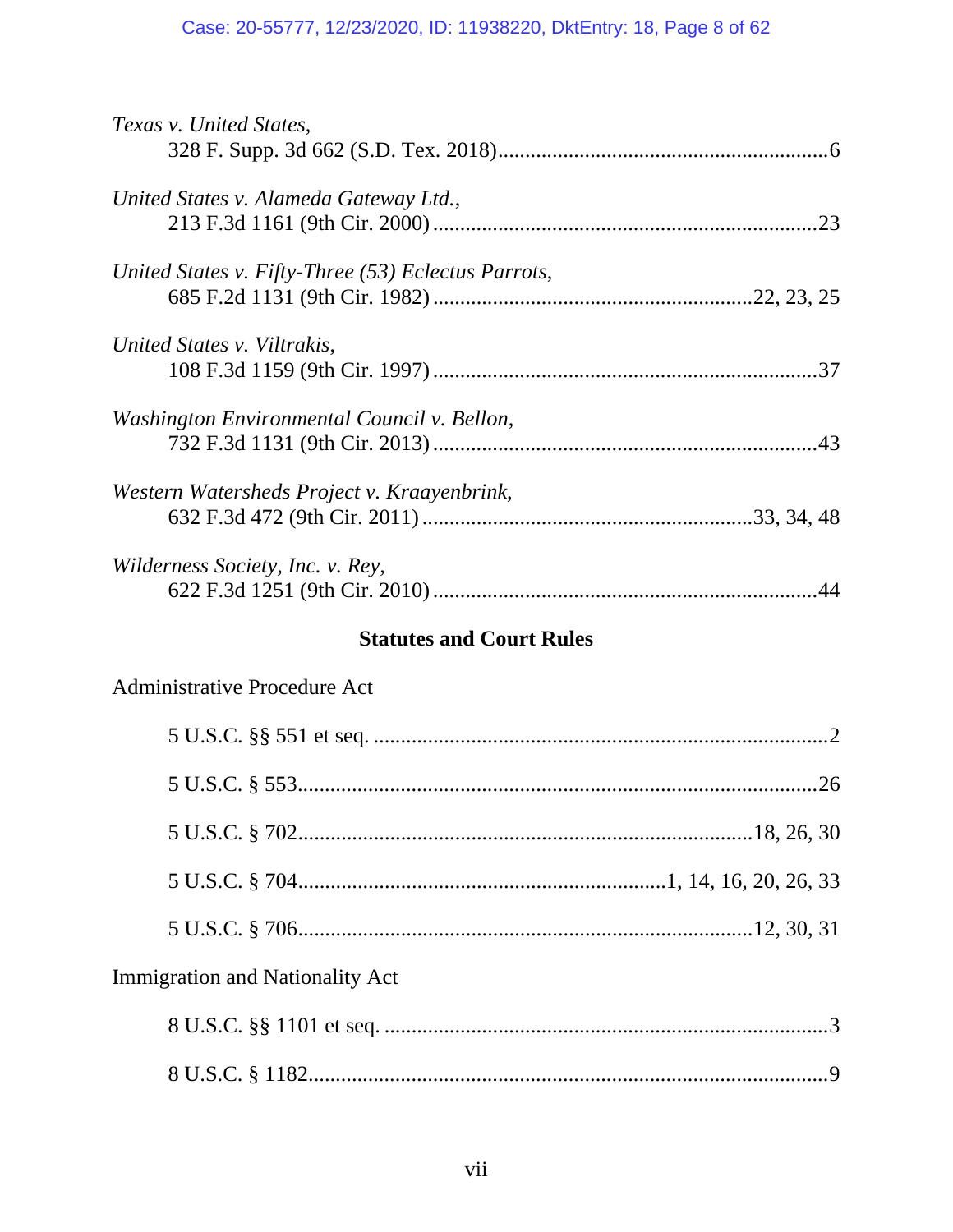# Case: 20-55777, 12/23/2020, ID: 11938220, DktEntry: 18, Page 9 of 62

| <b>Other Authorities</b><br>$A \cap C \Gamma \cap S$ 1500 0 |  |
|-------------------------------------------------------------|--|
|                                                             |  |
|                                                             |  |
|                                                             |  |
|                                                             |  |
| <b>National Environmental Policy Act</b>                    |  |
|                                                             |  |
|                                                             |  |
|                                                             |  |

| 33 Charles Alan Wright et al., Federal Practice and Procedure |  |
|---------------------------------------------------------------|--|
|                                                               |  |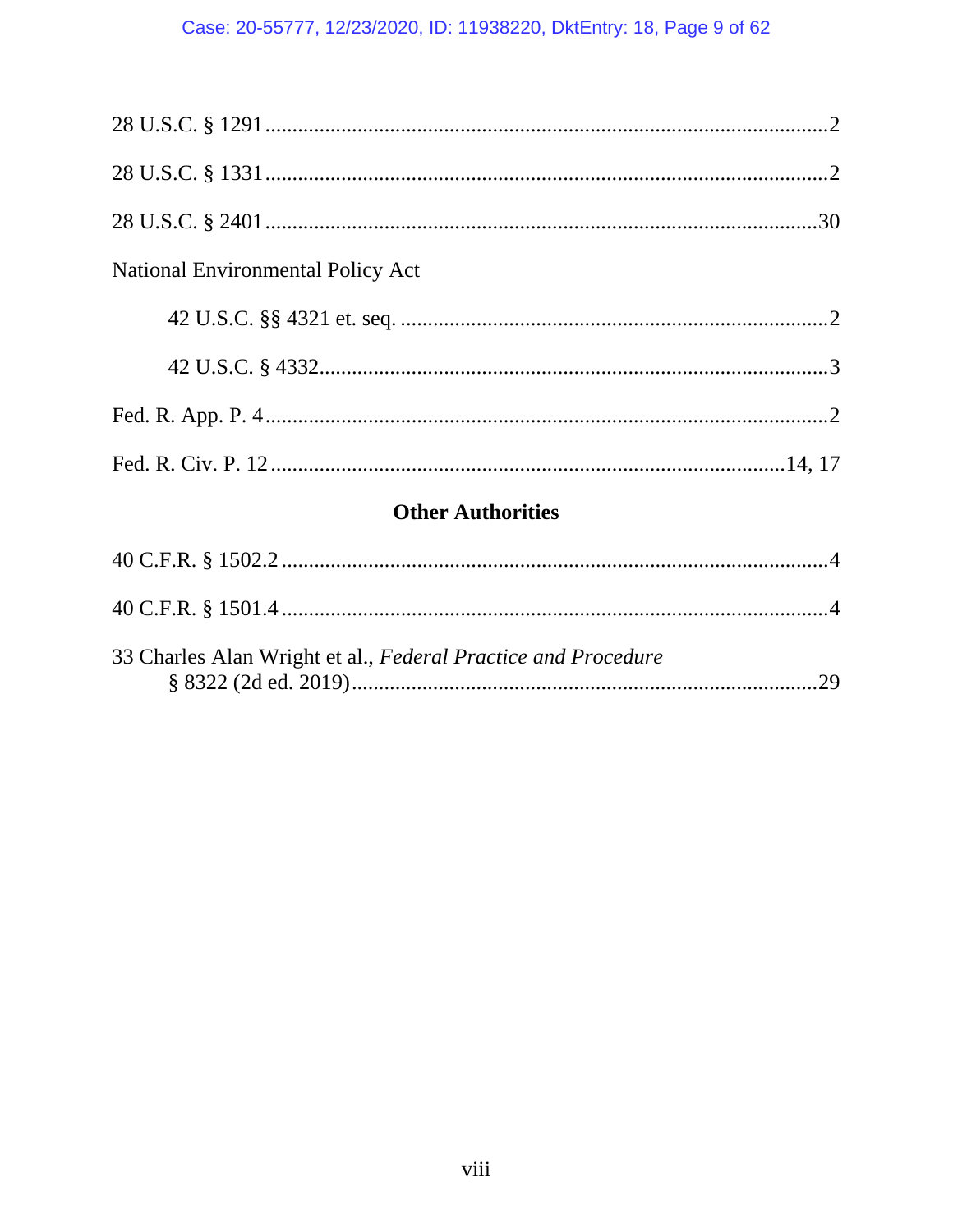# **GLOSSARY**

| AC21         | American Competitiveness in the Twenty-First Century Act |
|--------------|----------------------------------------------------------|
| <b>APA</b>   | <b>Administrative Procedure Act</b>                      |
| <b>CATEX</b> | Categorical Exclusion                                    |
| <b>CEQ</b>   | <b>Council on Environmental Quality</b>                  |
| <b>DACA</b>  | Deferred Action for Childhood Arrivals                   |
| EA           | <b>Environmental Assessment</b>                          |
| <b>EIS</b>   | <b>Environmental Impact Statement</b>                    |
| <b>FONSI</b> | Finding of No Significant Impact                         |
| <b>DHS</b>   | Department of Homeland Security                          |
| <b>NEPA</b>  | <b>National Environmental Policy Act</b>                 |
| <b>STEM</b>  | Science, technology, engineering, and math               |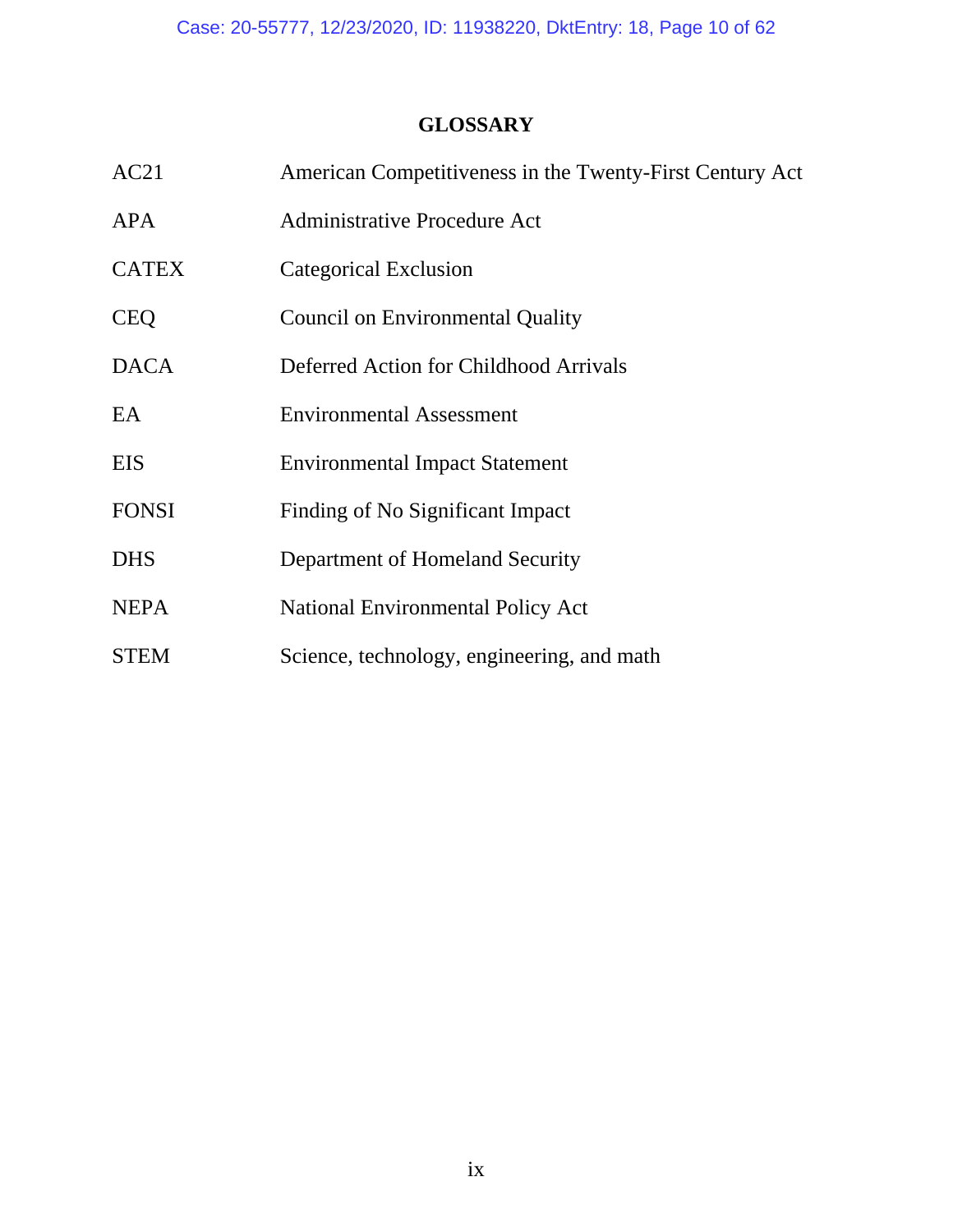#### **INTRODUCTION**

 Plaintiffs are organizations and individuals opposed to immigration. They seek to use the National Environmental Policy Act (NEPA) to force changes to federal immigration policy. The district court held that Plaintiffs' claims are not justiciable under the Administrative Procedure Act (APA) and Article III of the Constitution. That holding was correct and should be affirmed.

 At bottom, this lawsuit is incompatible with the limited role of the courts under the APA and Article III. The APA does not provide a cause of action for the judicial resolution of disagreements over immigration policy; the resolution of such disputes is for the political branches. The APA instead requires plaintiffs to target a discrete "final agency action" that is causing them harm. 5 U.S.C. § 704. Article III likewise requires plaintiffs to show that the challenged final agency action threatens their concrete interests. Plaintiffs here have not satisfied those basic requirements: they challenge an internal Department of Homeland Security (DHS) manual that is not a *final* agency action; they challenge broad immigration "programs" instead of *discrete* action; and to the extent that Plaintiffs' remaining claims do target discrete final agency actions, Plaintiffs have not shown that any of those actions threaten imminent harm to their concrete environmental interests.

 The district court's judgment dismissing Plaintiffs' claims as nonjusticiable should be affirmed.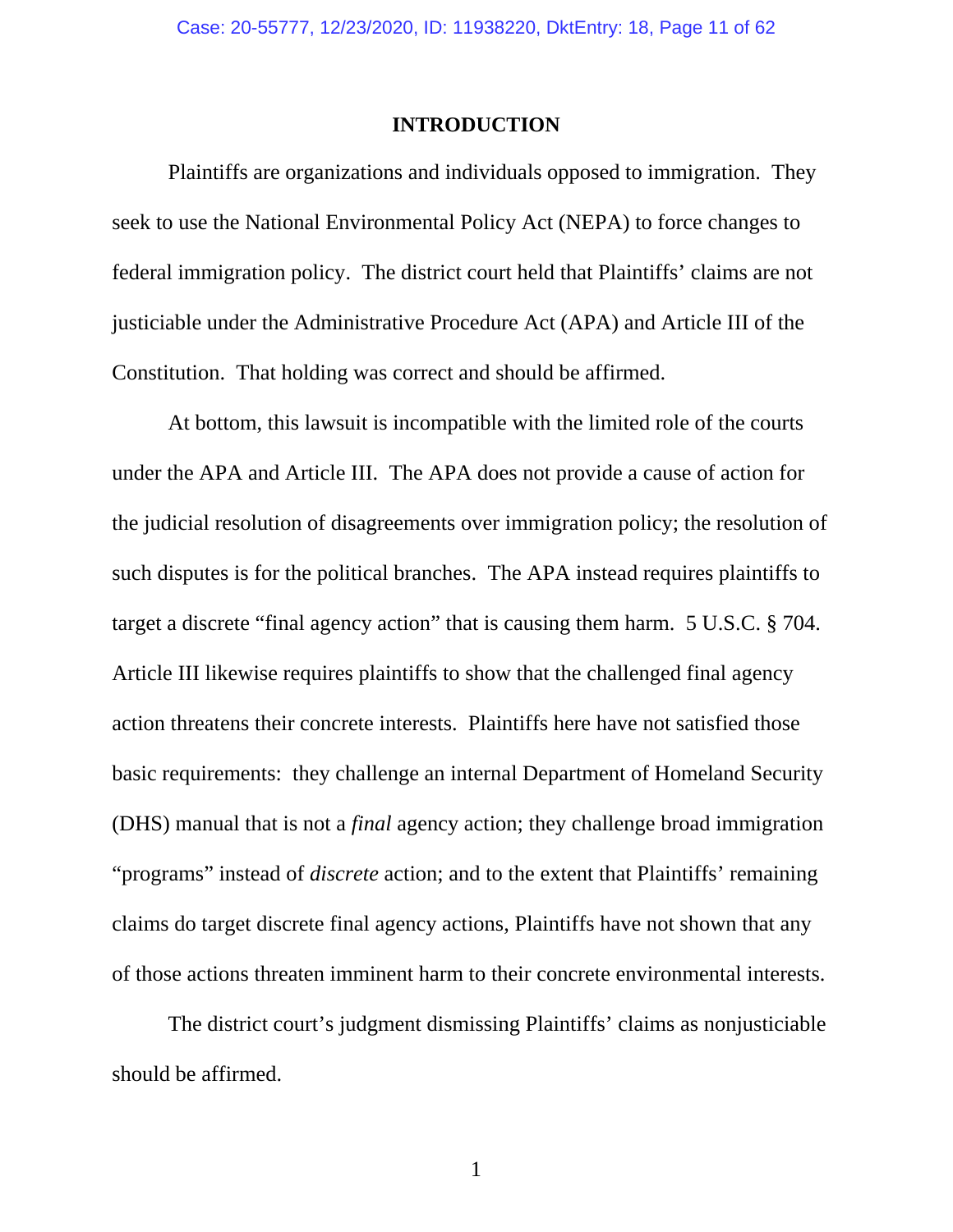#### **STATEMENT OF JURISDICTION**

 (a) Plaintiffs alleged subject matter jurisdiction under 28 U.S.C. § 1331 because their claims arose under NEPA, 42 U.S.C. §§ 4321 et. seq.; and the APA 5 U.S.C. §§ 551 et seq. 2-ER-34. But as explained in the Argument below, the district court correctly held that two of Plaintiffs' claims were not reviewable under the APA, and that Plaintiffs lacked Article III standing to pursue their remaining claims. 1-ER-3–27. Therefore, the district court lacked jurisdiction over all of Plaintiffs' claims.

 (b) The district court's judgment was final because it disposed of all claims against all defendants. 1-ER-1–2. This Court has jurisdiction under 28 U.S.C. § 1291.

 (c) The judgment was entered on June 1, 2020. 1-ER-1–2. Plaintiffs filed their notice of appeal on July 30, 2020, or 59 days later. 4-ER-676–78. The appeal is timely under Federal Rule of Appellate Procedure 4(a)(1)(B).

### **STATEMENT OF THE ISSUES**

 1. Whether a manual containing DHS's internal procedures for ensuring compliance with NEPA is "final agency action" reviewable under the APA.

 2. Whether DHS's ongoing implementation of seven broad immigration "programs" is discrete "agency action" reviewable under the APA.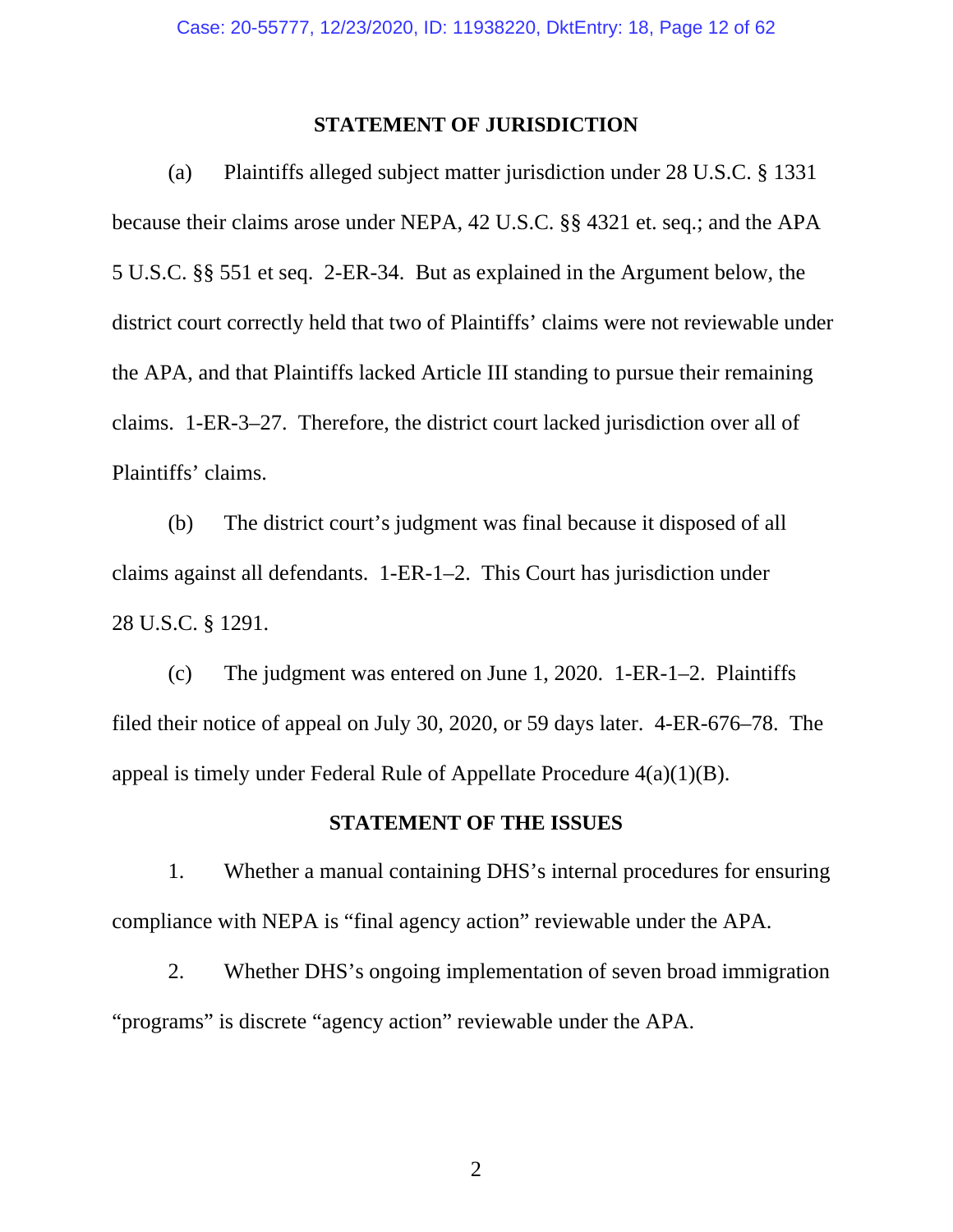3. Whether Plaintiffs lack standing under Article III and the APA to challenge the DHS actions at issue in the remainder of the amended complaint.

### **PERTINENT STATUTES AND REGULATIONS**

 All pertinent statutes and regulations are included in the Addendum to the Appellants' Opening Brief (Opening Brief).

### **STATEMENT OF THE CASE**

### **A. Statutory and regulatory background**

### **1. Immigration and Nationality Act**

 The Immigration and Nationality Act, 8 U.S.C. §§ 1101 et seq., charges the Secretary of Homeland Security "with the administration and enforcement" of the immigration laws. *Id*. § 1103(a)(1). The Secretary is vested with the authority to "establish such regulations; . . . issue such instructions; and perform such other acts as he deems necessary for carrying out his authority" under the Act, and he is given "control, direction, and supervision" of DHS. *Id*. § 1103(a)(2), (3).

### **2. National Environmental Policy Act**

 Under NEPA, federal agencies must prepare an "environmental impact statement" (EIS) for all "major Federal actions significantly affecting the quality of the human environment." 42 U.S.C. § 4332(2)(C). An EIS must include a "detailed written statement" concerning "the environmental impact of the proposed action," "any adverse environmental effects which cannot be avoided," and "alternatives to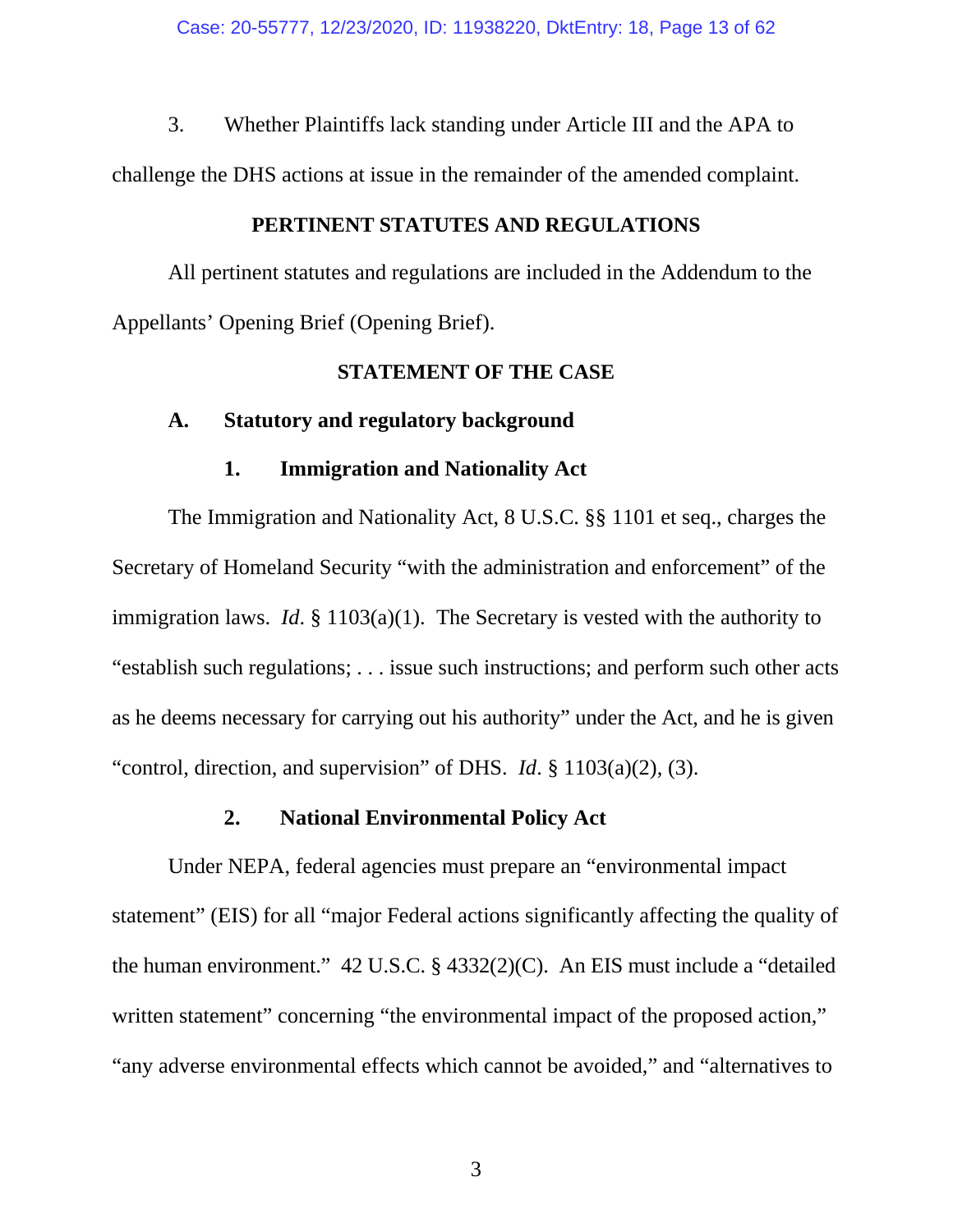#### Case: 20-55777, 12/23/2020, ID: 11938220, DktEntry: 18, Page 14 of 62

the proposed action." *Id*. When an EIS is prepared, the NEPA process concludes with the agency's issuance of a record of decision. 40 C.F.R. § 1502.2.<sup>1</sup>

 To determine whether a proposed federal action requires an EIS, an agency may first prepare an environmental assessment (EA). 40 C.F.R. §§ 1501.4, 1508.9. The EA serves to "[b]riefly provide sufficient evidence and analysis" to determine whether the proposed action will have a "significant" effect on the environment. *Id.* § 1508.9. If the agency determines that the effects will not be significant, it issues a "finding of no significant impact" (FONSI) in lieu of preparing an EIS and a record of decision. *Id*. § 1508.13.

 An agency may also identify "categorical exclusions," which are categories of actions that the agency has determined do not "individually or cumulatively have a significant effect on the human environment." *Id*. § 1508.4. For such categorically excluded actions, "neither an [EA] nor an [EIS] is required." *Id*.

 Each agency is required to adopt, as necessary and after the opportunity for public comment, "procedures to supplement" NEPA regulations, which must be confined "to implementing procedures." *Id*. § 1507.3(a). DHS's procedures for implementing NEPA are contained in an agency directive and manual that were

 $\overline{a}$ 

<sup>&</sup>lt;sup>1</sup> NEPA regulations, which are promulgated by the Council on Environmental Quality (CEQ), were amended effective September 14, 2020. *See* 85 Fed. Reg. 43,304 (July 16, 2020). This brief refers to the regulations in effect in December 2017, when the amended complaint was filed.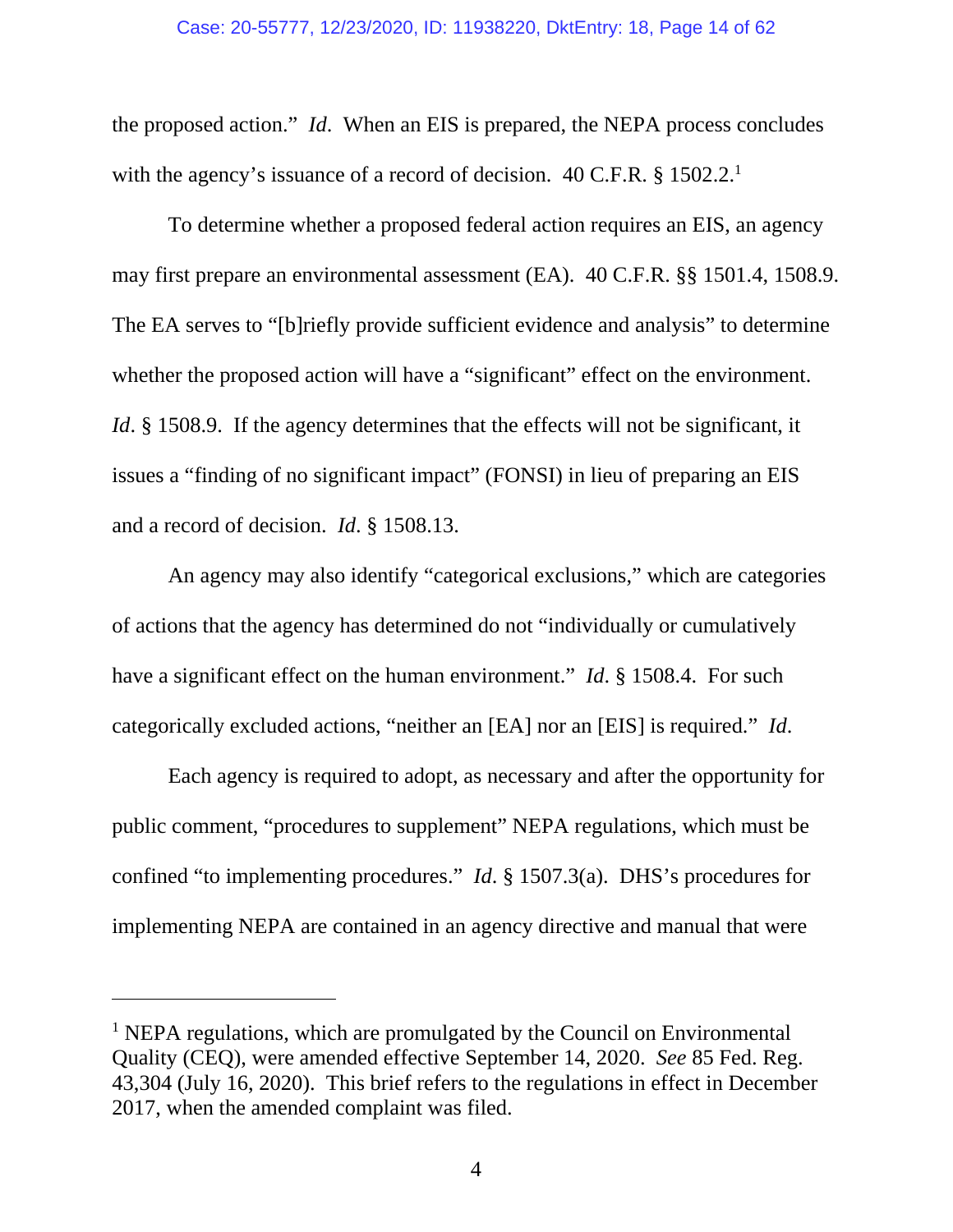most recently amended in 2014 (hereinafter the "NEPA Manual" or "Manual"). 2-ER-112–80; 4-ER-615–17. The directive and Manual "provide for a flexible framework for implementing NEPA in DHS." 2-ER-112.

### **B. Factual background**

 Plaintiffs' amended complaint challenges (1) the NEPA Manual, (2) DHS's ongoing administration of various immigration "programs," and (3) seven specific DHS actions. Background on those seven actions is provided below.

### **1. Deferred Action for Childhood Arrivals**

 "Deferred action" is a practice by which DHS exercises enforcement discretion to notify an alien of the agency's decision to forbear from seeking the alien's removal for a designated period. *See Reno v. American-Arab Anti-Discrimination Committee*, 525 U.S. 471, 484 (1999). In 2012, DHS announced the policy known as Deferred Action for Childhood Arrivals (DACA), which is challenged in a portion of Count II of the amended complaint. *See* 2-ER-73, 100, 254–58. DACA made deferred action available to individuals "who were brought to this country as children," who have continuously resided here since 2007, and who satisfy other guidelines such that DHS considers them a "low priority" for removal. 2-ER-254–56. After a background check and other review, successful requestors receive deferred action for a period of two years, with the possibility of renewal. 2-ER-255. The policy "confers no substantive right, immigration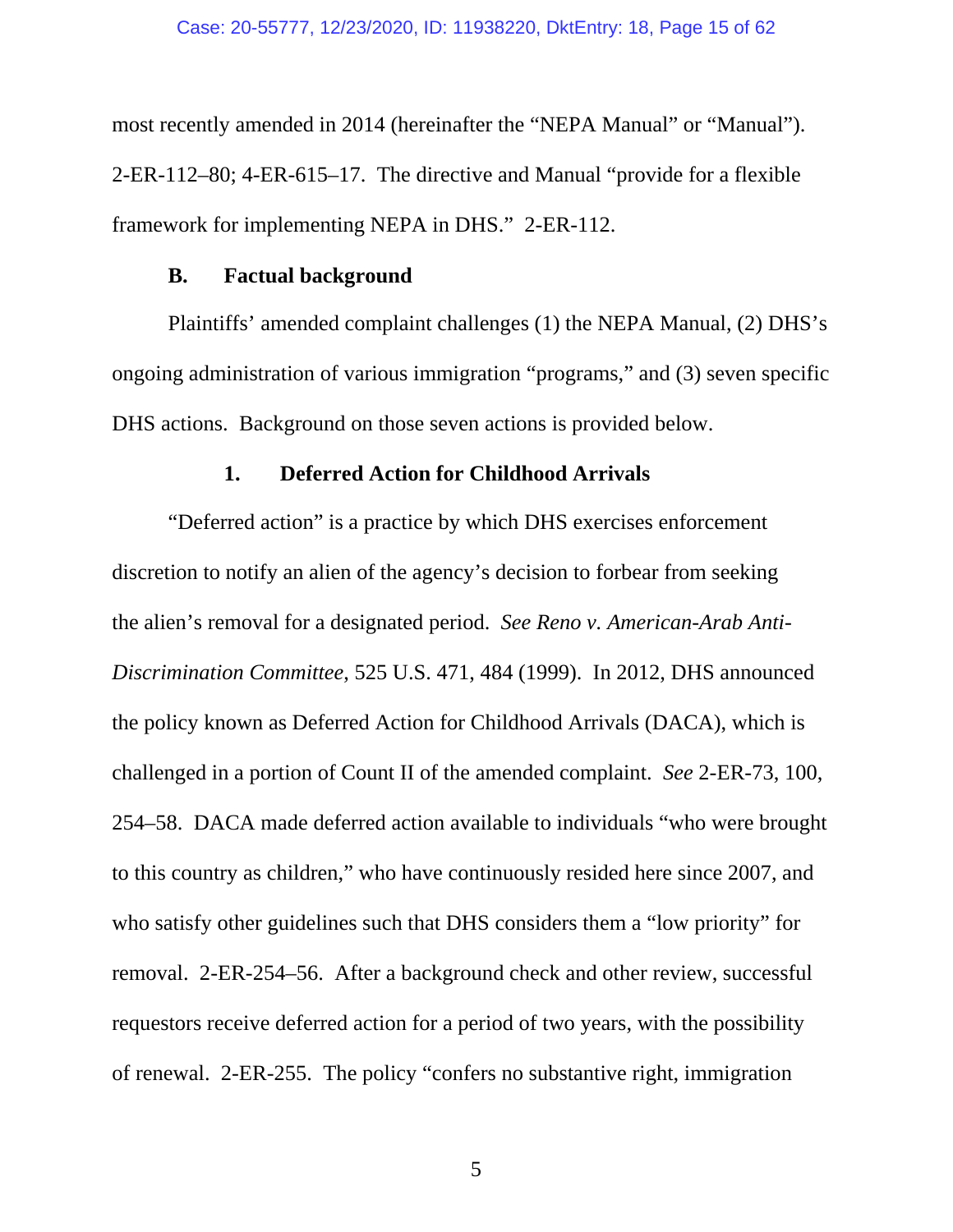#### Case: 20-55777, 12/23/2020, ID: 11938220, DktEntry: 18, Page 16 of 62

status or pathway to citizenship" on anyone granted deferred action. 2-ER-256. Plaintiffs allege in an attachment to their amended complaint that 690,000 individuals in the United States are DACA beneficiaries. 2-ER-209.

 In September 2017, DHS attempted to rescind the DACA policy. 2-ER-190. That decision was challenged under the APA. The Supreme Court eventually held that DHS had violated the APA in attempting to rescind the policy, vacated the agency's decision, and remanded to DHS to "consider the problem anew." *DHS v. Regents of University of California*, 140 S. Ct. 1891, 1916 (2020).

 In July 2020, DHS announced that it was reconsidering the DACA policy and that, in the interim, it would not accept any new initial requests for DACA and renewals would be limited to one year. *See Batalla Vidal v. Wolf*, No. 16-CV-4756, 2020 WL 6695076, at \*2 (E.D.N.Y. Nov. 14, 2020). The July 2020 memorandum has been the subject of ongoing litigation. *See id*. In *Batalla Vidal*, the district court recently held that the July 2020 memorandum is unlawful and set it aside. *See id*.; *see also* 2020 WL 7121849 (E.D.N.Y. Dec. 4, 2020). The 2012 DACA memorandum itself is also the subject of ongoing litigation. *See Texas v. United States*, 328 F. Supp. 3d 662 (S.D. Tex. 2018).

### **2. Categorical Exclusion A3**

 In April 2006, after notice and the opportunity for public comment, DHS adopted Categorical Exclusion A3 (CATEX A3), which is challenged in Count III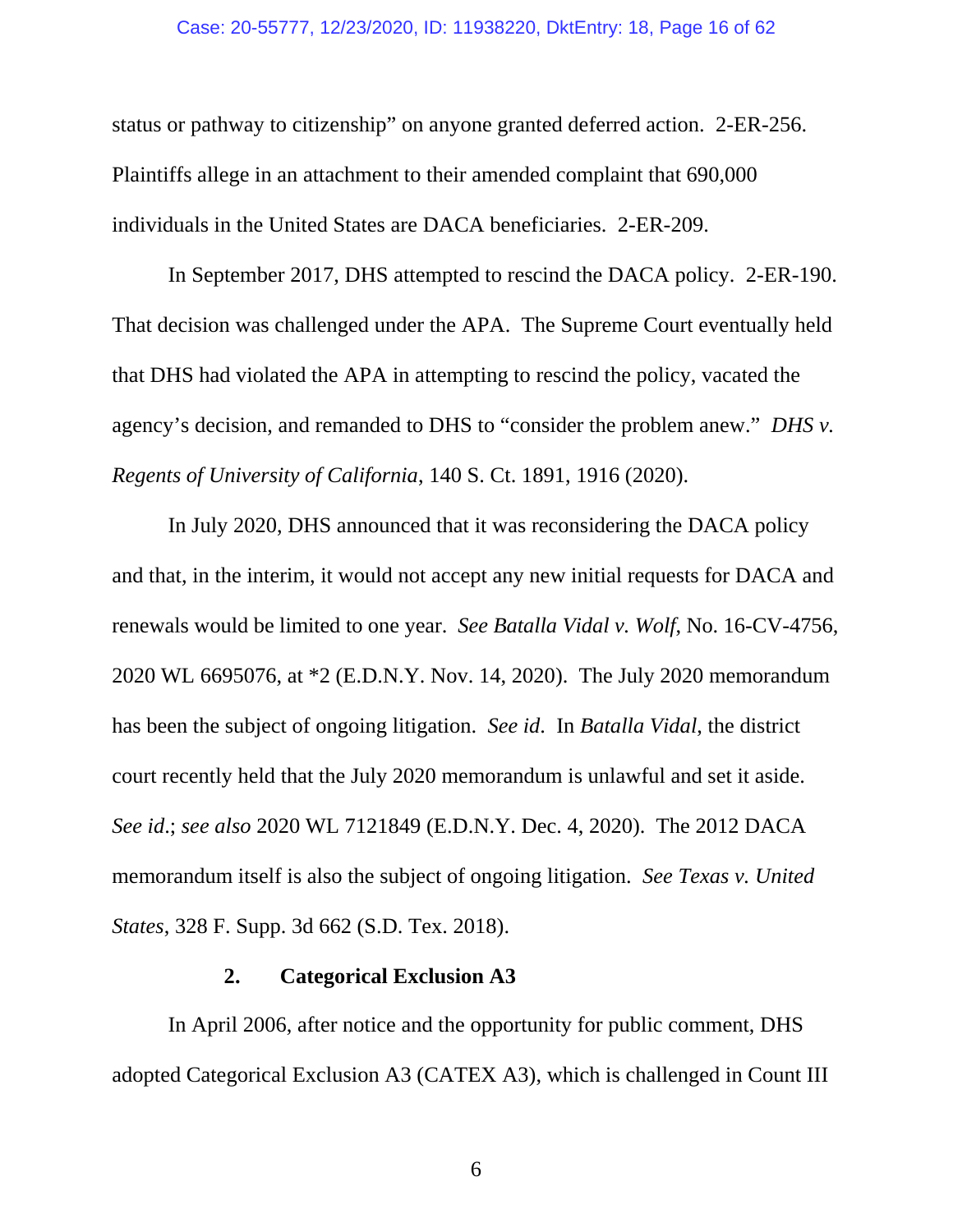of the amended complaint. *See* 2-ER-101–03, 175–76; *see also* SER-7–10;

71 Fed. Reg. 16,790, 16,811 (Apr. 4, 2006). CATEX A3 applies to DHS's issuance of rules, orders, and guidance documents that are "strictly administrative or procedural" in nature or that "interpret or amend an existing regulation without changing its environmental effect." 2-ER 175–76. DHS included CATEX A3 without change in an appendix to its revised NEPA Manual issued in November 2014. *See id.*; *see also* SER-11–12; 4-ER-616–17.

# **3. The four applications of CATEX A3 challenged in Count IV of the amended complaint.**

 In Count IV, Plaintiffs challenge four rules that DHS determined were covered by CATEX A3. Background on each rule is provided below.

### **a. The Designated School Officials Rule**

 DHS's Student and Exchange Visitor Program governs the process under which foreign students temporarily study at American universities under F-1 (academic) and M-1 (vocational) visas. 4-ER-618. In April 2015, DHS issued a rule (the "Designated School Officials Rule") that made two changes to the regulations governing the program. *Id*.

*First*, the Designated School Officials Rule grants program-certified schools greater flexibility to increase the number of designated officials at their schools. 4-ER-619. Designated school officials are school employees who work as liaisons between the visiting students, the schools, and the federal government. *Id*. The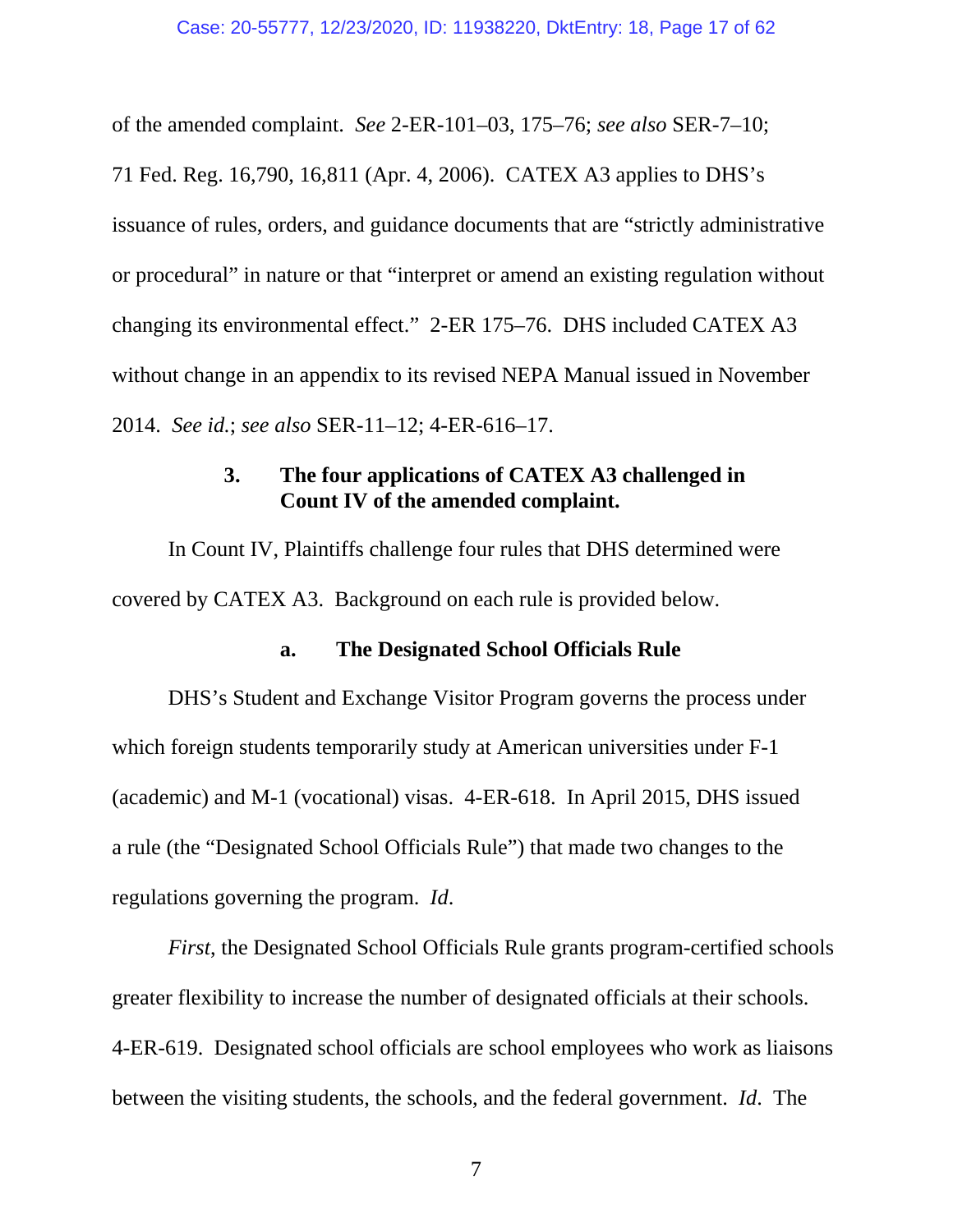#### Case: 20-55777, 12/23/2020, ID: 11938220, DktEntry: 18, Page 18 of 62

prior regulations (issued in 2002) set a limit of ten designated school officials per campus. *Id*. The new rule removed that limit and allows schools to nominate an appropriate number of designated school officials for DHS approval based upon the specific needs of each school. *Id*.

*Second*, the rule expanded the educational opportunities available to spouses and children of visiting F-1 and M-1 students. 4-ER-620. The 2002 regulations permitted spouses and children (classified as F-2 or M-2 nonimmigrants) to pursue part-time "avocational and recreational study" beyond secondary school. *Id*. The new rule eliminates the "avocational and recreational" restriction for F-2 and M-2 nonimmigrants who are engaged in part-time study at schools that are certified to participate in the Student and Exchange Visitor Program. *Id*.

 With regard to NEPA, DHS concluded that the Designated School Officials Rule was covered by CATEX A3 because the rule amended existing regulations without changing their environmental effects. 4-ER-626.

### **b. The STEM Rule**

 In March 2016, DHS issued a rule that expanded the practical training opportunities available to visiting F-1 students with degrees in science, technology, engineering, or mathematics (STEM) from U.S. universities (the "STEM Rule"). 4-ER-628. Under a prior interim rule that was challenged in federal court and set aside on procedural grounds, a visiting F-1 student with a STEM degree who had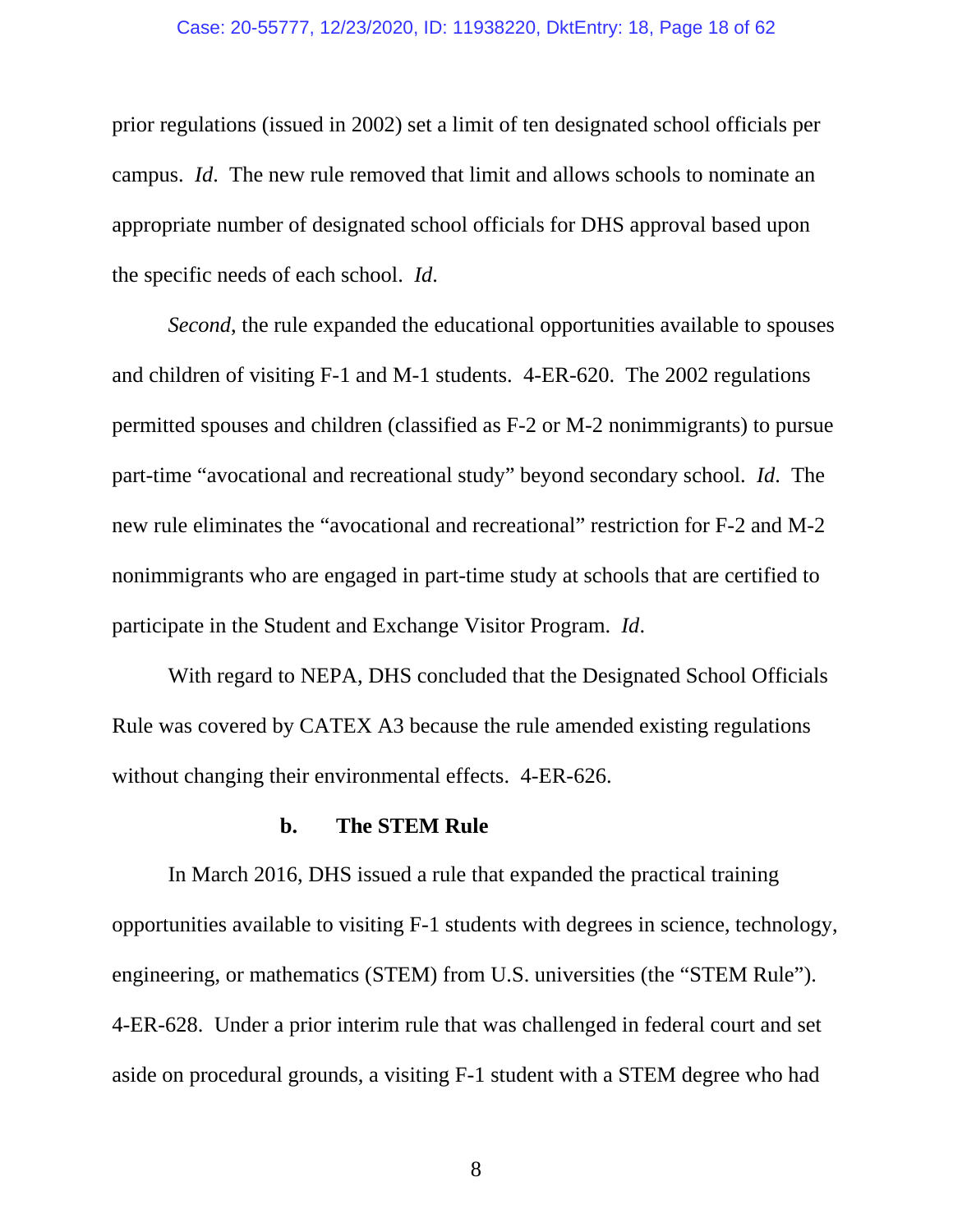#### Case: 20-55777, 12/23/2020, ID: 11938220, DktEntry: 18, Page 19 of 62

been granted 12 months of post-degree practical training could apply to DHS for a 17-month extension of his or her training. 4-ER-628–29. The STEM Rule now allows such a student to apply for a 24-month extension. *Id*. The rule also enhances DHS oversight of practical training by requiring employers to implement formal training plans, adding wage and other protections for qualifying F-1 students and for U.S. workers, and limiting eligibility for training extensions to F-1 students with degrees from accredited schools. *Id*.

 DHS concluded that the STEM Rule was covered by CATEX A3 because it was strictly administrative or procedural and because it amended an existing rule without changing its environmental effect. SER-15–16.

### **c. The International Entrepreneur Rule**

 The Immigration and Nationality Act vests DHS with authority to parole individuals into the United States temporarily for urgent humanitarian reasons or where such parole would yield a significant public benefit. 8 U.S.C. § 1182(d)(5); *see also* 4-ER-652. In January 2017, DHS issued a rule establishing the criteria for granting such parole to entrepreneurs of start-up entities with significant potential for rapid growth and job creation (the "International Entrepreneur Rule"). 4-ER-652. If granted, parole authorizes the grantee to stay in the United States for up to 30 months' time (with a possible 30-month extension) to oversee and grow his or her start-up entity. *Id*.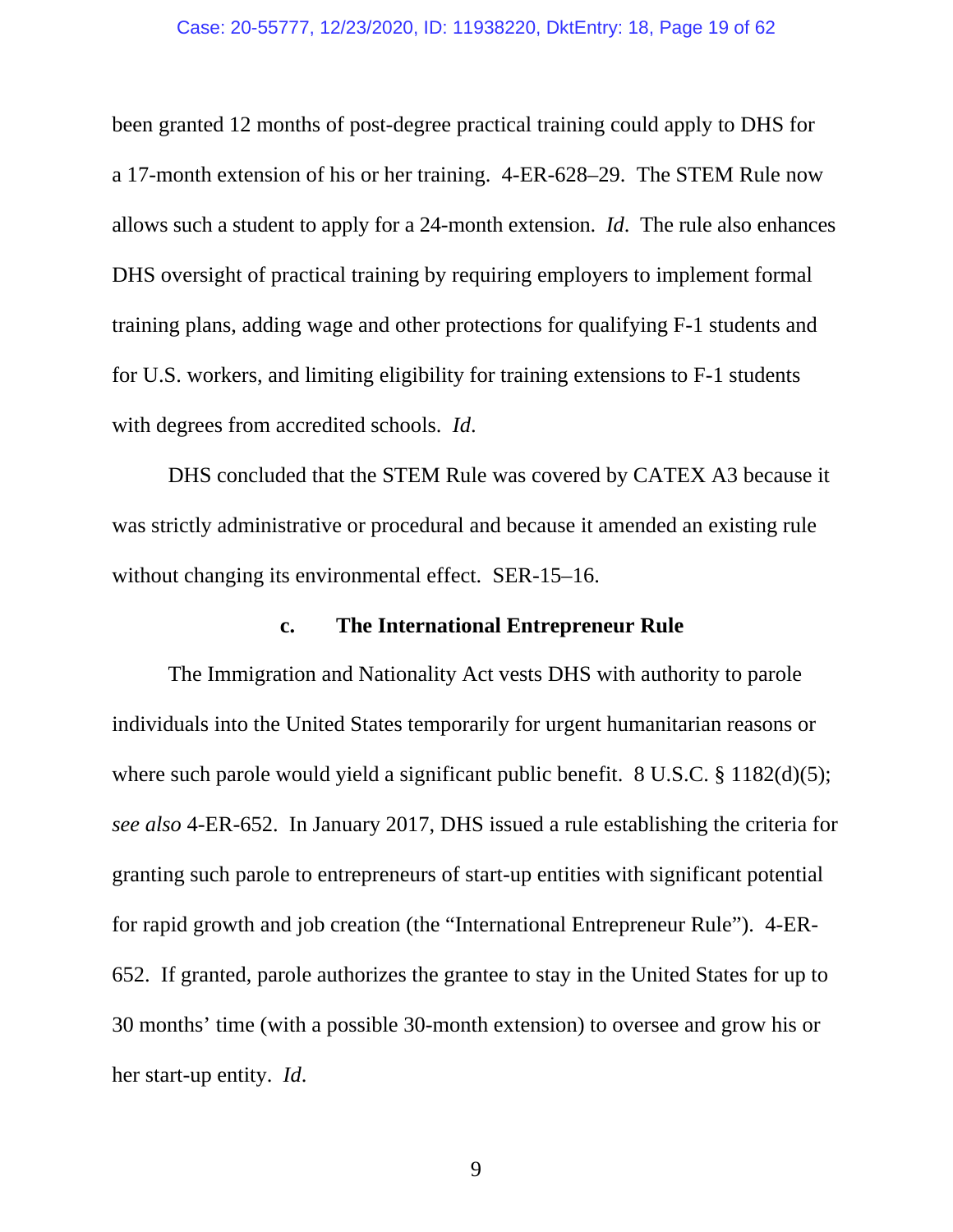DHS concluded that the rule was covered by CATEX A3 because it was strictly administrative or procedural and because it interpreted or amended existing authority without changing its environmental effect. SER-20, 22.

 In May 2018, DHS published a proposal to repeal the International Entrepreneur Rule. *See* 83 Fed. Reg. 24,415 (May 29, 2018). At the time, DHS had received a total of only 13 parole applications and had granted none of them. *See id*. at 24,418. DHS has not yet taken final action on its proposal.

### **d. The AC21 Rule**

 In November 2016, DHS issued a rule amending the regulations governing several employment-based visa programs. 4-ER-638. These amendments are designed to better enable U.S. employers to employ and to retain highly skilled workers with employment-based visas, and to increase the ability of visa-holding workers to change positions or employers. *Id*. The rule codifies "longstanding DHS policies and practices" that the agency established under various statutes, including the American Competitiveness in the Twenty-First Century Act of 2000, and is referred to as the "AC21 Rule." *See* 4-ER-639–40.

 The AC21 Rule primarily benefits "immigrants and nonimmigrants who are already in the United States and have been present for a number of years." SER-27– 28. The rule does not change the numerical limits on immigrant or nonimmigrant employment-based visas set by the Immigration and Naturalization Act. SER-26.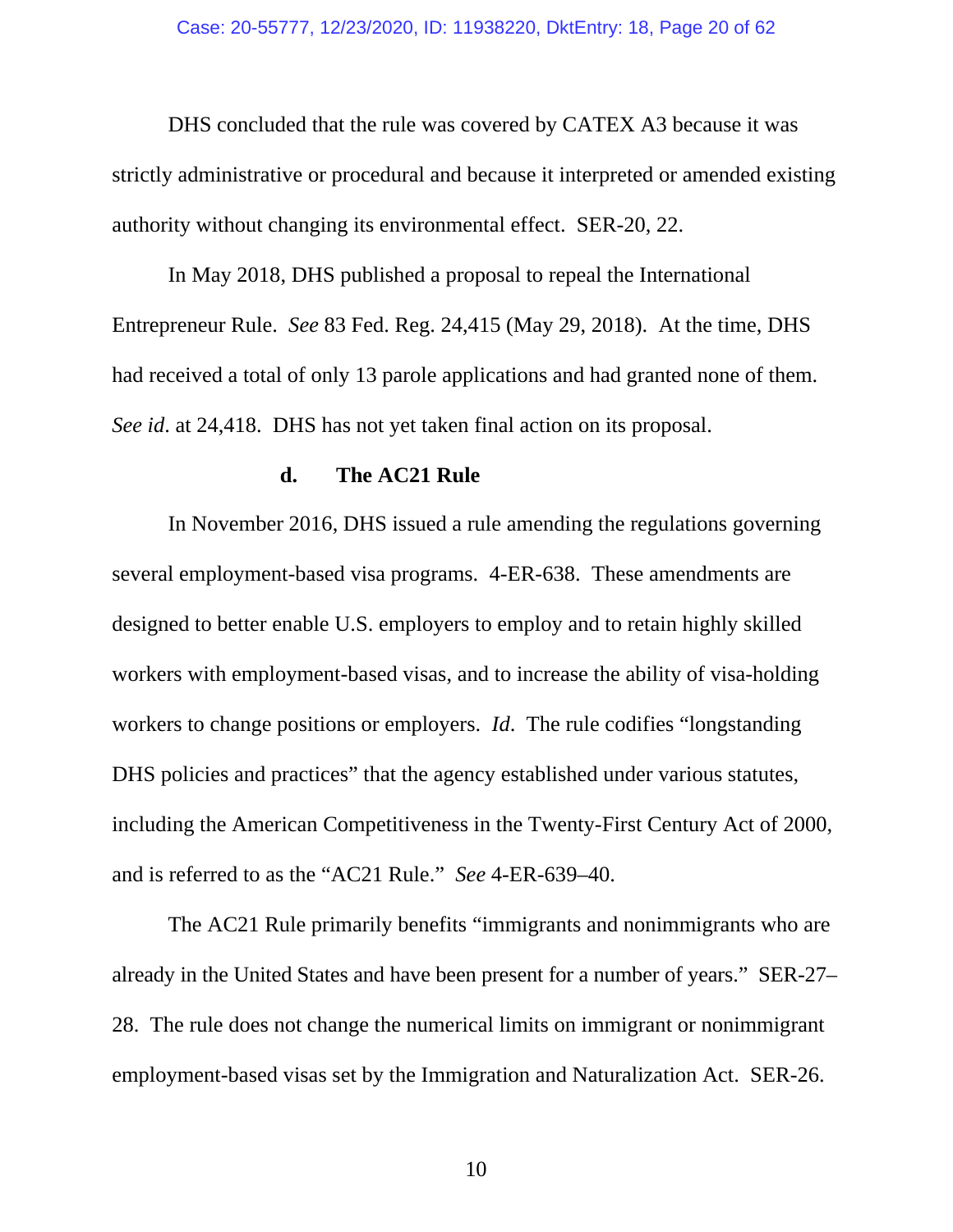Nor does the rule change the classes of foreign workers who are eligible to qualify for employment-based visas. *Id*.

 With regard to NEPA, DHS concluded the AC21 Rule was covered by CATEX A3 because the rule interprets or amends existing regulations without changing their environmental effects. SER-28.

### **4. The EA/FONSI for infrastructure improvements**

 In 2014, DHS faced an unprecedented increase in unaccompanied children and families who were apprehended after illegally crossing the southwestern border. 3-ER-540. This influx created a need to expand DHS's existing infrastructure (i.e., temporary detention space, transportation, and medical care) in order to safely house such children and families pending the outcome of their immigration proceedings. *Id.* DHS prepared a programmatic EA under NEPA; it determined that if future infrastructure projects met certain criteria, the projects would not have significant environmental impacts. 3-ER-540–73. DHS therefore issued a FONSI for such projects. SER-29–32. Plaintiffs challenge the programmatic EA and FONSI in Count V of the amended complaint. 1-ER-106–07.

 DHS also prepared a supplemental EA to consider the impacts of constructing and operating a specific facility outside of Dilley, Texas to temporarily house up to 2,400 women and children detainees pending the outcomes of their immigration proceedings. SER-33–74. DHS concluded that the facility would not have any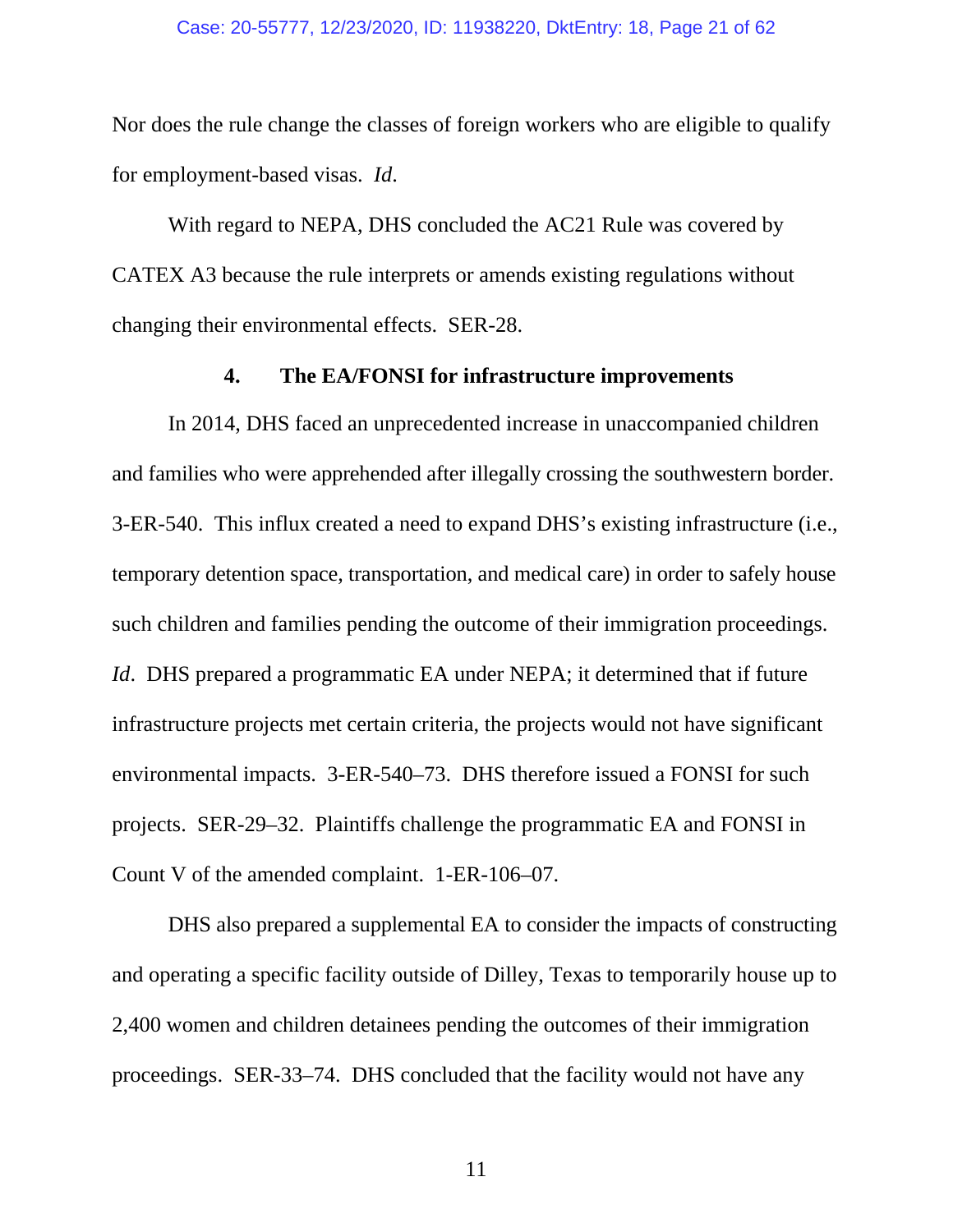#### Case: 20-55777, 12/23/2020, ID: 11938220, DktEntry: 18, Page 22 of 62

significant environmental impacts and issued a FONSI. 3-ER-575–78. The Dilley facility is the only project that DHS has completed under the programmatic EA and FONSI challenged in Count V.

### **C. Proceedings below**

 Plaintiffs commenced this lawsuit in October 2016. 4-ER-690. In December 2017, Plaintiffs filed an amended complaint alleging that DHS's immigration policies and programs have allowed millions of foreign nationals to settle in the United States, which has significantly increased the population and caused myriad environmental impacts. Plaintiffs further allege that DHS has "turned a blind eye" to the impacts of its immigration programs, which blindness is "epitomized by" the agency's alleged violation of NEPA. 2-ER-29–30, 69–72.

 The amended complaint contains five counts brought under Section 706(2) of the APA, which authorizes a reviewing court to hold unlawful and set aside "agency action" that is found to be "arbitrary, capricious, an abuse of discretion, or otherwise not in accordance with law." 5 U.S.C. § 706(2)(A); *see also* 2-ER-41– 42. Count I alleges that DHS's NEPA Manual arbitrarily and unlawfully fails to require NEPA compliance for DHS's immigration-related actions. 2-ER-98–100.

 Count II consists of two parts. The first alleges that DHS is implementing seven statutory "programs" in violation of NEPA. Plaintiffs label these programs (1) "employment based immigration"; (2) "family based immigration"; (3) "long-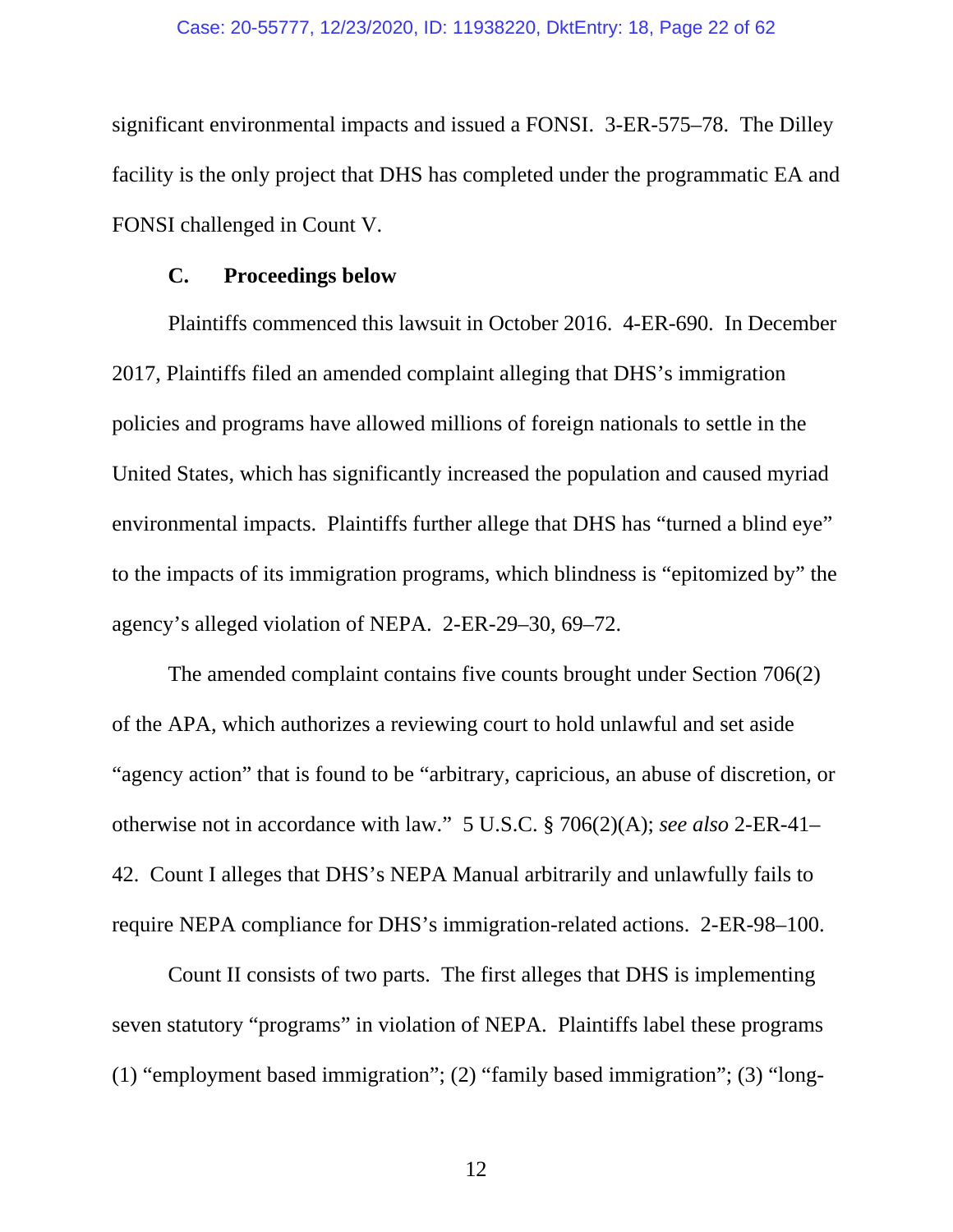term nonimmigrant visas"; (4) "parole"; (5) "temporary protective status"; (6) "refugees"; and (7) "asylum." 2-ER-100–101. The second component of Count II alleges that DHS is implementing the 2012 DACA policy in violation of NEPA. *Id*.; 2-SER-73 n.6.

 Count III alleges that CATEX A3 violates NEPA and CEQ regulations because it is overly broad and because key terms are undefined. 2-ER-101–103. Count IV challenges the four applications of CATEX A3 described above: the Designated School Officials Rule, the STEM Rule, the International Entrepreneur Rule, and the AC21 Rule. 2-ER-103–106. Plaintiffs allege that the four rules do not qualify for CATEX A3 because the rules are controversial and will lead to population growth with significant environmental impacts. 2-ER-105–06.

 Count V challenges DHS's programmatic EA/FONSI for infrastructure improvements in response to the 2014 influx of unaccompanied alien children and families. 2-ER-106–07. Plaintiffs allege that the EA is inadequate because it fails to consider "population and border impacts." *Id*.

 The amended complaint seeks declaratory and injunctive relief, including (1) an order directing DHS to "comply fully with NEPA" with respect to the "programs" challenged in Count II; and (2) an order requiring DHS to "pause" those "active programs" pending NEPA compliance. 2-ER-108. Plaintiffs also seek vacatur of the DHS actions challenged in Counts IV and V. 2-ER-108–09.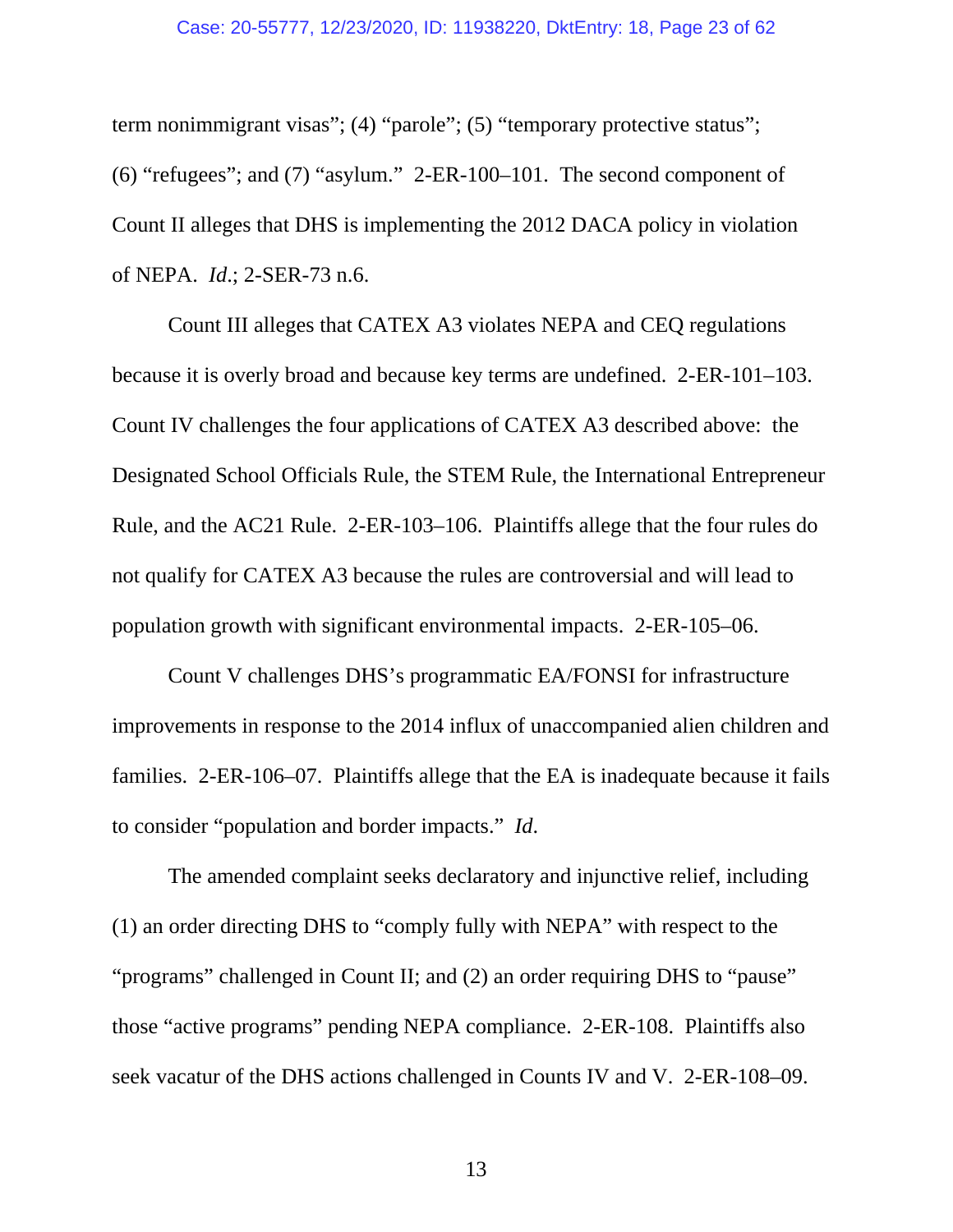### **1. The district court's dismissal of Counts I and II**

 DHS moved to dismiss Counts I and II for lack of subject matter jurisdiction and for failure to state a justiciable claim. DHS argued that the NEPA Manual challenged in Count I is not *final* "agency action" reviewable under the APA, 5 U.S.C. § 704, and that Plaintiffs' programmatic challenge in Count II does not target *discrete* "agency action" as required by the APA. DHS also argued that the DACA policy challenged in Count II represents an unreviewable exercise of DHS's enforcement discretion. 3-ER-580.

 In September 2018, the district court granted DHS's motion. 1-ER-19–27. The court held that the NEPA Manual is not "final" agency action because it does not represent DHS's final decision under NEPA with respect to any action, and because it does not impose obligations on DHS that are not already imposed by NEPA itself. 2-ER-23–24. The court further held that Count II does not target discrete "agency action" as required by the APA; rather, it impermissibly seeks "broad programmatic review of DHS actions under seven immigration statutes and a non-enforcement policy." 2-ER-26. The court therefore dismissed Counts I and II for failure to state a claim reviewable under the APA. 2-ER-25–27.2

l

<sup>&</sup>lt;sup>2</sup> The district court dismissed Counts I and II pursuant to Federal Rule of Civil Procedure 12(b)(6) for failure to state a claim rather than under Rule 12(b)(1) for lack of jurisdiction based on its conclusion that the APA's "final agency action" requirement is not jurisdictional. 1-ER-21. That conclusion was incorrect. "In this circuit, the final agency action requirement has been treated as jurisdictional."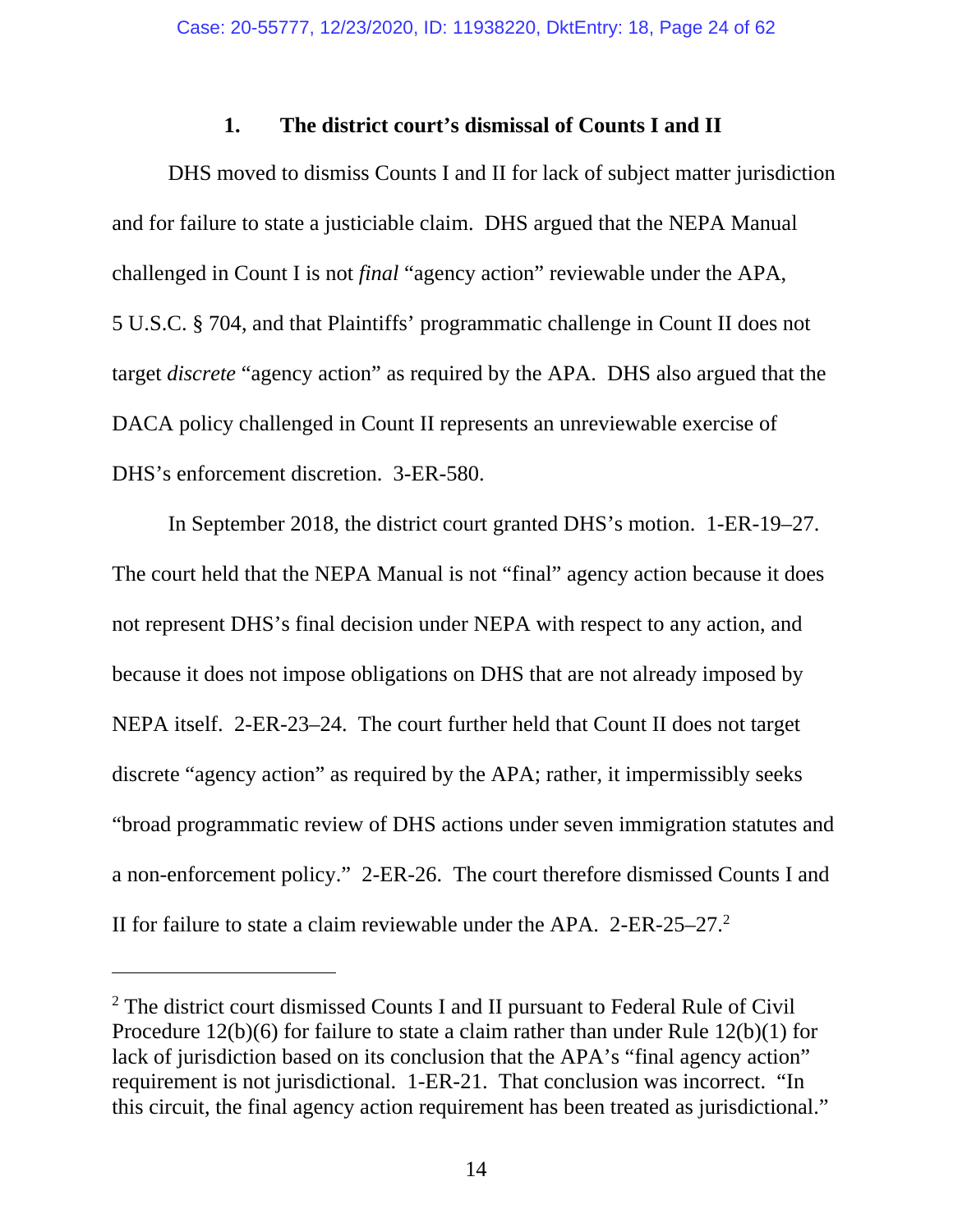## **2. The district court's summary judgment order**

 The parties subsequently filed cross-motions for summary judgment on Plaintiffs' remaining claims. In addition to contesting the claims on the merits, DHS argued that Plaintiffs lack standing to pursue their claims; that Plaintiffs' challenge to CATEX A3 is time-barred; and that Plaintiffs forfeited their objections to CATEX A3 and to the Designated School Officials Rule by failing to raise those objections during the administrative process. SER-4–6.

 On June 1, 2020, the district court denied Plaintiffs' motion for summary judgment and granted DHS's cross-motion, holding that Plaintiffs lack standing to pursue the claims in Counts III, IV, and V of the amended complaint. 1-ER-3–18. The court held that Plaintiffs' asserted injuries from population growth and illegal border crossings were not fairly traceable to the challenged actions: the actions did not authorize any immigration to the United States, and the resettlement or illegal entry of foreign nationals into this country hinged on the discretionary choices of independent actors not before the court. 1-ER-13–18.

 The district court entered a final judgment in favor of DHS. 1-ER-1. This appeal followed.

 $\overline{a}$ *San Francisco Herring Ass'n v. U.S. Department of Interior*, 946 F.3d 564, 571 (9th Cir. 2019). The issue is not material to the outcome of this appeal, however, because dismissals under both Rule 12(b)(1) and Rule 12(b)(6) are reviewed de novo. *See Rhoades v. Avon Products, Inc*., 504 F.3d 1151, 1156 (9th Cir. 2007).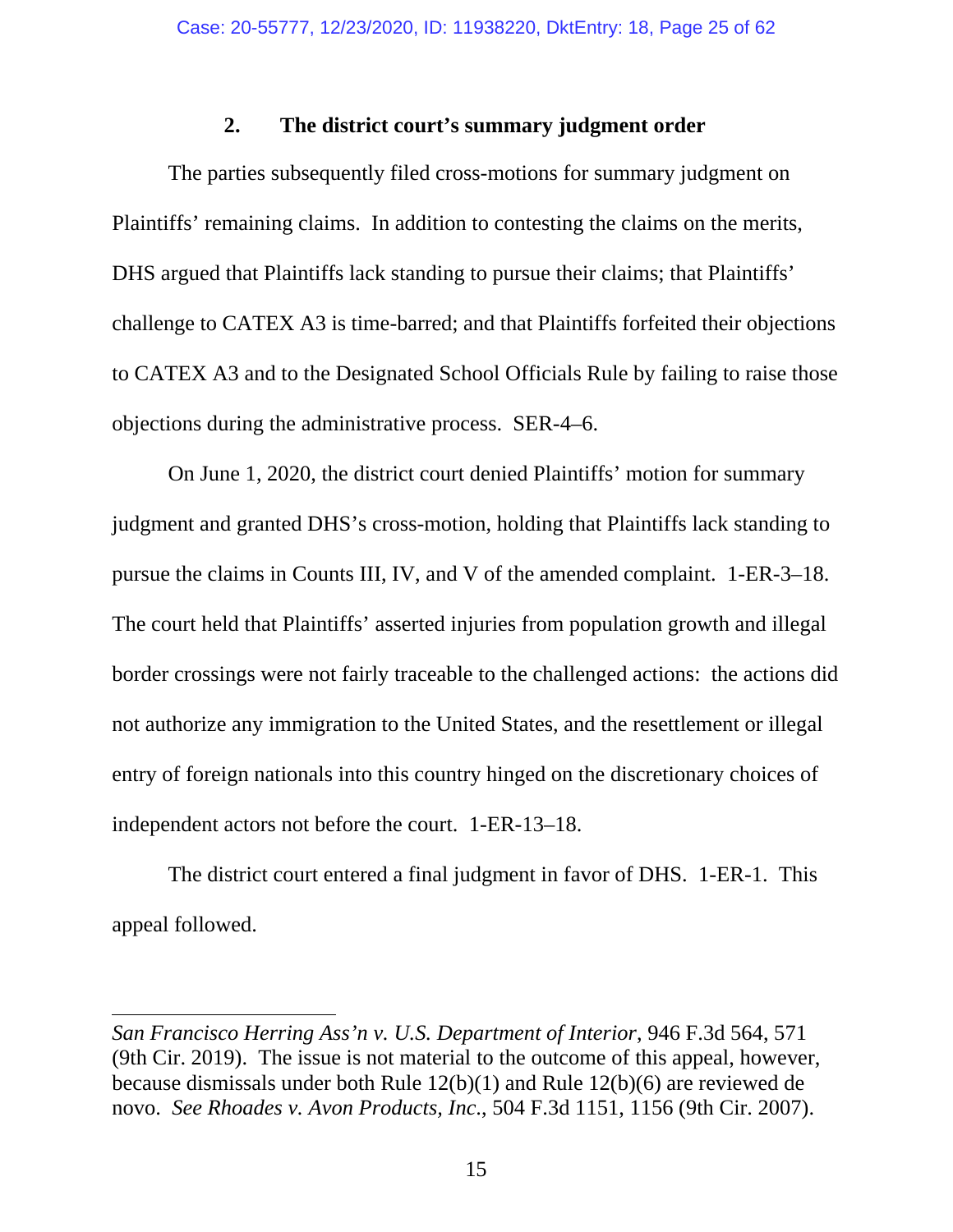#### **SUMMARY OF ARGUMENT**

 1. The district court correctly held that the NEPA Manual is not "final" agency action reviewable under the APA, 5 U.S.C. § 704. The Manual establishes DHS's internal policy and procedures for ensuring compliance with NEPA in the course of the agency's decision-making. The Manual itself does not represent the consummation of DHS's decision-making under NEPA with respect to any action, and it does not bind DHS with the force of law or have other legal consequences. The Manual therefore fails the two-part test for finality established in *Bennett v. Spear*, 520 U.S. 154, 177–78 (1997).

 2. The district court correctly held that DHS's ongoing administration of various statutory "programs" involving immigration is not reviewable under the APA. The APA requires the claimant to "direct its attack against some particular 'agency action' that causes it harm." *Lujan v. National Wildlife Federation*, 497 U.S. 871, 891 (1990). The alleged flaws in an entire "program" cannot be laid before the courts for "wholesale correction." *Id*. at 893. That Plaintiffs have identified some discrete agency actions within the challenged "programs" is immaterial because Plaintiffs do not target each discrete action individually; rather, they seek review of the ongoing "programs" in their entirety. The APA prohibits such programmatic review. Those seeking programmatic changes to federal immigration policy (or to any other federal policy) instead must pursue such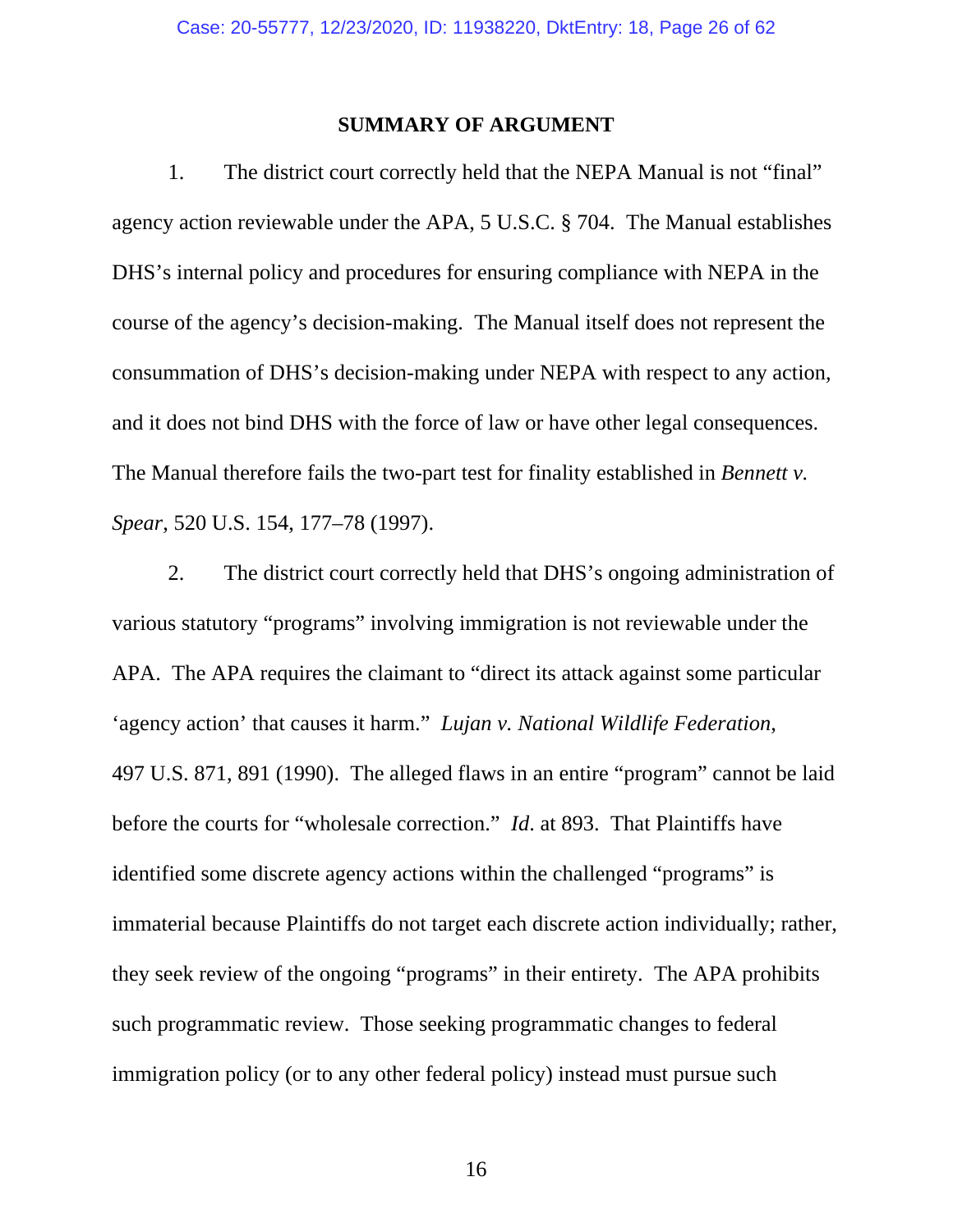#### Case: 20-55777, 12/23/2020, ID: 11938220, DktEntry: 18, Page 27 of 62

changes before the agency or "in the halls of Congress, where programmatic improvements are normally made." *Id*. at 891.

 3. Although Plaintiffs' remaining claims do target discrete DHS actions, Plaintiffs lack standing under Article III and the APA to challenge any of those actions. Plaintiffs' declarants allege broad quality-of-life harms from decades of population growth allegedly caused by federal immigration policy writ large. Plaintiffs fail to establish, however, that any of *the specific DHS actions at issue* threatens their concrete environmental interests. Plaintiffs' allegations instead amount to a "generally available grievance" about immigration policy, "seeking relief that no more directly and tangibly benefits [them] than it does the public at large." *Lujan v. Defenders of Wildlife*, 504 U.S. 573–74 (1992). As with Plaintiffs' programmatic claims, the resolution of such grievances "is the function of Congress and the Chief Executive," not the courts. *Id*. at 576.

For all of these reasons, the district court's judgment should be affirmed.

### **STANDARD OF REVIEW**

 Dismissals under Federal Rule of Civil Procedure 12(b)(1) or Rule 12(b)(6) are reviewed de novo. *Rhoades*, 504 F.3d at 1156. This Court also "reviews a district court's grant of summary judgment on the basis of standing de novo." *People for Ethical Treatment of Animals v. Department of Health & Human Services*, 917 F.2d 15, 17 (9th Cir. 1990).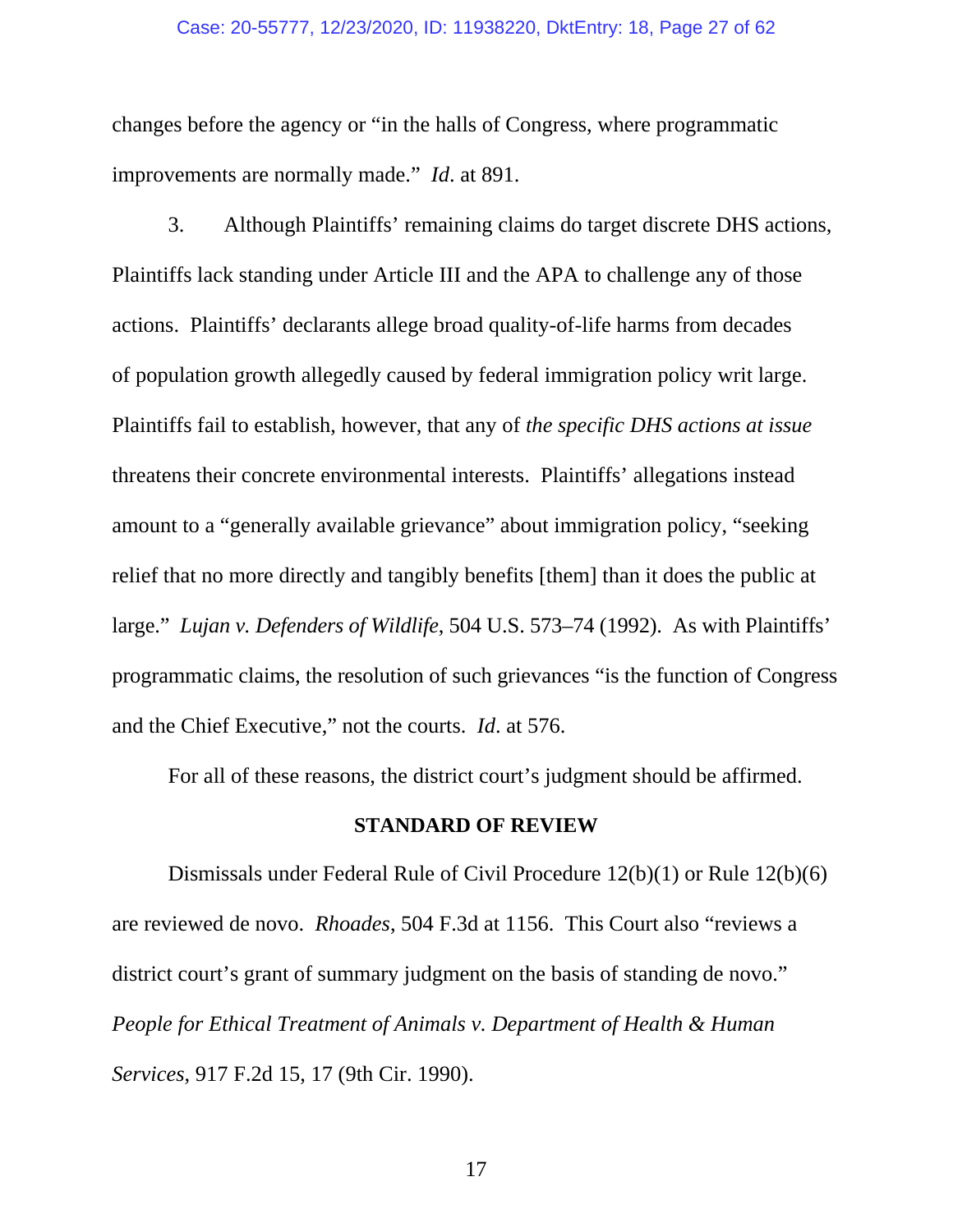#### **ARGUMENT**

### **I. The DHS NEPA Manual is not final agency action.**

 Count I of Plaintiffs' amended complaint alleges that DHS's NEPA Manual unlawfully fails to require NEPA review for DHS's actions involving immigration. 2-ER-98–100. The district court dismissed Count I on the ground that the Manual is not "final agency action" reviewable under the APA. 1-ER-22–25. That ruling is correct and should be affirmed.

 Because NEPA does not provide a private cause of action to enforce its provisions, NEPA claims against a federal agency must be brought under the APA. *Ashley Creek Phosphate Co. v. Norton*, 420 F.3d 934, 939 (9th Cir. 2005). The APA provides a right of action to a "person suffering legal wrong because of agency action, or adversely affected or aggrieved by agency action within the meaning of a relevant statute." 5 U.S.C. § 702. Where (as here) "no other statute provides a private right of action, the 'agency action' complained of must [also] be '*final* agency action.' " *Norton v. Southern Utah Wilderness Alliance*, 542 U.S. 55, 61–62 (2004) (quoting 5 U.S.C. § 704).

 The Supreme Court has established a two-part test for determining whether agency action is final: the action must (1) "mark the consummation of the agency's decisionmaking process" and (2) "be one by which rights or obligations have been determined, or from which legal consequences will flow." *Bennett v. Spear*,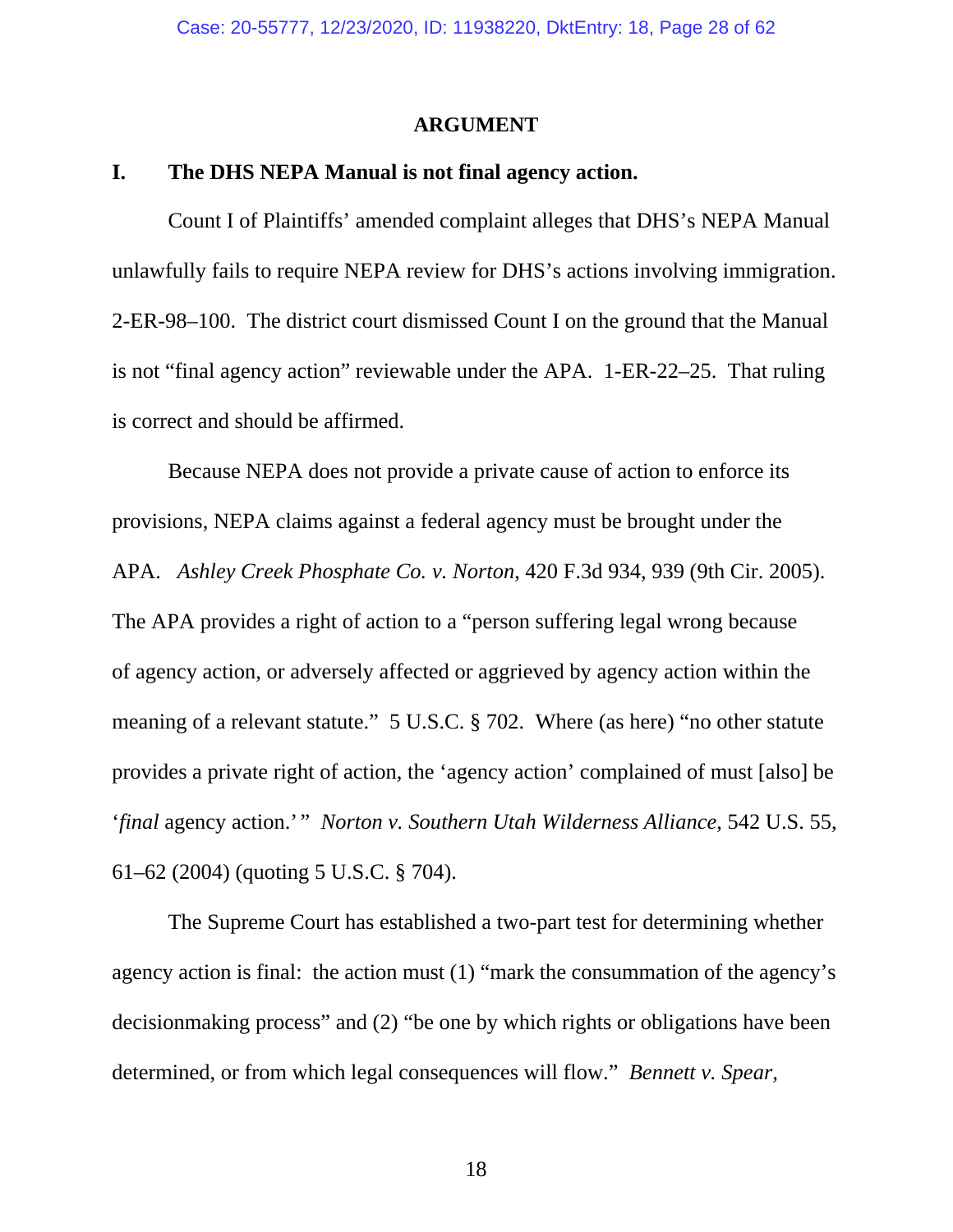520 U.S. at 177–78 (internal quotation marks omitted). The NEPA Manual does not satisfy either requirement.

# **A. The Manual does not mark the consummation of DHS's decision-making under NEPA.**

 To satisfy the first prong of the *Bennett* test, the challenged agency action must represent the consummation of the agency's decisionmaking process. *See*  520 U.S. at 177–78. The challenged action "must not be of a merely tentative or interlocutory nature," *id.* at 178, and must represent the agency's "last word on the matter," *Oregon Natural Desert Ass'n v. U.S. Forest Service*, 465 F.3d 977, 984 (9th Cir. 2006). "The manner in which an agency's governing statutes and regulations structure its decisionmaking processes is a touchstone of the finality analysis." *Soundboard Ass'n v. FTC*, 888 F.3d 1261, 1269 (D.C. Cir. 2018). Because the Manual does not represent DHS's last word under NEPA with respect to any DHS action, the Manual fails the first prong of the *Bennett* test for finality.

 Agency decision-making under NEPA generally concludes with the issuance of a record of decision, a FONSI, or a determination that the proposed action is covered by a categorical exclusion.  $2$ -ER-147–49.<sup>3</sup> Although the revised Manual is the end product of a distinct administrative process, *see* 4-ER-615–17, it is not a

 $\overline{a}$ 

 $3$  An appendix to the Manual contains the categorical exclusions adopted by DHS to date. *See* 2-ER-175–76. Although Plaintiffs bring a facial challenge to CATEX A3 in Count III of the amended complaint, Count I does not challenge DHS's decision to adopt any particular CATEX. *See* 2-ER-98–100.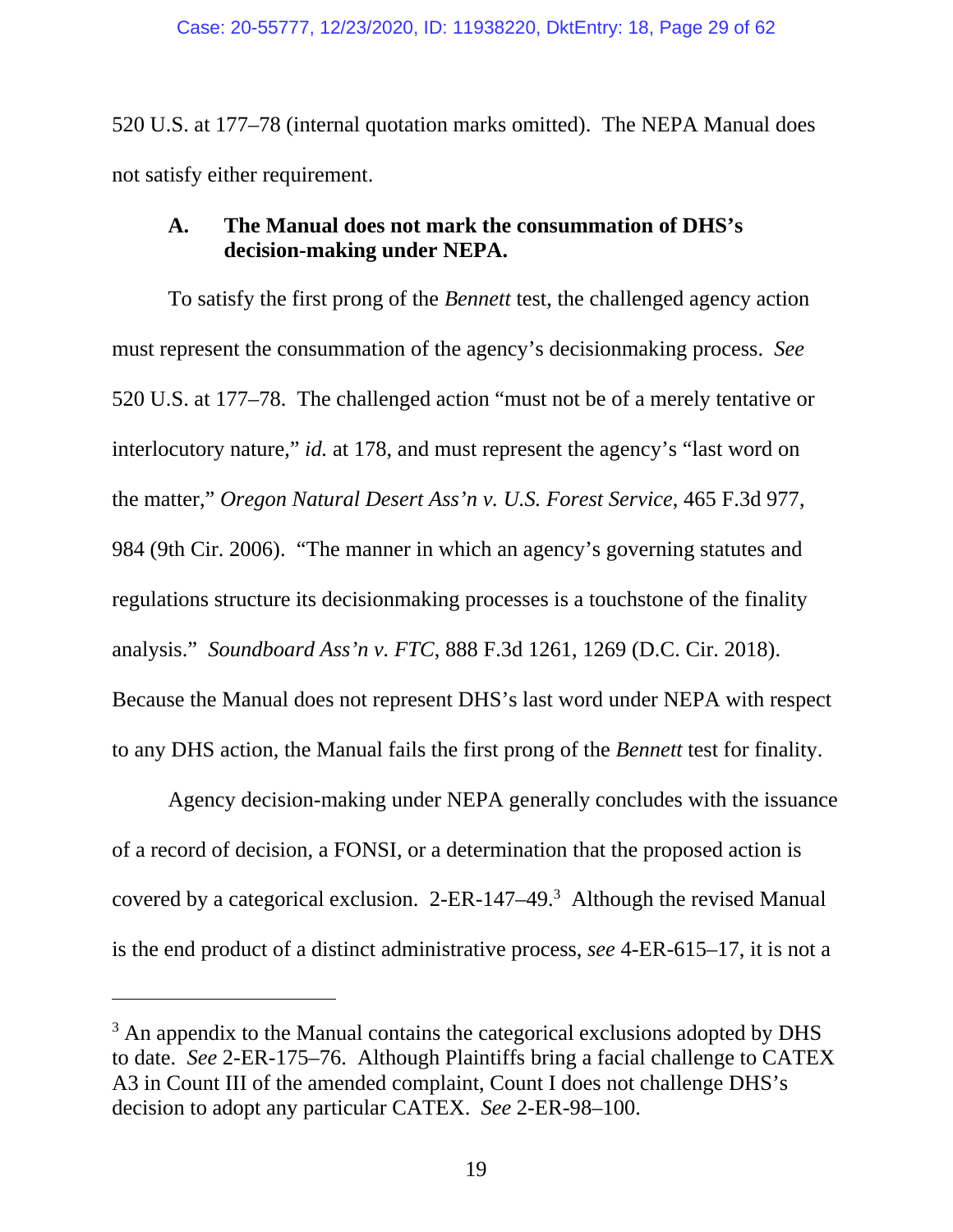#### Case: 20-55777, 12/23/2020, ID: 11938220, DktEntry: 18, Page 30 of 62

final decision under NEPA with respect to any DHS action. The Manual instead establishes DHS's "policy and procedures" for complying with NEPA in the course of the agency's decision-making. 2-ER-129. The Manual provides "a flexible framework for implementing NEPA" to "ensure the integration of environmental stewardship into DHS decision making as required by NEPA." 2-ER-112.

 Agency action is not final where, like the Manual here, it "establishes only the procedural framework under which the [agency] intends to operate." *Home Builders Ass'n of Greater Chicago v. U.S. Army Corps of Engineers*, 335 F.3d 607, 619 (7th Cir. 2003); *see also Friends of Potter Marsh v. Peters*, 371 F. Supp. 2d 1115, 1120 (D. Alaska 2005) (agency guidance documents "do not consummate the decision-making process," but are "merely steps relied on to reach a decision"). Such intermediate procedural actions are reviewable (if at all) on review of a final decision made pursuant to those procedures. *See* 5 U.S.C. § 704 ("A preliminary, procedural, or intermediate agency action . . . not directly reviewable is subject to review on the review of the final agency action.").

 The two cases cited by Plaintiffs, *see* Opening Brief at 12, do not suggest otherwise. Both involved binding rules codified in the Code of Federal Regulations. *See Safer Chemicals, Healthy Families v. EPA*, 943 F.3d 397, 418-26 (9th Cir. 2019); *California Sea Urchin Commission v. Bean*, 828 F.3d 1046, 1049-50 (9th Cir. 2016). "Formally promulgated rules are the bread and butter of final agency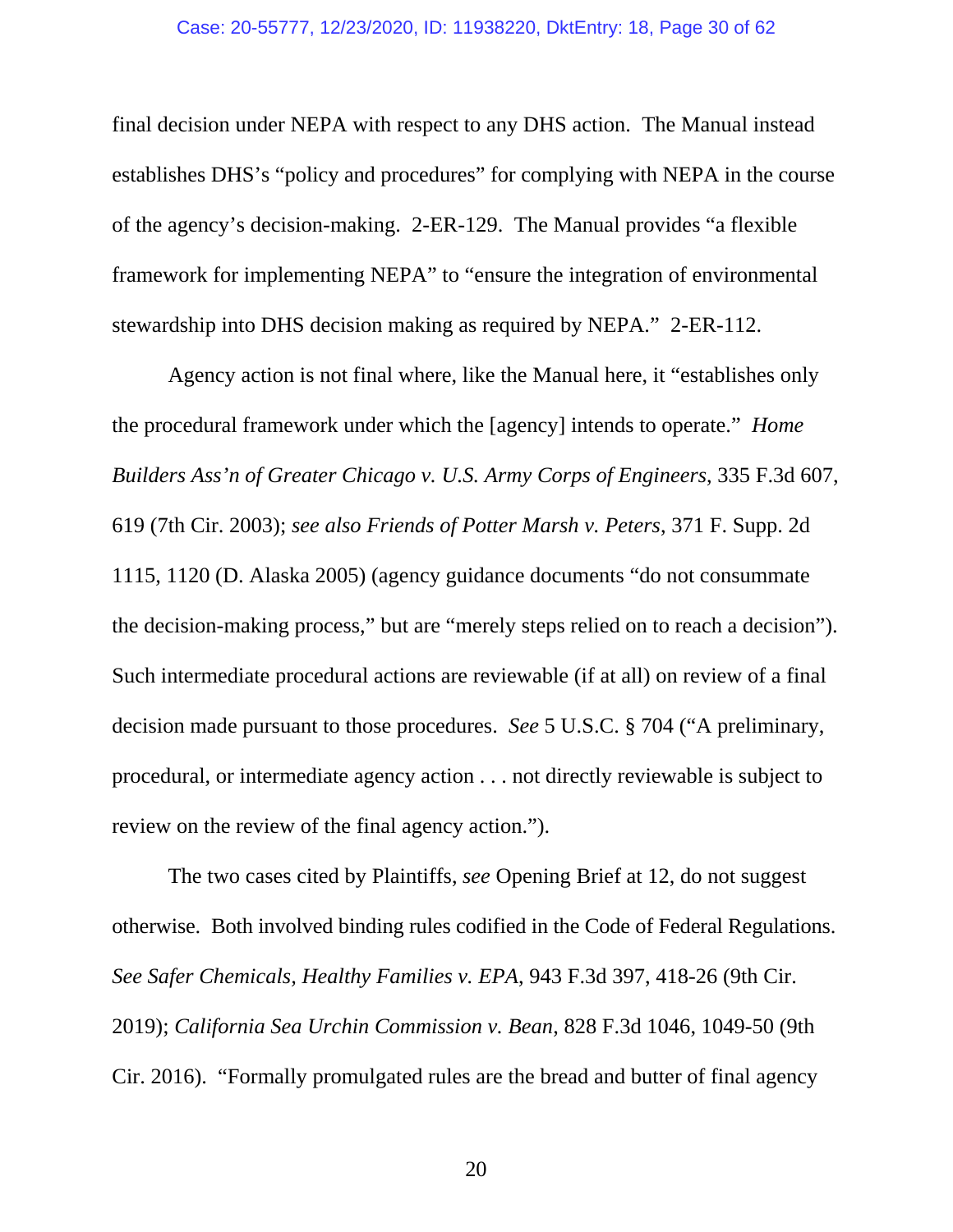actions." *Safer Chemicals*, 943 F.3d at 417. Both rules also prescribed substantive criteria that constrained (or allegedly constrained) agency decision-making. *See id.* at 418–26 (resolving claim that challenged regulation unlawfully circumscribed the scope of EPA's risk assessments); *California Sea Urchin*, 828 F.3d at 1047–48 (addressing regulation that created a sea otter translocation program and prescribed substantive criteria for program termination). Those binding regulations bear no resemblance to the Manual, which merely sets out DHS's procedures for ensuring compliance with the *preexisting* requirements of NEPA in the course of agency decision-making. *See* 2-ER-112, 129.

 Although Plaintiffs suggest that the Manual made a final decision to exempt immigration-related actions from NEPA review, *see* 2-ER-98, that is also incorrect. The Manual does not exclude *any* actions from NEPA review. *See* 2-ER-147–74. Instead, it simply states that "NEPA applies to the majority of [DHS] actions," and that examples "of situations in which NEPA is not triggered are very few." 2-ER-147; *see also* 2-ER-129. The Manual also makes clear that for any proposed action, regardless of subject matter, DHS components must determine "the appropriate analytical approach, including whether NEPA applies." 2-ER-147.

 Because the Manual does not represent DHS's last word under NEPA for any proposed action, it fails the first prong of the *Bennett* finality test.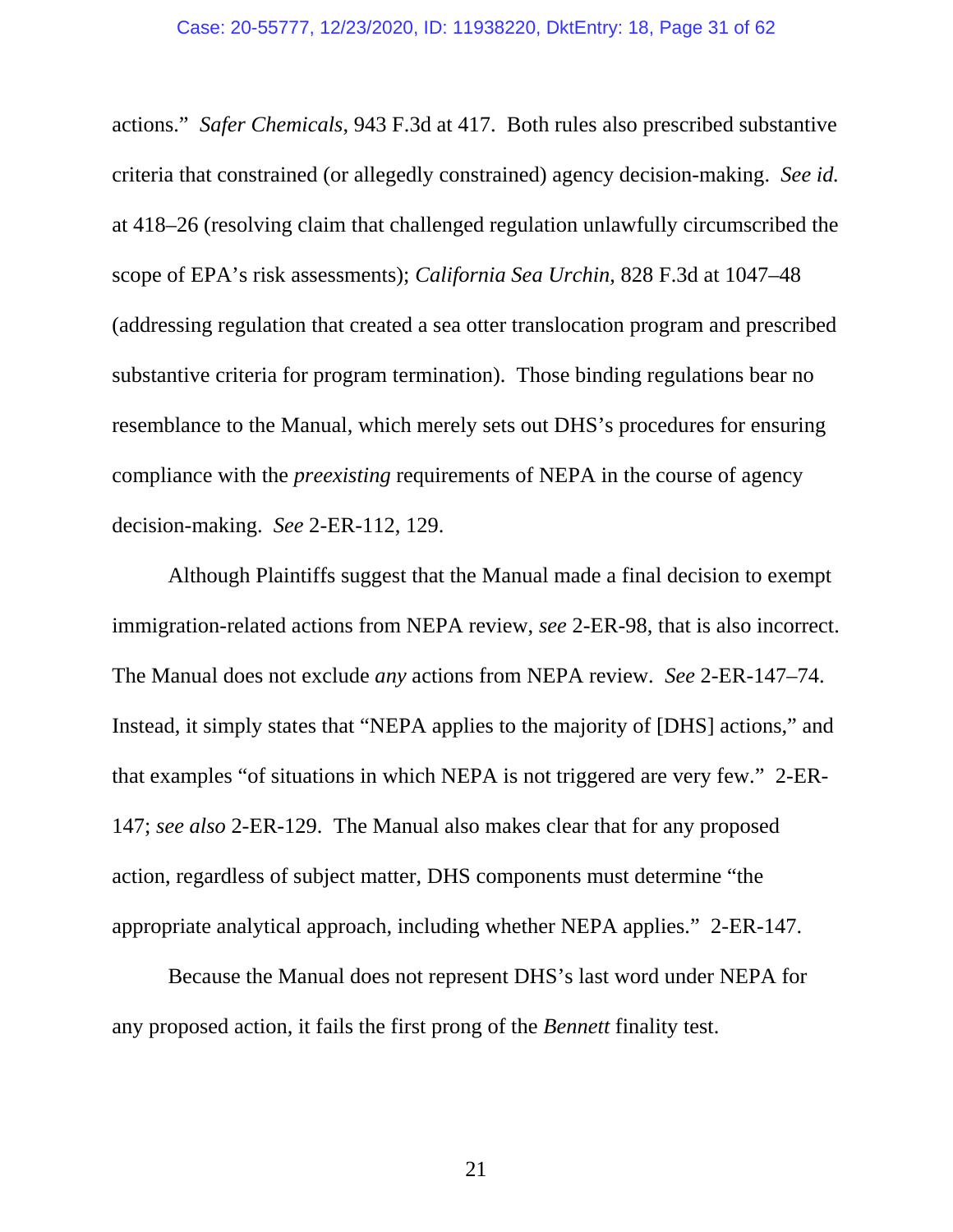### **B. The Manual does not bind DHS with the force of law.**

 The Manual also fails the second prong of the *Bennett* test because it does not determine any rights or obligations, and it has no legal consequences. *See* 520 U.S. at 177–78. As explained, the Manual does not make any final determination under NEPA with respect to any DHS action or exempt any action from NEPA review. It does not authorize (or prohibit) any third-party activity. And because it merely establishes a "flexible framework for implementing NEPA," 2-ER-112, it does not impose binding legal obligations on third parties or on DHS itself.

 Although Plaintiffs argue that the Manual *is* binding on DHS, *see* Opening Brief at 12-17, Plaintiffs are wrong. To bind an agency with the force of law, an agency pronouncement must "prescribe[s] substantive rules—not interpretive rules, general statements of policy *or rules of agency organization, procedure or practice*." *River Runners for Wilderness v. Martin*, 593 F.3d 1064, 1071 (9th Cir. 2010) (emphasis added) (quoting *United States v. Fifty-Three (53) Eclectus Parrots*, 685 F.2d 1131, 1136 (9th Cir. 1982)). The Manual does not satisfy that requirement because it imposes no new substantive rules. *See id*.

*River Runners* is instructive. There, the Court held that the Park Service's management policies did not bind the agency with the force of law, even though the policies used mandatory language and were the product of notice-and-comment procedures. The Court explained that the policies contained only internal "priorities,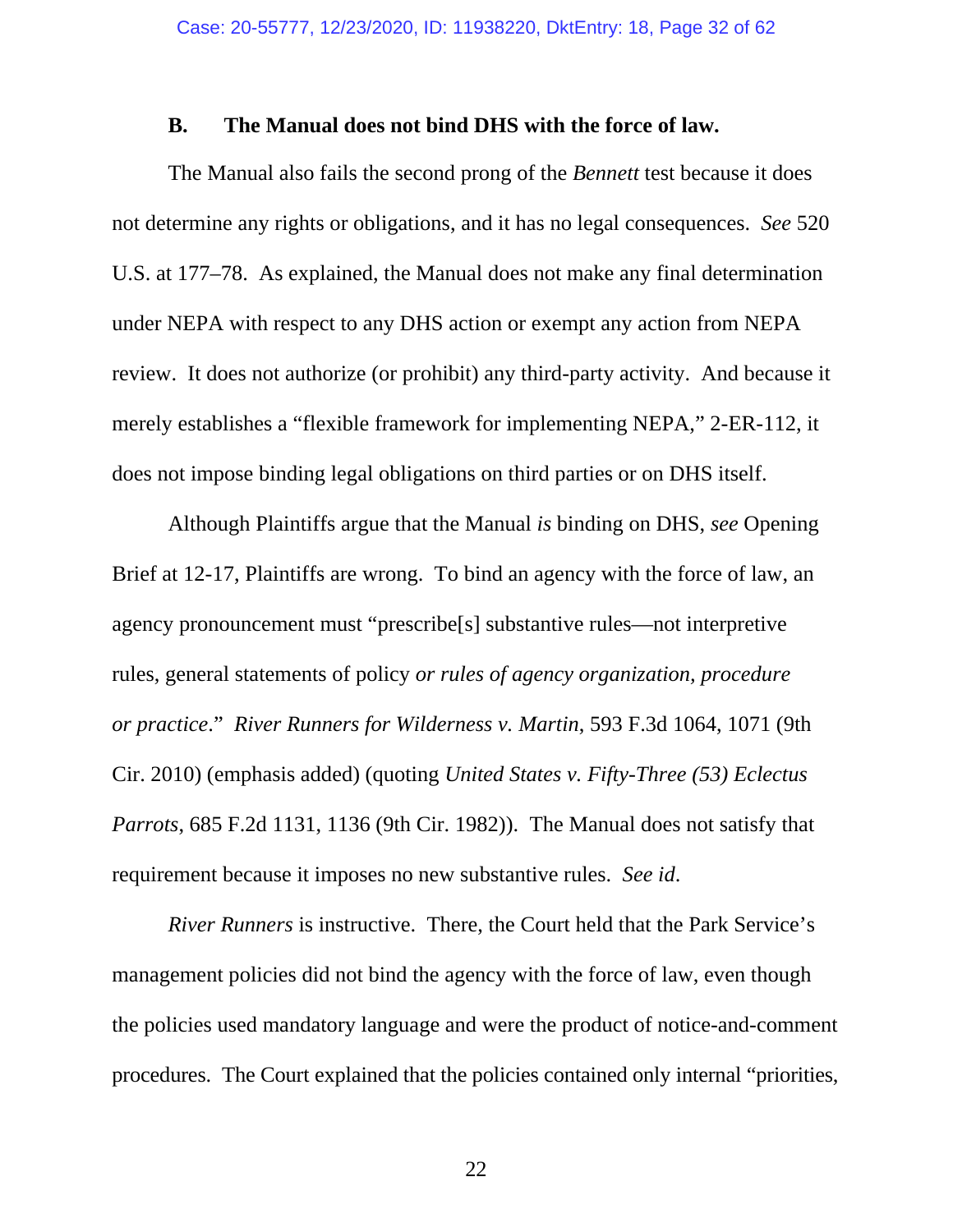#### Case: 20-55777, 12/23/2020, ID: 11938220, DktEntry: 18, Page 33 of 62

practices, and procedures to be followed by Park Service personnel in administering the national park system," and they did not "purport to create substantive individual rights or obligations for persons or entities outside the Park Service." 593 F.3d at 1072. Although the Park Service had solicited comments on a draft and published notice of availability of the final policies, the agency did not publish the policies themselves in the Federal Register or (more importantly) in the Code of Federal Regulations, indicating that the agency "did not intend to announce substantive rules enforceable by third parties in federal court." *Id*.

*River Runners* is consistent with other decisions of this Court holding that a manual or handbook establishing an agency's internal operating procedures does not bind the agency with the force of law. *See, e.g*., *Moore v. Apfel*, 216 F.3d 864, 868–69 (9th Cir. 2000) (manual not binding because it created "no substantive rights" and instead provided agency staff "with internal procedures"); *Western Radio Services Co. v. Espy*, 79 F.3d 896, 901 (9th Cir. 1996) (agency manual and handbook not binding because they were not "substantive in nature" and contained only "[p]rocedures for the conduct of [agency] activities"); *United States v. Alameda Gateway Ltd*., 213 F.3d 1161, 1168 (9th Cir. 2000) (internal engineering regulation not binding because "it was not intended to have the force of law, but was instead a policy statement to guide the practice of [agency] engineers"); *Eclectus Parrots*, 685 F.2d at 1136–37 (agency manual not binding because it established "internal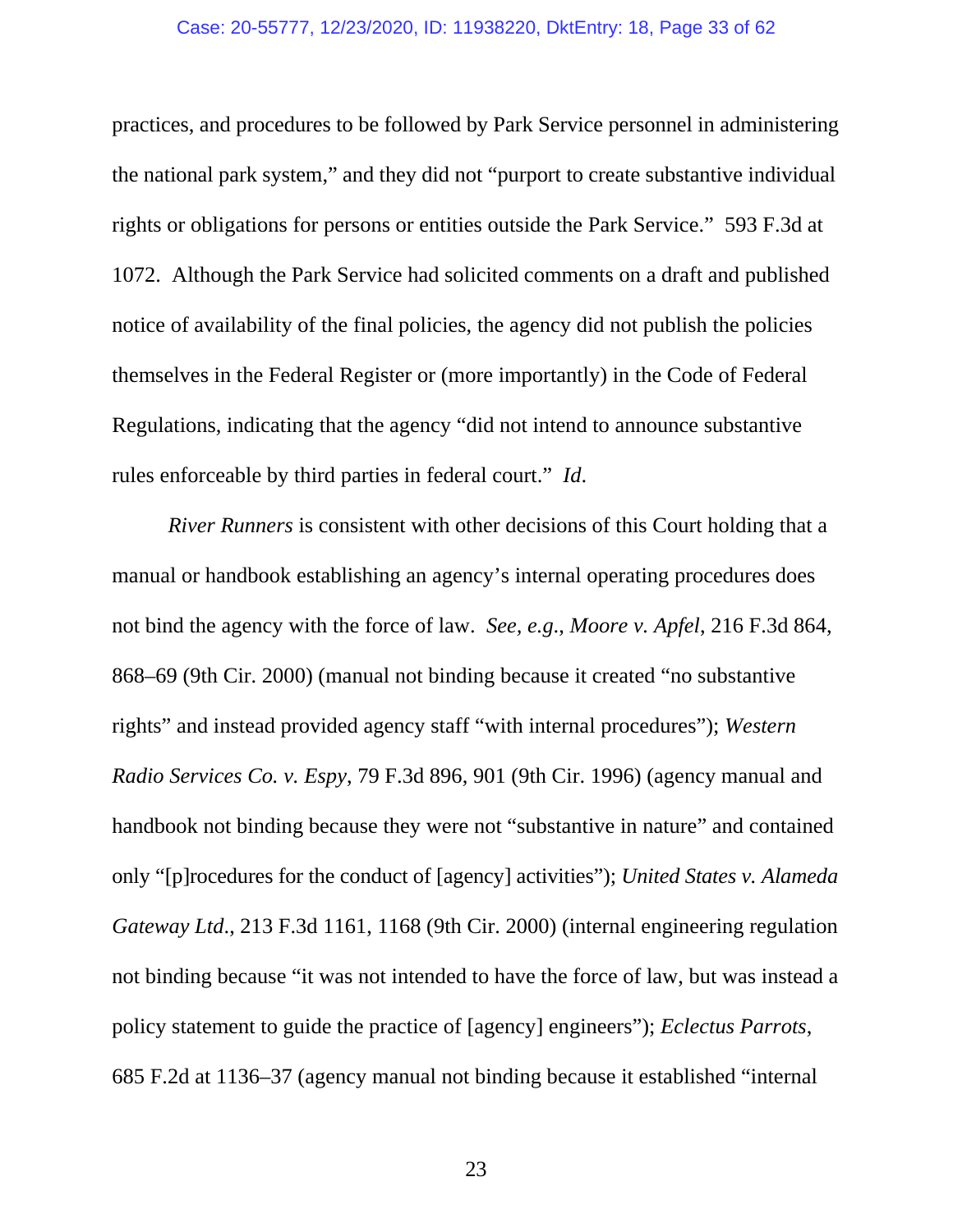#### Case: 20-55777, 12/23/2020, ID: 11938220, DktEntry: 18, Page 34 of 62

procedure" and "was not intended as a substantive rule . . . eliminating, narrowing or redefining [the appellant's] statutory rights").

 Those cases apply here. DHS's NEPA Manual does not bind the agency with the force of law because the Manual establishes only internal agency "policies" and procedures" for implementing NEPA. 2-ER-129. The Manual has no impact on third parties, and it does not purport "to create substantive individual rights or obligations for persons or entities outside" of DHS. *River Runners*, 593 F.3d at 1072. As the district court held, to the extent the Manual references any substantive requirements at all, they are requirements imposed by NEPA and CEQ regulations, not new requirements created by the Manual. 1-ER-24.

 Plaintiffs argue otherwise, *see* Opening Brief at 16-17, citing the Manual's statement that DHS "integrates the NEPA process with review and compliance requirements under other Federal laws, regulations, Executive Orders, and other requirements for the stewardship and protection of the human environment." 2-ER-130; *see also* 2-ER-115. This argument lacks merit: although the Manual contemplates integrating the NEPA process with other *preexisting* "compliance requirements," the Manual itself imposes no such requirements. *See id*. Agency action is not final where (as here) it references substantive requirements that are "a pervasive feature of the regulatory landscape, not something that the [agency action] created." *Home Builders Ass'n of Greater Chicago*, 335 F.3d at 617.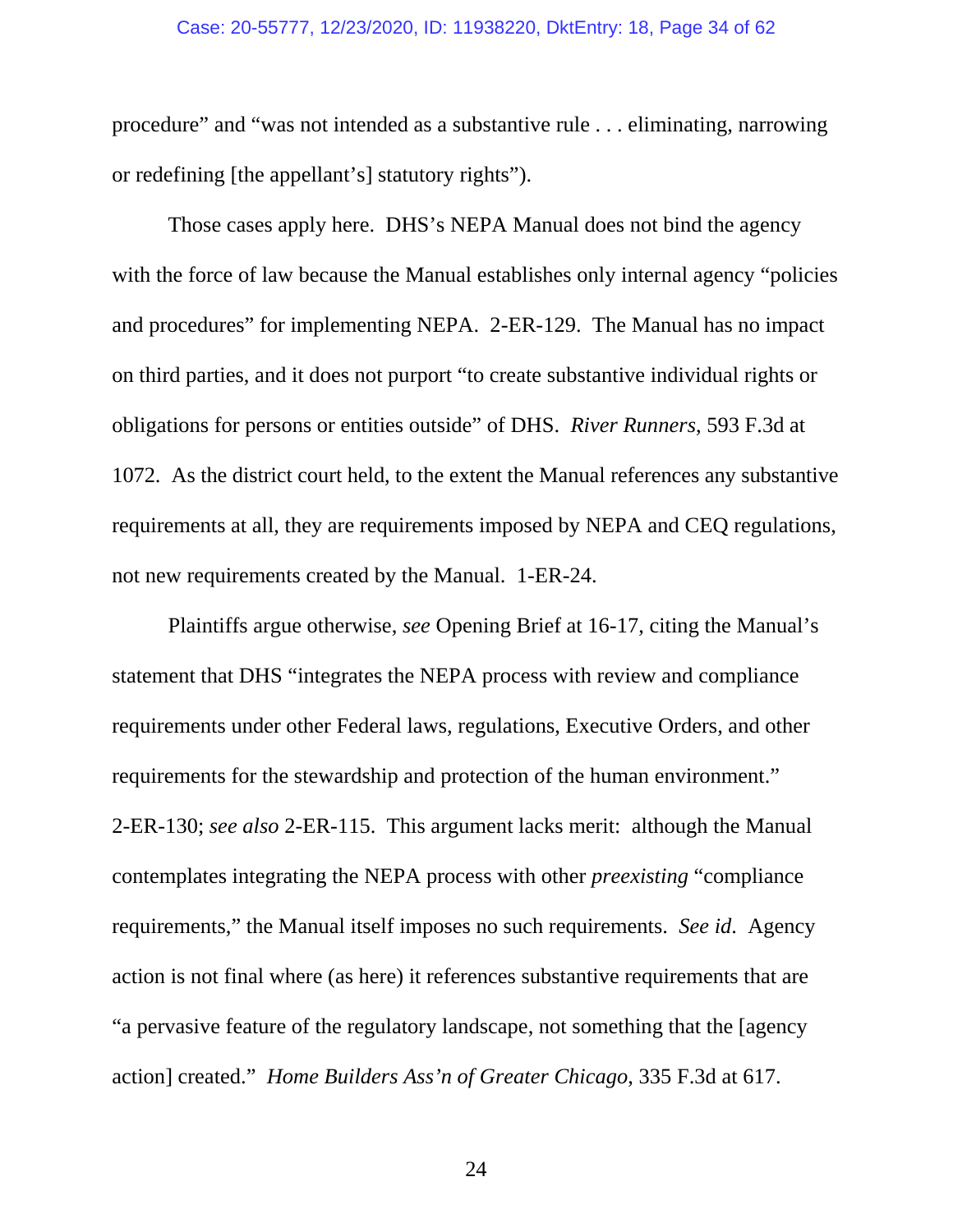Plaintiffs argue that the Manual is binding because it refers to its provisions as "requirements." *See* Opening Brief at 14 (citing 2-ER-129). That argument also fails. The occasional use of mandatory language in a document does not bind an agency where (as here) it is used to describe internal "rules of agency organization, procedure or practice," rather than to prescribe new "substantive requirements." *Eclectus Parrots*, 685 F.2d at 1136; *see also River Runners*, 593 F.3d at 1071-73 (agency management policies not binding despite use of mandatory language).

 Because the Manual does not bind DHS with the force of law or have any other legal consequences, it fails the second prong of *Bennett*'s test for finality as well as the first prong. The district court therefore correctly held that the Manual is not final agency action reviewable under the APA.

## **II. DHS's ongoing implementation of seven statutory "programs" is not discrete agency action reviewable under the APA.**

 Count II of Plaintiffs' amended complaint has two components. The first challenges DHS's ongoing implementation of seven statutory "programs" that allegedly "regulate the entry into and settlement of millions of foreign nationals in the United States." 2-ER-29. Plaintiffs label these programs "employment based immigration," "family based immigration," "long term nonimmigrant visas," "parole," "Temporary Protective Status," "refugees," and "asylum." 2-ER-29, 72–74, 100–01. The district court held that Plaintiffs' programmatic challenge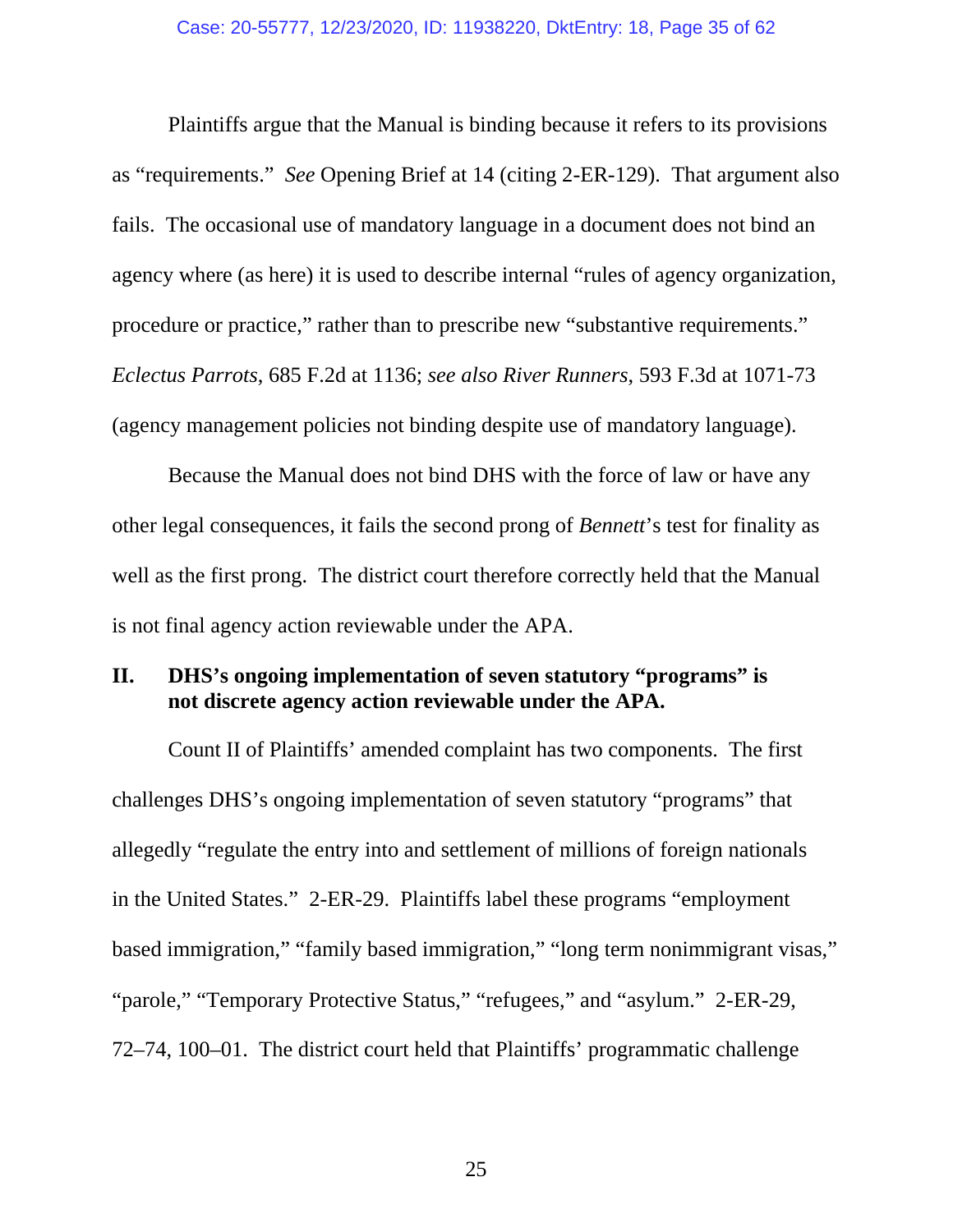was not reviewable under the APA because it did not target discrete "final agency action." 2-ER-25–27. That holding is correct and should be affirmed.

 As discussed above, the APA provides a right of judicial review to a person "adversely affected or aggrieved by *agency action*." 5 U.S.C. § 702 (emphasis added), *see also id*. §§ 704, 706(2). "Agency action" is a statutory term of art that is defined as "the whole or a part of an agency rule, order, license, sanction, relief, or the equivalent or denial thereof, or failure to act." *Id*. § 551(13). "All of those categories involve circumscribed, discrete agency actions, as their definitions make clear." *Southern Utah Wilderness Alliance*, 542 U.S. at 62 (citing 5 U.S.C. § 553(4), (6), (8), (10), (11)). Consequently, a person seeking judicial review under the APA must target some discrete "agency action" that "affects him in the specified fashion; it is judicial review 'thereof' to which he is entitled." *National Wildlife Federation*, 497 U.S. at 882 (quoting 5 U.S.C. § 702).

 That requirement prohibits the kind of broad, programmatic attack that Plaintiffs have brought in Count II. In *National Wildlife Federation*, for example, the plaintiff brought a similar challenge to what it called the "land withdrawal review program" of the Bureau of Land Management (BLM). This "program" consisted of BLM's land status determinations and other actions taken under the Federal Land Policy and Management Act. *Id*. at 877. The plaintiff alleged that BLM was carrying out the "program" in violation of that Act and NEPA, *id*. at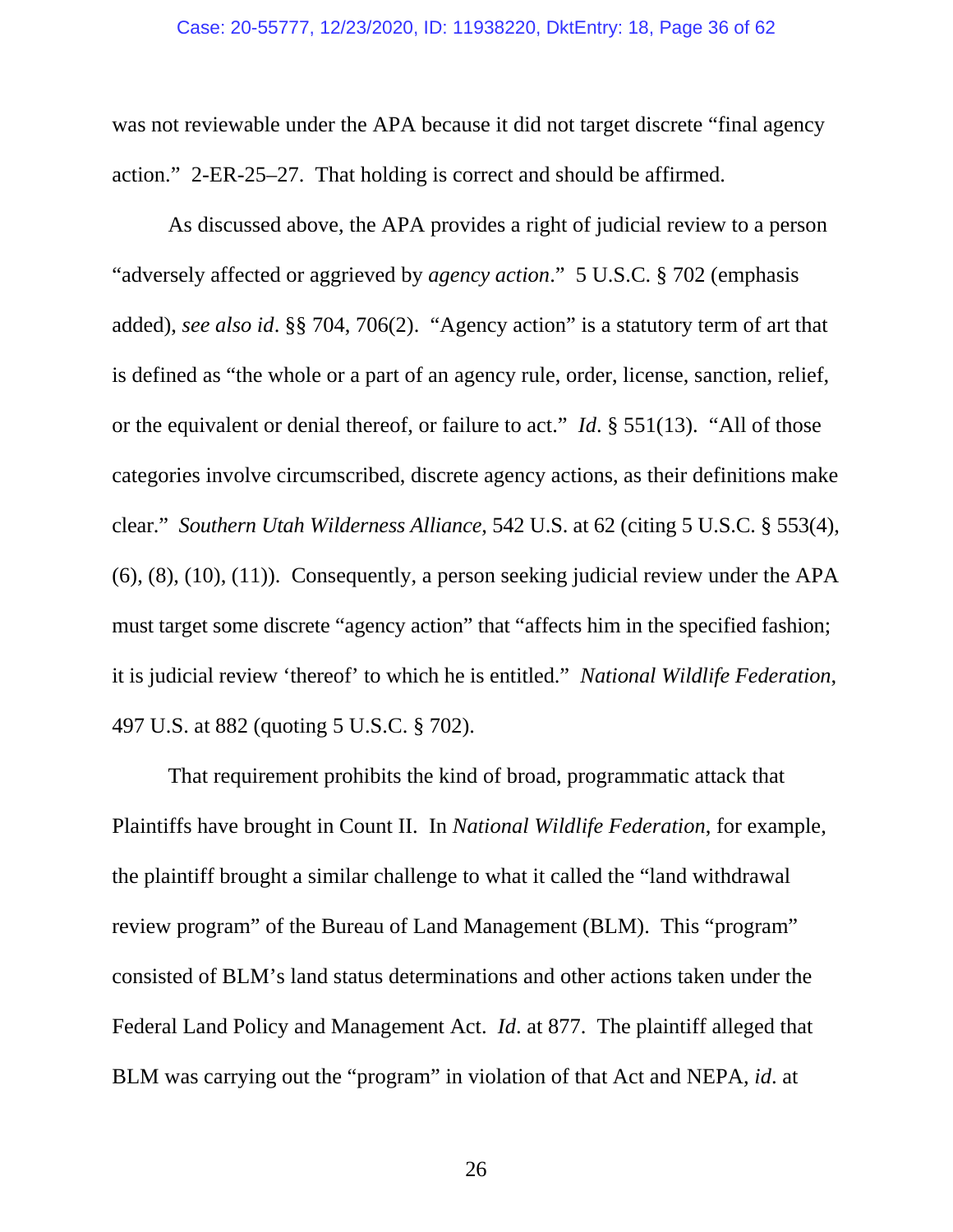#### Case: 20-55777, 12/23/2020, ID: 11938220, DktEntry: 18, Page 37 of 62

879, including by failing "to provide adequate environmental impact statements," *id*. at 891. Attached to the complaint was a list of "1,250 or so" allegedly unlawful actions that BLM had taken under the challenged "program." *Id*. at 879, 890.

 The Court held that the "program" was not reviewable under the APA because it was "not an 'agency action' within the meaning of § 702, much less a final agency action' within the meaning of § 704." *Id*. at 890. The "program" did "not refer to a single BLM order or regulation, or even to a completed universe of particular BLM orders and regulations," and was "no more an identifiable 'agency action' . . . than a 'weapons procurement program' of the Department of Defense or a 'drug interdiction program' of the Drug Enforcement Administration." *Id*. at 890. The "flaws in the entire 'program'—consisting principally of the many individual actions referenced in the complaint, and presumably actions yet to be taken as well—cannot be laid before the courts for wholesale correction," *id*. at 892-93, the Court explained, because the APA authorizes courts to intervene "only when, and to the extent that, a specific 'final agency action' has an actual or immediately threatened effect," *id*. at 891. Although this "case-by-case approach" may be "understandably frustrating" to plaintiffs who are seeking "across-theboard" relief, "this is the traditional, and remains the normal, mode of operation of the courts." *Id.* at 894. Consequently, plaintiffs seeking "wholesale improvement"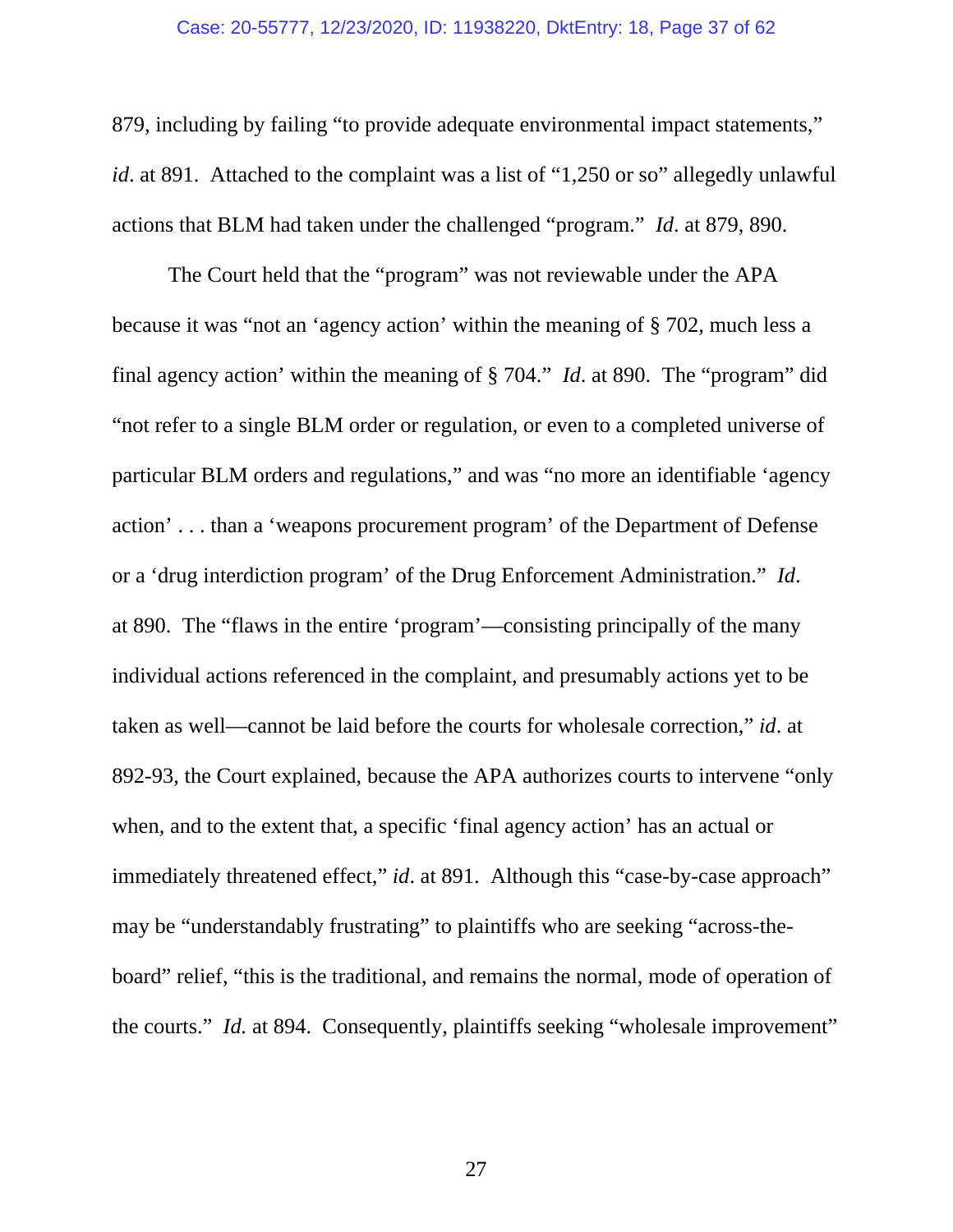#### Case: 20-55777, 12/23/2020, ID: 11938220, DktEntry: 18, Page 38 of 62

of agency programs must pursue such changes from the agency or "in the halls of Congress, where programmatic improvements are normally made." *Id*. at 891.

 Plaintiffs here have brought the same kind of improper programmatic attack that was held to be non-justiciable in *National Wildlife Federation*. DHS's ongoing administration of "employment based immigration," "family based immigration," etc., is "not an 'agency action' within the meaning of § 702, much less final agency action' within the meaning of § 704." 497 U.S. at 890. Thus, such administration cannot be "laid before the courts for wholesale correction," *id*. at 892-93.

 Plaintiffs contend that their claim is justiciable because a list attached to the amended complaint identifies 80 or so actions that DHS has taken since 1981 as part of the challenged "programs." Opening Brief at 5-6, 19-20 (discussing 2-ER-76–77, 216–22). The APA's requirements are not so easily evaded. Plaintiffs' list is no different from the list of "1,250 or so" actions attached to the complaint in *National Wildlife Federation*. As in that case, Count II does not challenge each listed action individually; it improperly challenges the entirety of the "programs" under which those actions were taken. *See* 2-ER-29–30, 33, 72–84, 100–01.

 Plaintiffs likewise seek broad, programmatic relief in Count II, including an order requiring DHS to bring the challenged "programs" into compliance with NEPA and to "pause" the "active programs regulating the entry into and settlement of foreign nationals in the United States pending NEPA compliance." 2-ER-108.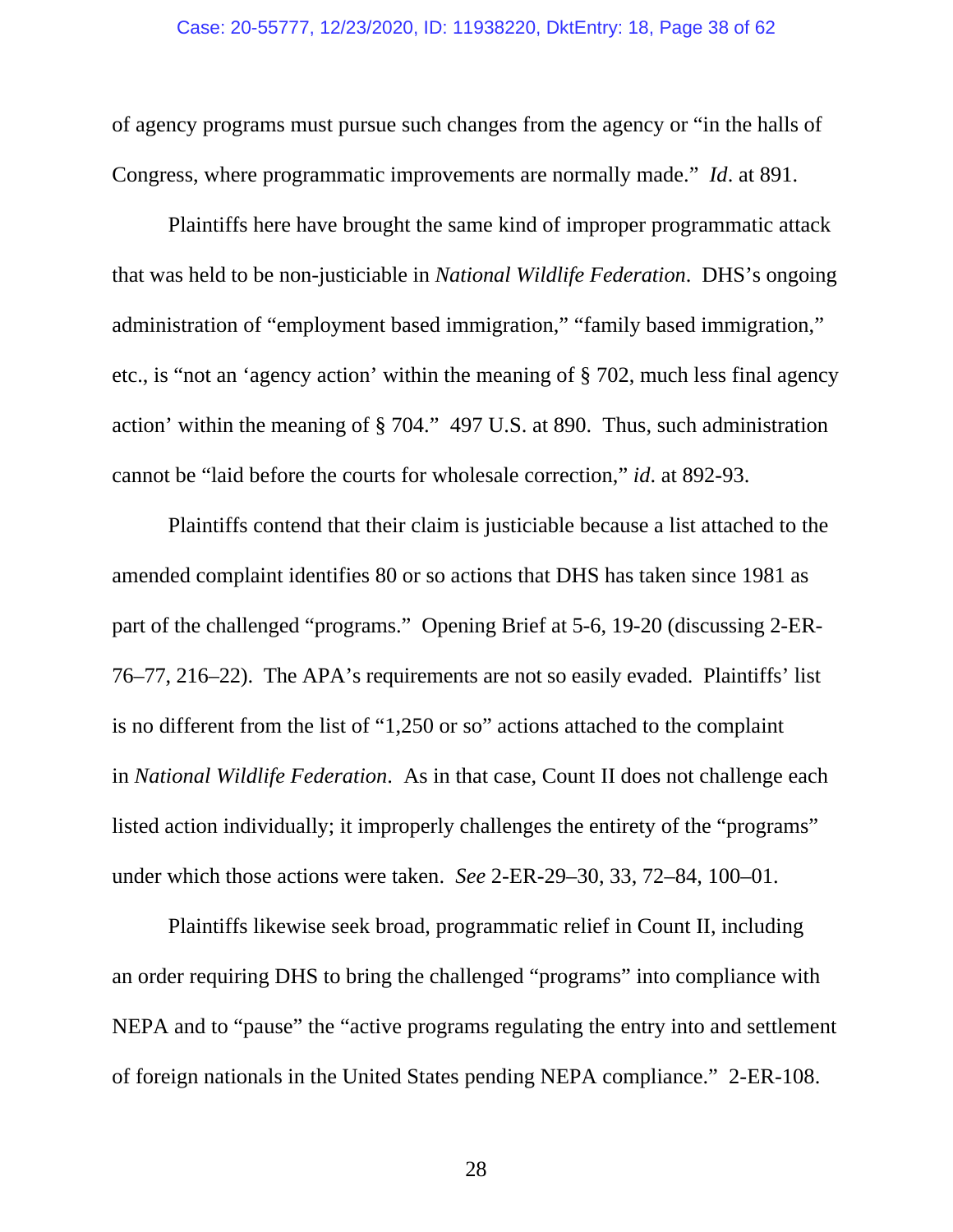#### Case: 20-55777, 12/23/2020, ID: 11938220, DktEntry: 18, Page 39 of 62

That request confirms that Count II improperly challenges ongoing "programs" rather than any of the particular actions on Plaintiffs' list.

 Any doubt about the programmatic scope of Count II is dispelled by the remainder of the amended complaint. Four of the actions on Plaintiffs' list are *already challenged* in Count IV, demonstrating unequivocally that those actions are *not* the subject of Count II. *Compare* 2-ER-104 *with* 2-ER-220–21. At most, the listed actions merely serve as examples of actions that DHS has taken in furtherance of the broad "programs" that *are* at issue in Count II. *See* 2-ER-76 (alleging that Plaintiffs' list "does not purport to have identified every single instance" in which DHS acted to revise the "programs"). Under the APA, a plaintiff may not "challenge an entire program by simply identifying specific allegedly-improper final agency actions within that program." *Sierra Club v. Peterson*, 228 F.3d 559, 567 (5th Cir. 2000). "The APA authorizes challenges to specific actions—such as a particular rule or order. It does not authorize plaintiffs to pile together a mish-mash of discrete actions into a 'program' and then sue an agency to force broad policy changes to this 'program.' Those wishing to obtain broad policy changes should instead seek them from agencies or Congress." 33 Charles Alan Wright et al., *Federal Practice and Procedure* § 8322 (2d ed. 2019) (citing *National Wildlife Federation*, 497 U.S. at 891).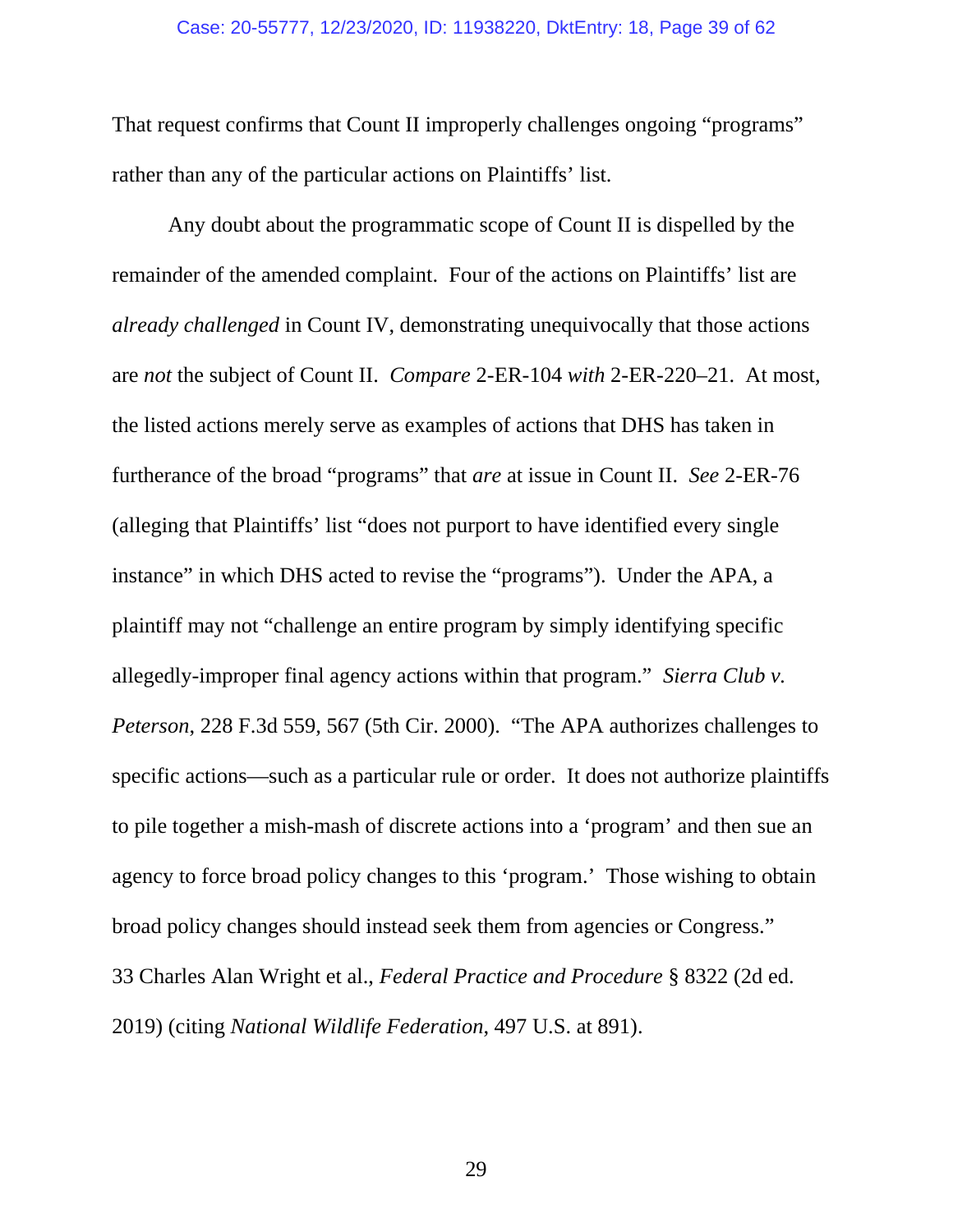The actions on Plaintiffs' list also present their own justiciability problems, which Plaintiffs undoubtedly seek to avoid by bringing an improper programmatic challenge to all of DHS's actions "cumulatively." Opening Brief 20, 23. At least 60 of the listed actions were taken more than six years before this lawsuit commenced. *See* 2-ER-216–22; 4-ER-690. A NEPA challenge to any of those actions would be time barred. *See* 28 U.S.C. § 2401(a); *accord Sierra Club v. Penfold*, 857 F.2d 1307, 1315 (9th Cir. 1988). Other listed actions are largely ministerial; one, for example, merely changed the locations where forms and petitions may be filed. 2-ER-220 (citing 76 Fed. Reg. 28,303 (May 17, 2011)). Plaintiffs cannot show that are "adversely affected or aggrieved" by such actions. 5 U.S.C. § 702. The Court need not address those defects, however, because the APA requires the claimant to direct its attack "against some particular 'agency action' that causes him harm," *National Wildlife Federation*, 497 U.S. at 891, and Count II does not comply with that basic requirement.

 Nor can Plaintiffs salvage their claim by recasting it as a challenge under 5 U.S.C. § 706(1) to DHS's alleged *failure* to act. *See* Opening Brief 7-8, 18, 22- 23. A plaintiff may not evade the APA's requirements "with complaints about the sufficiency of an agency action dressed up as an agency's failure to act." *Ecology Center, Inc. v. U.S. Forest Service*, 192 F.3d 922, 926 (9th Cir. 1999) (internal quotation marks omitted); *see also Sierra Club*, 228 F.3d at 568. In *Sierra Club*,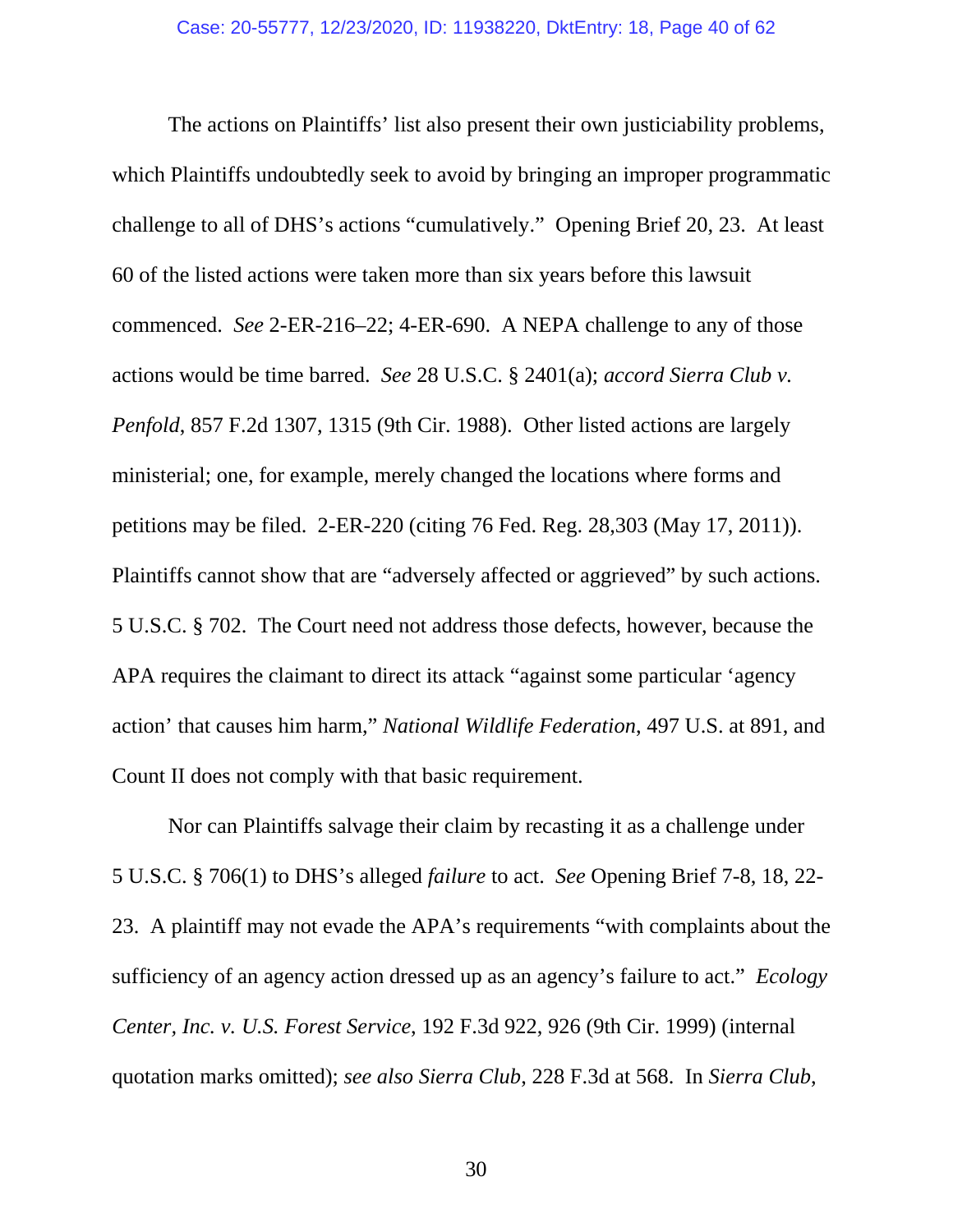#### Case: 20-55777, 12/23/2020, ID: 11938220, DktEntry: 18, Page 41 of 62

for example, the court held that the plaintiffs could not maintain their programmatic challenge under the alternative theory that the agency had "failed to act" where the record showed that the agency "has been acting, but the [plaintiffs] simply do not believe its actions have complied with" the law. *Id.* Here as well, DHS's ongoing implementation of seven "active programs," 2-ER-108, cannot legitimately be characterized as "inaction." That undoubtedly explains why Plaintiffs disavowed bringing a Section 706(1) claim in district court. *See* SER-76 n.3; 2-ER-41–42.

 Regardless, the APA precludes the programmatic challenge brought in Count II whether it is cast as a challenge to affirmative action *or* to inaction. In *Southern Utah Wilderness Alliance*, the Supreme Court made clear that the plaintiffs in *National Wildlife Federation* "would have fared no better" if they had characterized BLM's alleged failure to bring its "program" into compliance with NEPA and the other statute at issue "in terms of 'agency action unlawfully withheld' under § 706(1), rather than agency action 'not in accordance with law' under § 706(2)." 542 U.S. at 64-65. Either way, the APA precludes "the kind of broad programmatic attack" that the Plaintiffs have brought here. *Id*. at 64.

 Because Plaintiffs' challenge to DHS's ongoing implementation of seven statutory "programs" involving immigration is not reviewable under the APA, the district court properly dismissed that portion of Count II.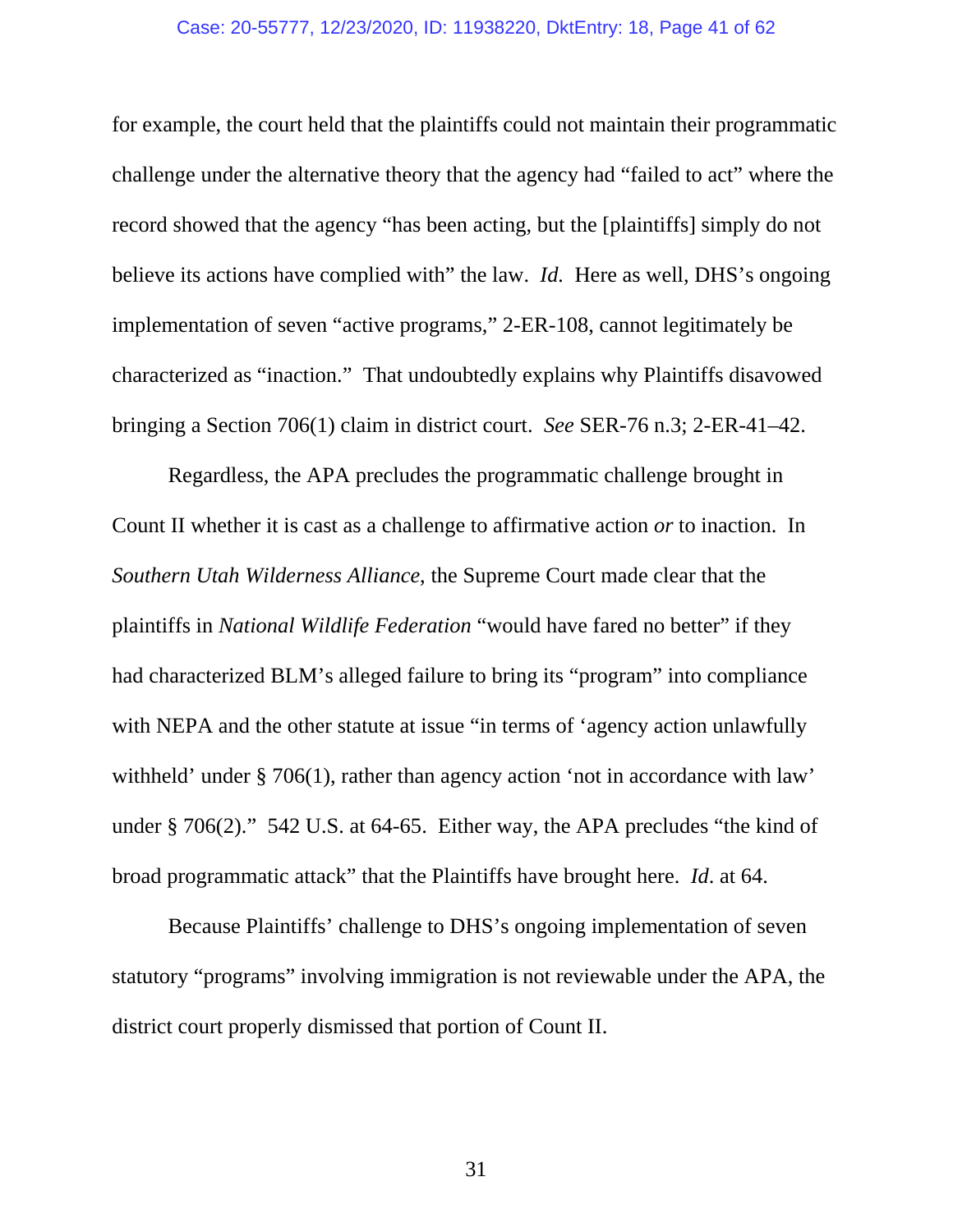# **III. Plaintiffs lack standing under Article III and the APA to pursue their remaining claims.**

 The rest of the amended complaint does challenge several discrete DHS actions. The remainder of Count II challenges the 2012 DACA memorandum. 2-ER-73, 100. Count III brings a facial challenge to CATEX A3. 2-ER-101–03. Count IV challenges four rules that apply CATEX A3. 2-ER-103–06. Count V challenges DHS's programmatic EA and FONSI for infrastructure improvements. 2-ER-206–07. As demonstrated below, however, Plaintiffs lack standing under Article III and the APA to challenge any of those actions.

# **A. Plaintiffs must separately establish standing for each agency action they seek to challenge.**

 The " 'irreducible constitutional minimum' of standing consists of three elements." *Spokeo, Inc. v. Robins*, 136 S. Ct. 1540, 1547 (2016) (quoting *Defenders of Wildlife*, 504 U.S. at 560). "The plaintiff must have (1) suffered an injury in fact, (2) that is fairly traceable to the challenged conduct of the defendant, and (3) that is likely to be redressed by a favorable judicial decision." *Id*. "This triad of injury in fact, causation, and redressability constitutes the core of Article III's case-or-controversy requirement, and the party invoking federal jurisdiction bears the burden of establishing its existence." *Steel Co. v. Citizens for a Better Environment*, 523 U.S. 83, 103–04 (1998) (footnote omitted).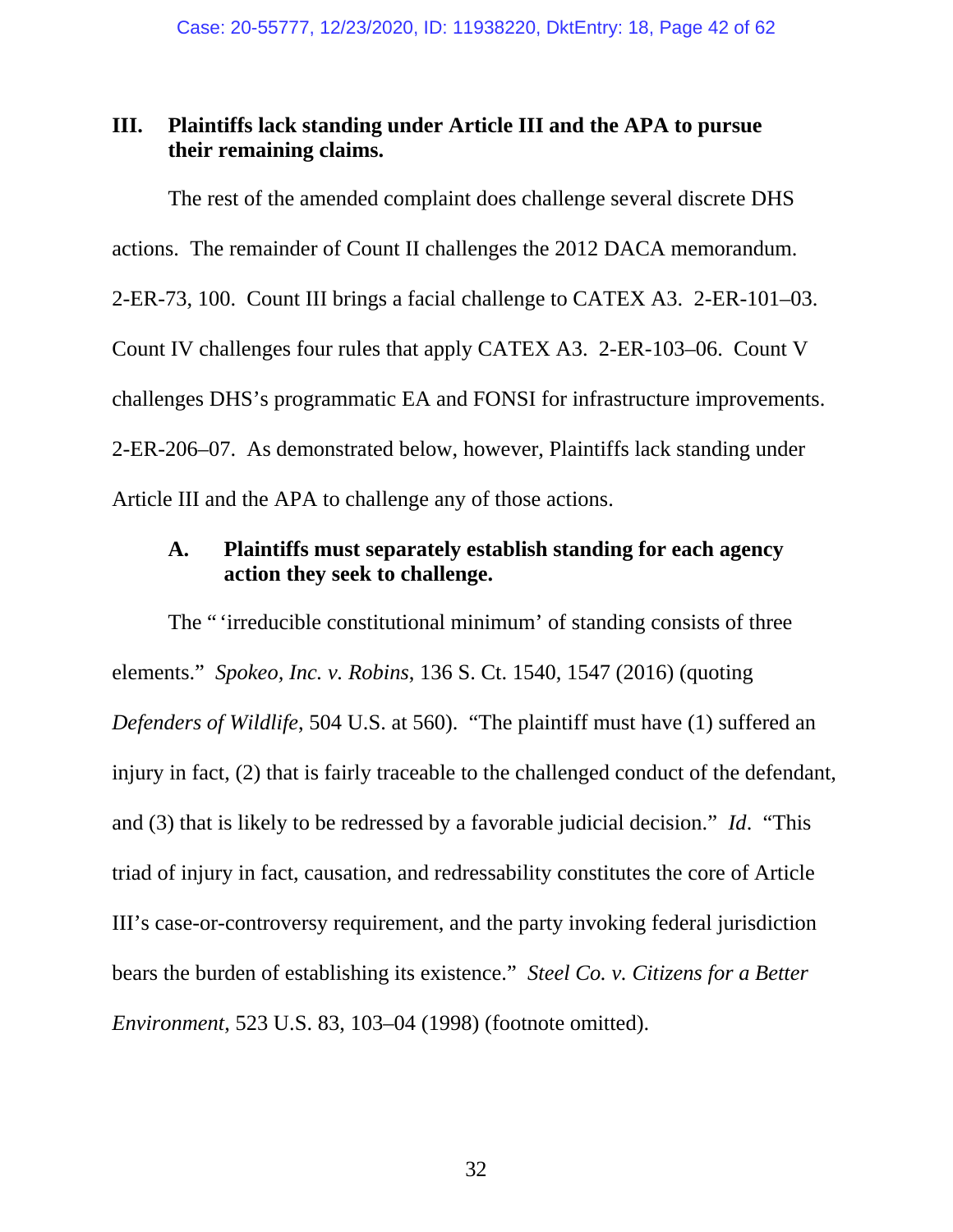Standing "is not dispensed in gross." *Lewis v. Casey*, 518 U.S. 343, 358 n.6 (1996). A plaintiff instead must separately establish standing "for each claim he seeks to press." *DaimlerChrysler Corp. v. Cuno*, 547 U.S. 332, 352 (2006). Because a claim brought under the APA must target discrete "final agency action," 5 U.S.C. § 704, "[e]ach specific final agency action should be treated as giving rise to an independent claim, and thus named plaintiffs must allege that each challenged action has caused some injury to them." *Donelson v. U.S. Department of Interior*, 730 Fed. Appx. 597, 602 (10th Cir. 2018). The APA independently obligates the plaintiff to "show that he has 'suffer[ed] legal wrong' *because of the challenged agency action*, or is 'adversely affected or aggrieved' *by that action*." *National Wildlife Federation*, 497 U.S. at 883 (emphasis added) (quoting 5 U.S.C. § 702). At the summary judgment-stage, "a plaintiff must offer evidence and specific facts demonstrating each element" of standing for each of his claims. *Center for Biological Diversity v. Export-Import Bank of the United States*, 894 F.3d 1005, 1012 (9th Cir. 2018); (citing *Defenders of Wildlife*, 504 U.S. at 561); *see also National Wildlife Federation*, 497 U.S. at 884–89.

 When the plaintiff alleges a violation of NEPA's procedural requirements, the redressability prong of standing is relaxed. Nevertheless, the plaintiff first must demonstrate "that the procedures in question are designed to protect some threatened concrete interest of his that is the ultimate basis of his standing."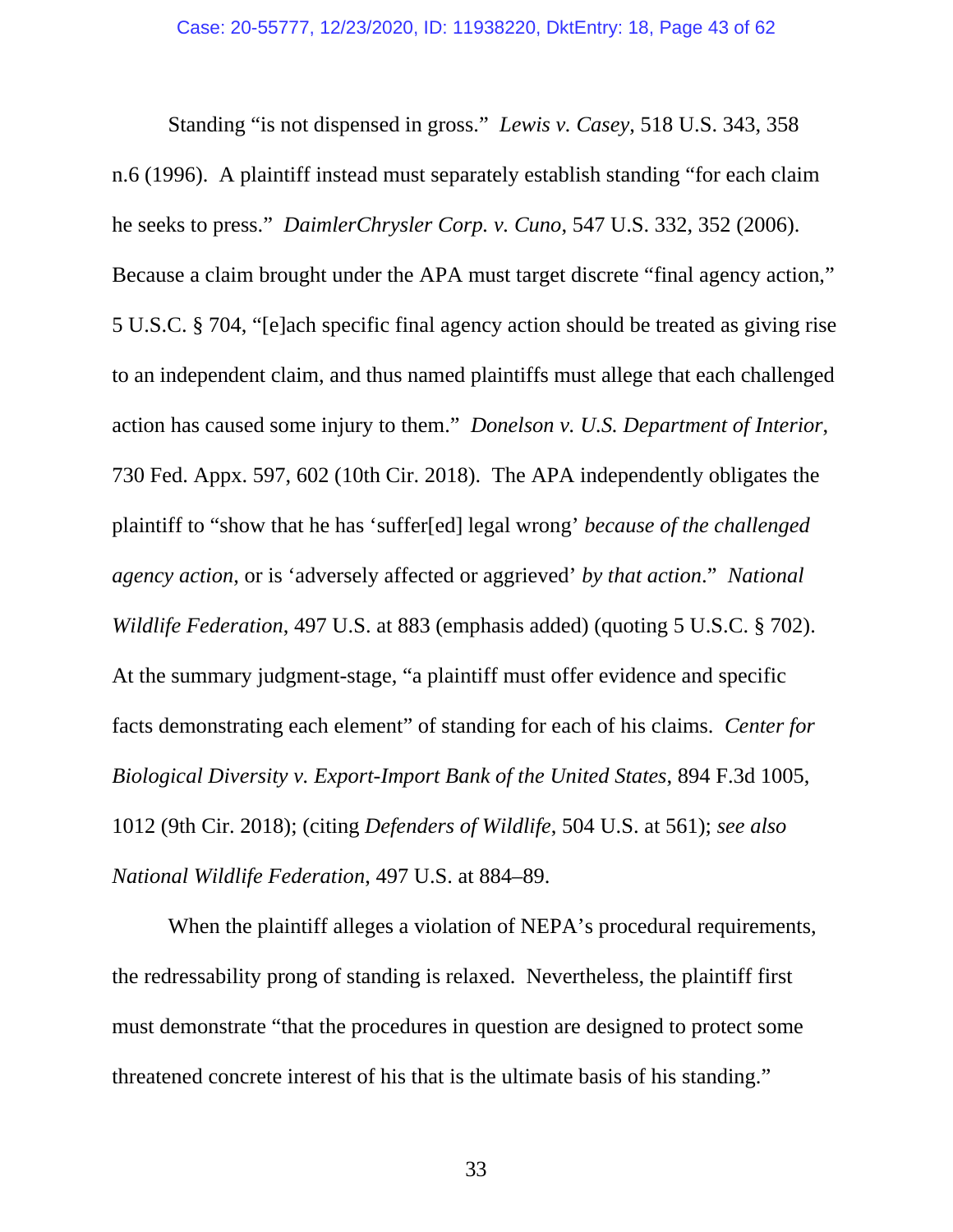#### Case: 20-55777, 12/23/2020, ID: 11938220, DktEntry: 18, Page 44 of 62

*Western Watersheds Project v. Kraayenbrink*, 632 F.3d 472, 485 (9th Cir. 2011). The mere "deprivation of a procedural right without some concrete interest that is affected by the deprivation—a procedural right in vacuo—is insufficient to create Article III standing." *Summers v. Earth Island Institute*, 555 U.S. 488, 496 (2009).

 For an environmental interest to be "concrete," there must be a "geographic nexus between the individual asserting the claim and the location suffering an environmental impact." *Western Watersheds*, 632 F.3d at 485. NEPA plaintiffs must establish "they will suffer harm by virtue of their geographic proximity to and use of areas that will be affected" by the challenged action. *Citizens for Better Forestry v. USDA*, 341 F.3d 961, 971 (9th Cir. 2003). Thus, "one living adjacent to the site for proposed construction of a federally licensed dam has standing to challenge the licensing agency's failure to prepare" a NEPA analysis, but standing would be lacking "for persons who have no concrete interests affected—persons who live (and propose to live) at the other end of the country from the dam." *Defenders of Wildlife*, 504 U.S. at 572 n.7.

 NEPA plaintiffs who satisfy the concrete interest test need not meet "all the normal standards for redressability and immediacy." *Id*. The person living next to the proposed dam, for example, would have standing to pursue his NEPA claim even though he "cannot establish with any certainty" that the licensing agency's preparation of an EIS "will cause the license to be withheld or altered, and even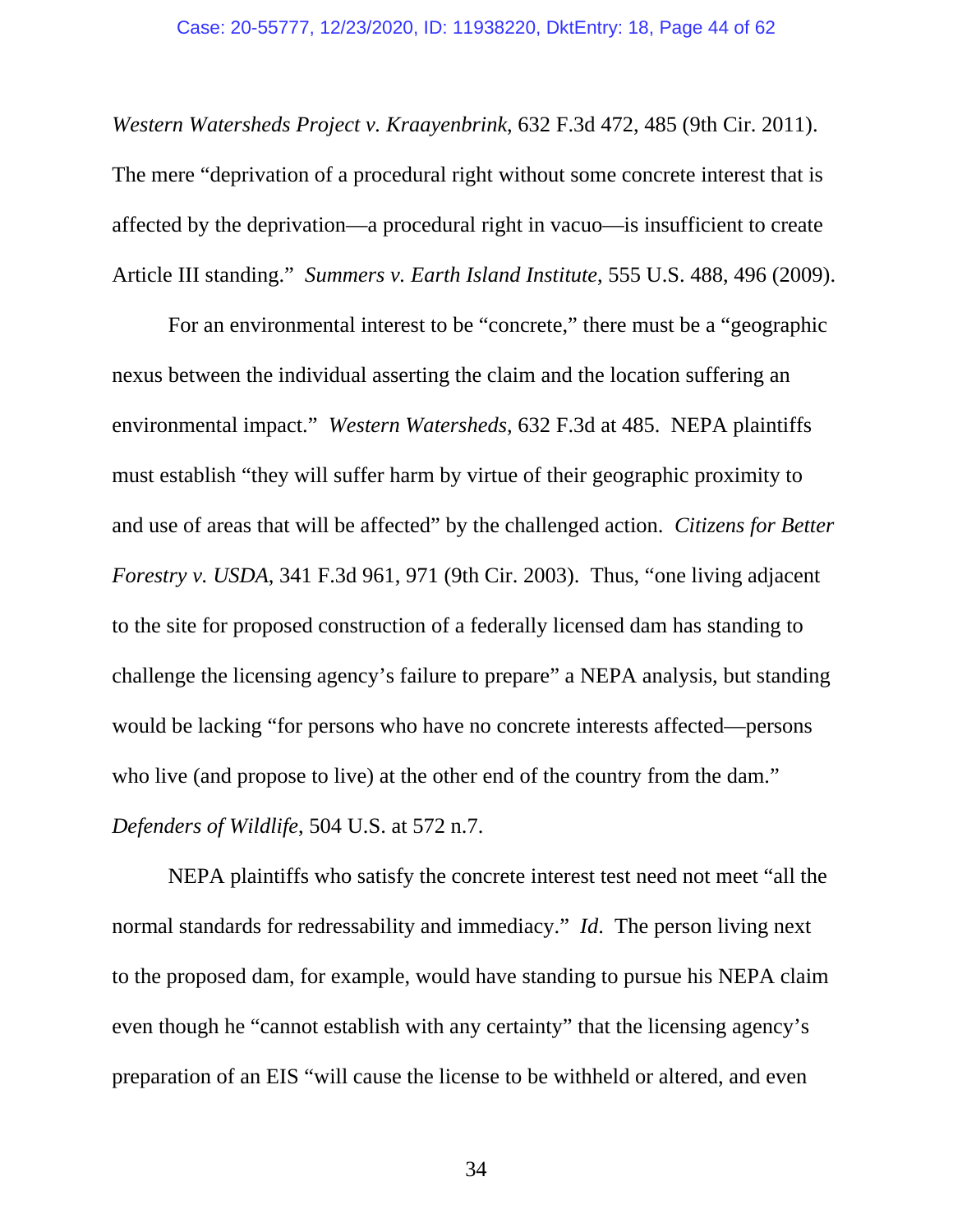#### Case: 20-55777, 12/23/2020, ID: 11938220, DktEntry: 18, Page 45 of 62

though the dam will not be completed for many years." *Id*. NEPA plaintiffs thus "can often establish redressibility with little difficulty, because they need to show only that the relief requested—that the agency follow the correct procedures—may influence the agency's ultimate decision of whether to take or refrain from taking" the challenged action. *Salmon Spawning & Recovery Alliance v. Gutierrez*, 545 F.3d 1220, 1226-27 (9th Cir. 2008).

 Standing is "ordinarily substantially more difficult to establish," however, when the existence of one or more elements "depends on the unfettered choices made by independent actors not before the courts." *Defenders of Wildlife*, 504 U.S. at 562. In those circumstances, the plaintiff must "adduce facts showing that those choices have been or will be made in such manner as to produce causation and permit redressability of injury." *Id.*; *Export-Import Bank*, 894 F.3d at 1012; *St. John's United Church of Christ v. FAA*, 520 F.3d 460, 463 (D.C. Cir. 2008).

 Here, Plaintiffs submitted standing declarations from the two individual Plaintiffs and from members of the Plaintiff organizations. Although the case is captioned in the name of the Whitewater Draw Natural Resource Conservation District, an entity chartered under Arizona law, the amended complaint did not allege (and Plaintiffs did not attempt to prove) that the Conservation District or any other Plaintiff organization has standing to sue in its own right. *See* 1-ER-12–18; 2-ER-42–47, 62–63; *see also* Opening Brief 45–48.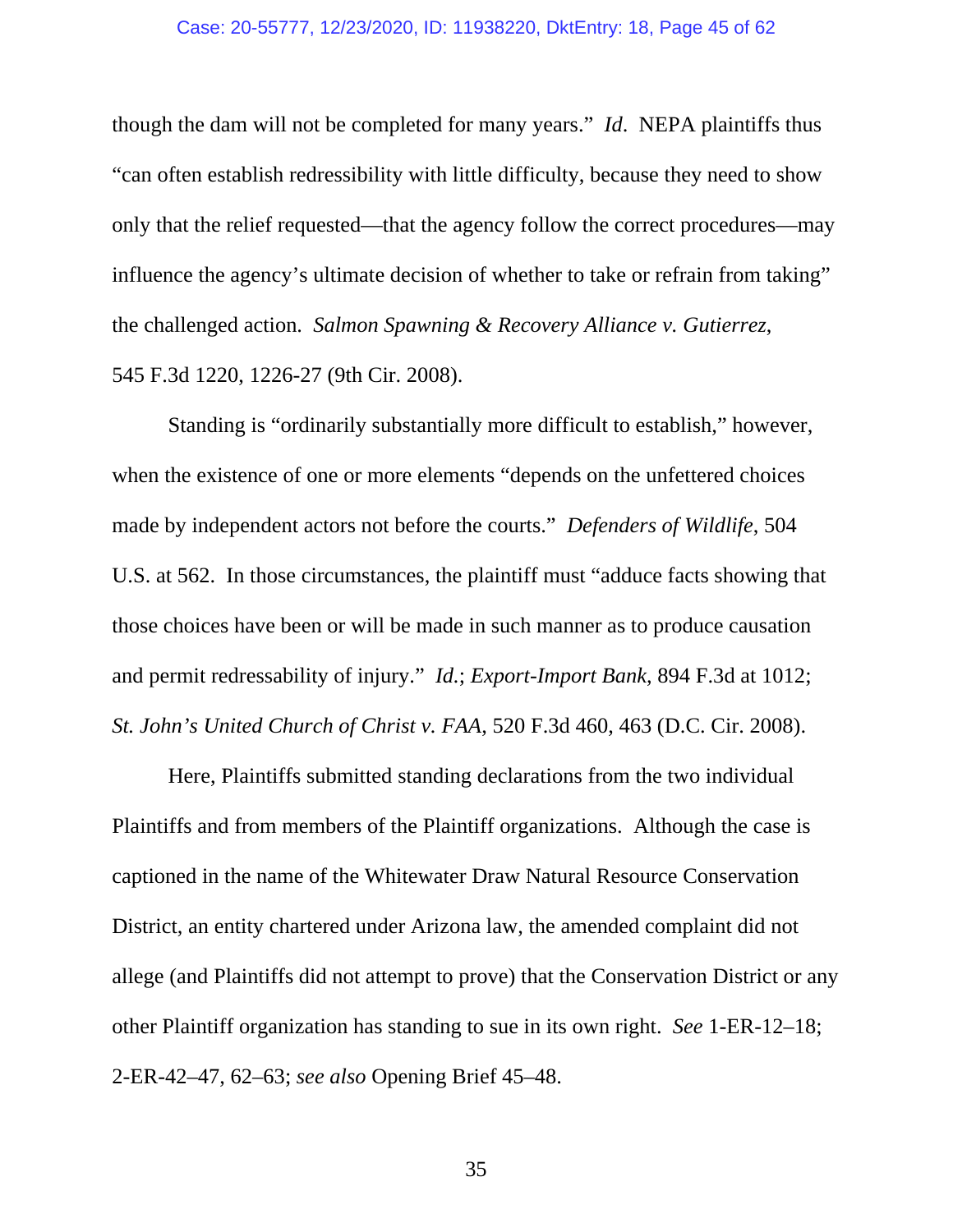Plaintiffs' declarants reside in California, Colorado, or Arizona. The

California and Colorado declarants assert broad environmental and quality-of-life harms allegedly caused by decades of immigration-induced population growth.<sup>4</sup> The Arizona declarants assert damage to private property from foreign nationals illegally crossing the southwest border.<sup>5</sup> Plaintiffs also submitted "expert reports" contending that federal immigration policy has contributed to population growth and environmental harm.6

l

<sup>5</sup> *See* Affidavits of Fred and Peggy Davis, 3-ER-380–95 (alleging property, environmental, and health impacts from aliens illegally crossing the border and trespassing onto private property); Affidavit of Caren Cowan, 3-ER-502–04 (same); Affidavit of John Ladd, 3-ER-509–14 (same); and Affidavit of Ralph D. Pope, 3-ER-520–33 (alleging recreational and aesthetic harm from "ecosystem degradation" caused by aliens illegally crossing the southwestern border).

<sup>6</sup> *See* Affidavit of Jessica Vaughan, 2-ER-183–215 (describing eight DHS immigration programs that allegedly have contributed to significant population growth in recent decades); *Impact of Immigration on U.S. Population Growth*,

<sup>4</sup> *See* Affidavit of Richard D. Lamm, 3-ER-403–10 (alleging diminished quality of life in Colorado caused by decades of "mass foreign immigration"); Affidavit of Don Rosenberg, 3-ER-414–17 (alleging diminished quality of life in Southern California from 30 years of population growth); Affidavit of Claude Wiley, 3-ER-429–37 (alleging diminished quality of life in Pasadena, California from population growth and increased traffic, crowds, and air pollution); Affidavit of Ric Oberlink, 3-ER-440–44 (alleging diminished quality of life in Berkeley, California from population growth, traffic, and overcrowding of parks and trails); Affidavit of Richard Schneider, 3-ER-458–62 (alleging diminished quality of life in Oakland, California from population growth and increased development and traffic); Affidavit of Stuart Hurlbert, 3-ER-471–79 (alleging diminished quality of life in Southern California from population growth, increased traffic, overcrowded parks, diminished beach access, and degradation of Salton Sea); Affidavit of Glen Colton, 3-ER-490–95 (alleging diminished quality of life in Colorado from population growth since 1975 and increased traffic, pollution, and crowds).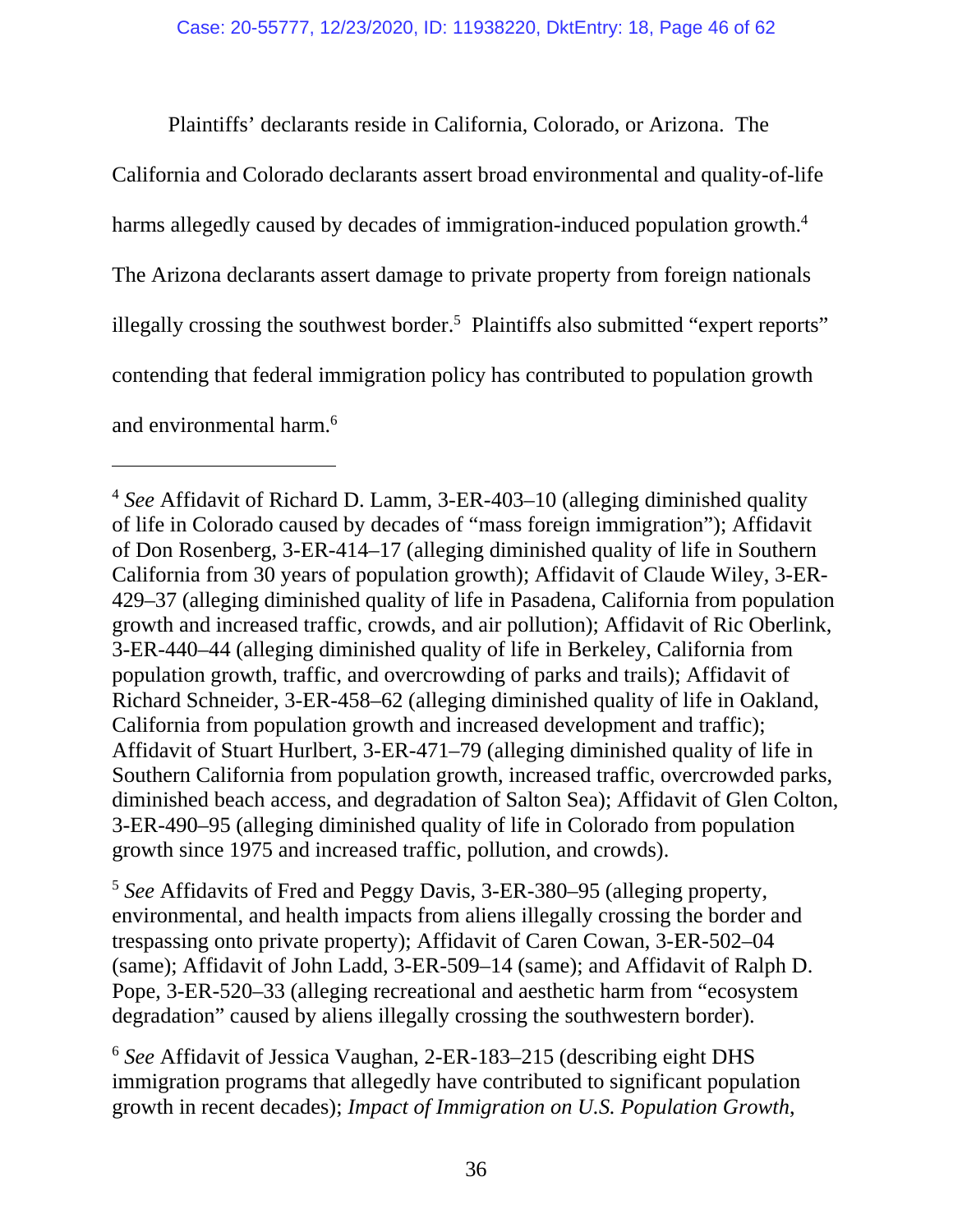Plaintiffs' declarations do not establish their standing to challenge any of the seven DHS actions at issue in the remainder of the amended complaint.

# **B. Plaintiffs lack standing to challenge the 2012 DACA memorandum.**

 Plaintiffs lack standing to challenge the DACA policy because they have not shown that the policy threatens their concrete interests. Although DHS did not contest Plaintiffs' standing to challenge the policy in the district court, 1-ER-25– 27, a plaintiff's lack of standing may be raised at any time, including for the first time on appeal. *United States v. Viltrakis*, 108 F.3d 1159, 1160 (9th Cir. 1997).

 The DACA policy does not authorize any immigration that could lead to population growth. The policy applies only to individuals who entered the country as children prior to 2007, 2-ER-254, and it was closed to new requestors when the amended complaint was filed in December 2017, which is the point at which standing is assessed, *Civil Rights Education & Enforcement Center v. Hospitality Properties Trust*, 867 F.3d 1093, 1102 (9th Cir. 2017). Although Plaintiffs assert that the policy will entice foreign nationals to enter the country illegally, *see*  Opening Brief at 28–29, that allegation is insufficient to establish standing as a matter of law.

 $\overline{a}$ by Steven A. Camarota, Ph.D., 2-ER- 265–70 (asserting that the primary driver of U.S. population growth is international migration); *Environmental Impact of Immigration into the United States*, by Philip Cafaro, Ph.D., 2-ER-279–372 (asserting that population growth has a large environmental impact).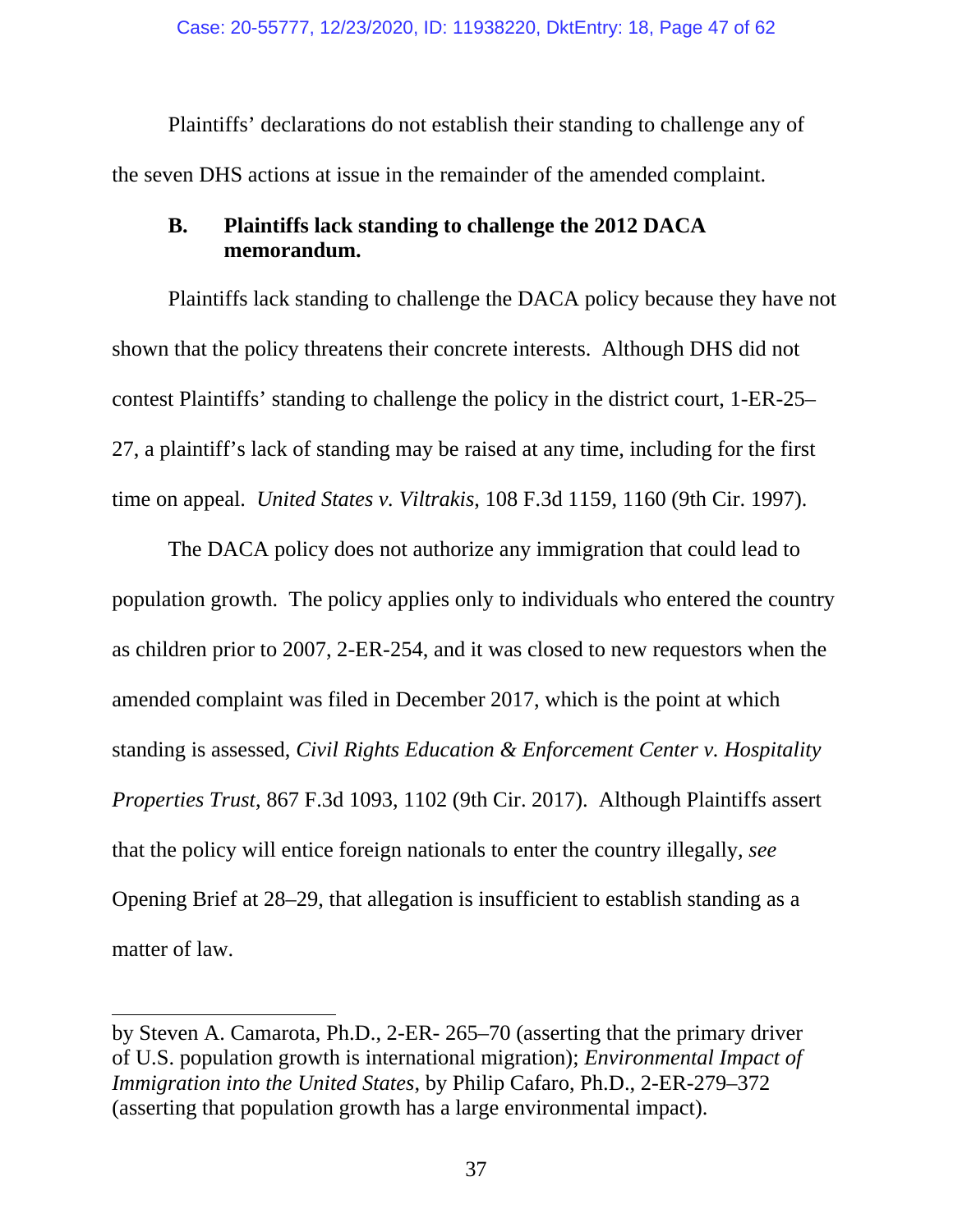#### Case: 20-55777, 12/23/2020, ID: 11938220, DktEntry: 18, Page 48 of 62

 As the D.C. Circuit explained in rejecting the same theory, the decisions of foreign nationals "to enter the United States unlawfully lack any legitimate causal connection" to DACA. *Arpaio v. Obama*, 797 F.3d 11, 20 (D.C. Cir. 2015) (county sheriff lacked standing to challenge DACA where alleged harm from individuals crossing the border and committing crimes was not fairly traceable to the policy). "Just as the law does not impose liability for unreasonable reliance on a promise, . . . it does not confer standing to complain of harms by third parties the plaintiff expects will act in unreasonable reliance on current governmental policies that concededly cannot benefit those third parties." *Id*.

 Plaintiffs' enticement theory is also entirely speculative. Plaintiffs have adduced no "specific facts," *Defenders of Wildlife*, 504 U.S. at 561, showing that foreign nationals are likely to enter the country illegally because of DACA rather than because of "the myriad economic, social, and political realities in the United States and in foreign nations." *Arpaio*, 797 F.3d at 21. Plaintiffs cite a 2014 newspaper article and "internal Border Patrol intelligence memo" suggesting that foreign nationals were illegally crossing the southern border at that time because they had heard that the government would grant them permission to stay. *See* Opening Brief at 28–29 (citing 2-ER-261–62). Putting aside that past injury does not confer standing to seek prospective relief, *Arpaio*, 797 F.3d at 19, Plaintiffs' declarant attributes the 2014 influx to policies unrelated to DACA. *See* 2-ER-261.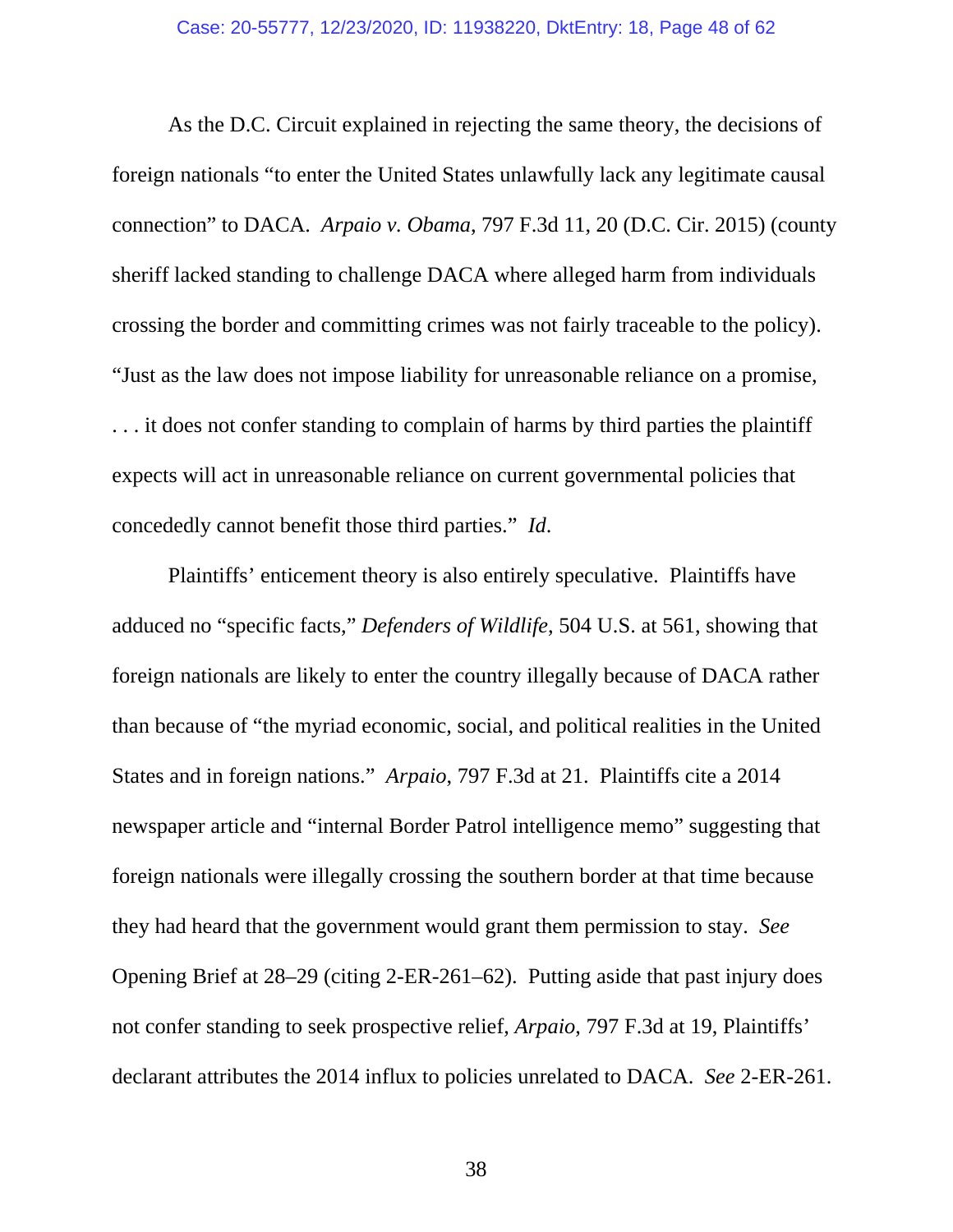This case is therefore readily distinguishable from *Department of Commerce v. New York*, 139 S. Ct. 2551 (2019), *cited in* Opening Brief at 38–39. There, the Supreme Court held that states had standing to challenge DHS's decision to reinstate a citizenship question on the decennial census. The district court's factual findings in support of standing were not clearly erroneous, the Court held, because the trial record indicated that the citizenship question would depress the census response rate and lead to an inaccurate population count, which would injure the states by depriving them of certain benefits. *See id*. at 2586-66.

 Here, in contrast, nothing in the record supports the counterintuitive notion that in December 2017, the DACA policy (which at that time was closed to firsttime requestors) was likely to entice foreign nationals to risk life and limb to illegally cross the southern border, even though they concededly could not benefit from the policy. Moreover, even if it is conceivable that inaccurate knowledge of DACA might encourage such illegal activity, Supreme Court precedent "requires more than illogic or 'unadorned speculation' before a court may draw" that inference. *Arpaio*, 797 F.3d at 21 (quoting *Simon v. Eastern Kentucky Welfare Rights Organization*, 426 U.S. 26, 44 (1976)).

 Plaintiffs likewise presented no evidence that the presence of *current* DACA beneficiaries in the United States threatens their concrete interests, or that their alleged injuries would be redressed by a favorable ruling. To be sure, DHS could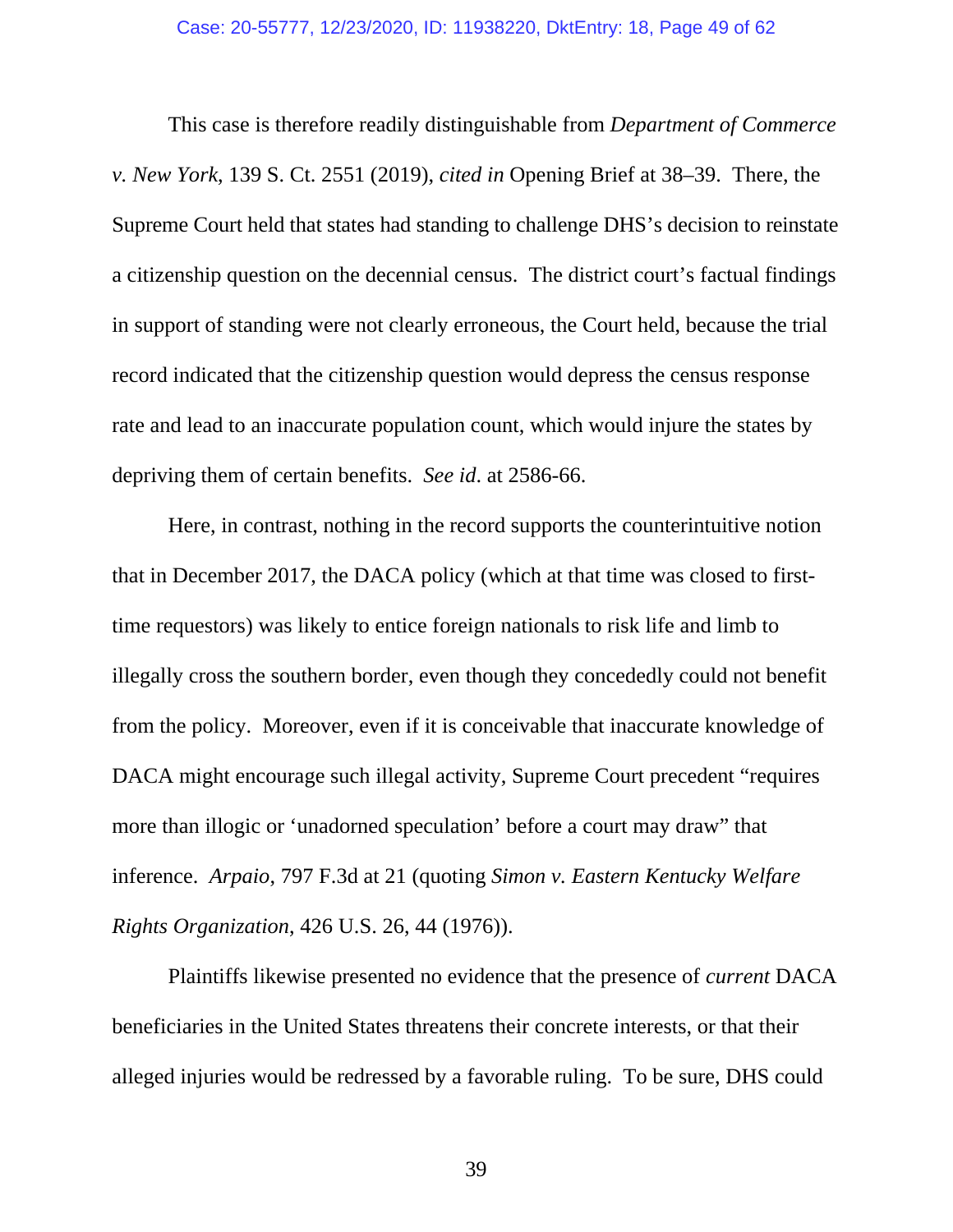choose to reconsider the DACA policy after preparing a court-ordered NEPA analysis. But even a full rescission of the policy would not directly result in the removal of a single DACA beneficiary from the United States. Furthermore, the *subsequent* decision whether to commence removal proceedings against any particular individual would remain committed to DHS's sole discretion.

 DHS lacks the resources to remove every removable alien, *Arpaio*, 797 F.3d at 24, and a "principal feature of the removal system is the broad discretion exercised by immigration officials," *Arizona v. United States*, 567 U.S. 387, 396 (2012). For any alien subject to removal, immigration officials must first "decide whether it makes sense to pursue removal at all." *Id.* As part of that decision, DHS—like any other agency exercising enforcement discretion—must engage in "a complicated balancing of a number of factors which are peculiarly within its expertise." *Heckler v. Chaney*, 470 U.S. 821, 831 (1985).

 Because DACA beneficiaries are a "low priority" for removal, 2-ER-254, it is speculative (at best) to assume that immigration officials would target them for removal even if the DACA policy were set aside or rescinded. It adds yet another layer of speculation to assume that immigration officials would target DACA beneficiaries who happen to reside in the same localities as Plaintiffs' declarants, *and* that DHS ultimately would remove a sufficient number of individuals from those localities to redress declarants' alleged injuries. "There is no redressability,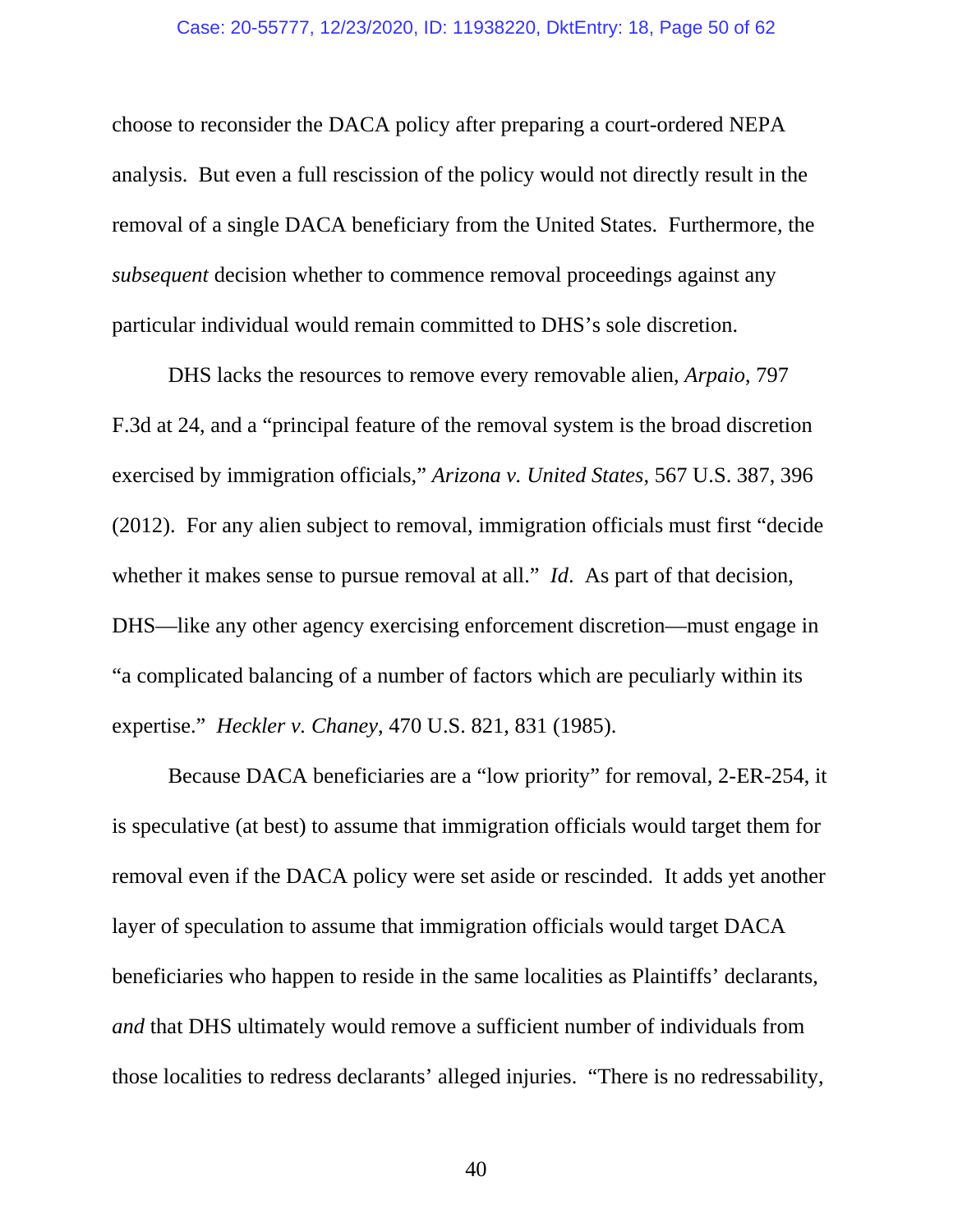and thus no standing, where (as is the case here) any prospective benefits depend on an independent actor who retains broad and legitimate discretion the courts cannot presume either to control or to predict." *Glanton ex rel. ALCOA Prescription Drug Plan v. AdvancePCS Inc*., 465 F.3d 1123, 1125 (9th Cir. 2006) (internal quotation marks omitted).

Plaintiffs lack standing to challenge the 2012 DACA memorandum.

# **C. Plaintiffs lack standing to challenge CATEX A3 and the four rules applying it.**

 Plaintiffs lack standing to pursue their facial challenge to CATEX A3 in Count III of the amended complaint because CATEX A3 authorizes no action that could threaten Plaintiffs' concrete interests. *See* 1-ER-13; 2-ER-175–76. Plaintiffs argue that the evidence supporting their standing to challenge the four rules applying CATEX A3 at issue in Count IV also gives them standing to challenge CATEX A3 itself. *See* Opening Brief at 41–42. This argument fails because, as demonstrated below, Plaintiffs lack standing to challenge any of the four rules.

# **1. Plaintiffs lack standing to challenge the Designated School Officials Rule and the STEM Rule.**

 Plaintiffs lack standing to challenge the Designated School Officials Rule and the STEM Rule because neither rule threatens their concrete interests.

 The Designated School Officials Rule made two changes to regulations governing the Student and Exchange Visitor Program: (1) it granted program-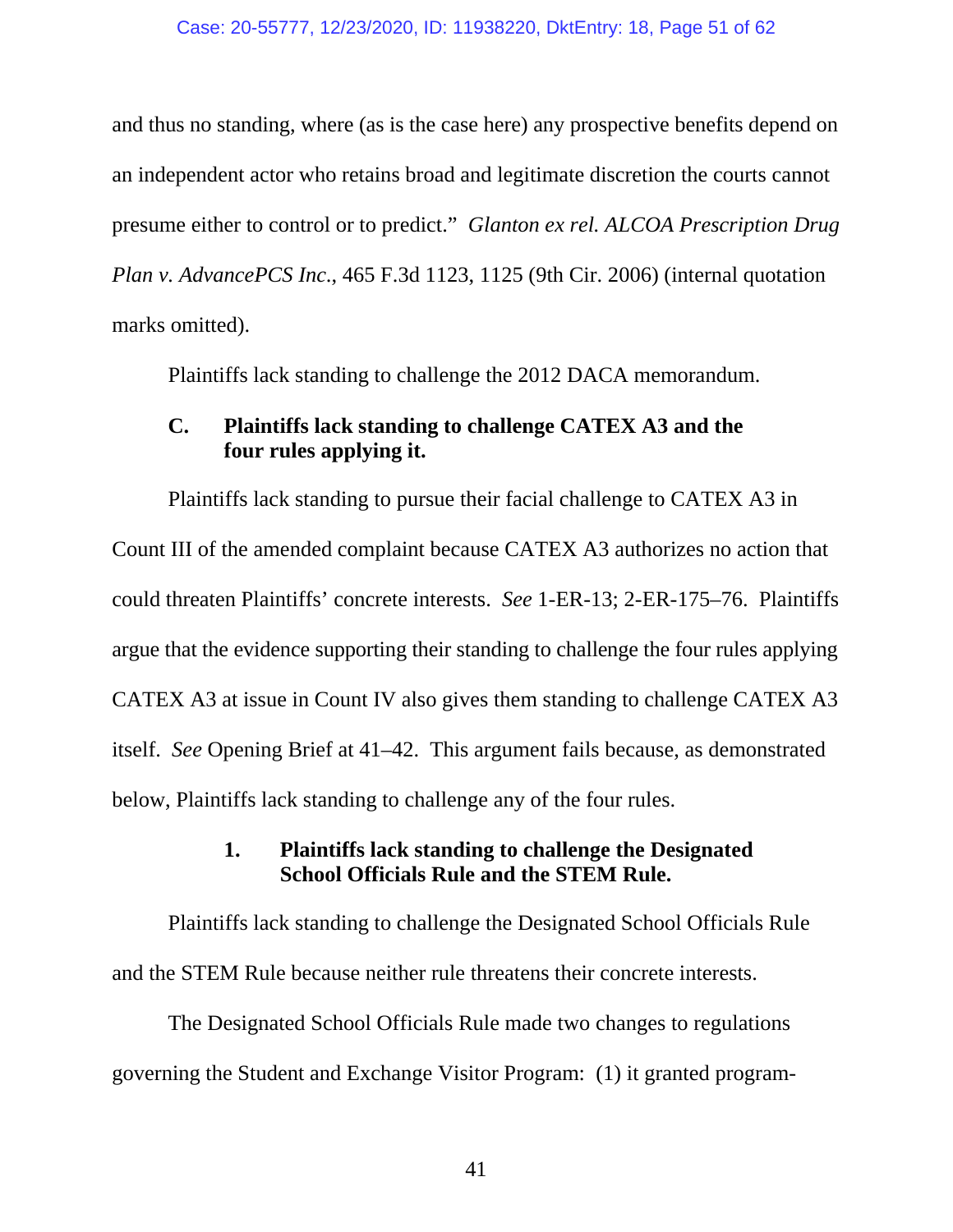#### Case: 20-55777, 12/23/2020, ID: 11938220, DktEntry: 18, Page 52 of 62

certified schools greater flexibility in nominating designated officials for their schools; and (2) it expanded the educational opportunities available to spouses and children of visiting F-1 and M-1 students. 4-ER-618–20. The STEM Rule allows F-1 students with STEM degrees who are engaged in practical training in the United States to apply for a 24-month extension of their training, whereas the prior interim rule allowed for a 17-month extension. 4-ER-628–29.

 Neither rule authorizes any permanent immigration. Nor have Plaintiffs shown that the rules are likely to induce significant numbers of F-1 and M-1 students to seek to permanently resettle in the United States, which would require separate federal authorization and thus would not be a consequence of the rules. Where (as here) causation and redressability hinge on the response of regulated third parties and others to the challenged agency action, the plaintiff must "adduce facts showing that those choices have been or will be made in such manner as to produce causation and permit redressability of injury." *Defenders of Wildlife*, 504 U.S. at 562. Plaintiffs have not made such a showing. Indeed, as the district court noted, Plaintiffs' declarants do not even allege that the F-1 and M-1 student visa programs *as a whole* have led to any significant immigration or population growth. *See* 1-ER-16; 2-ER-196, 211–12, 214.

 Plaintiffs nevertheless argue that they have standing because both rules were designed to entice more foreign students to *temporarily* study in the United States,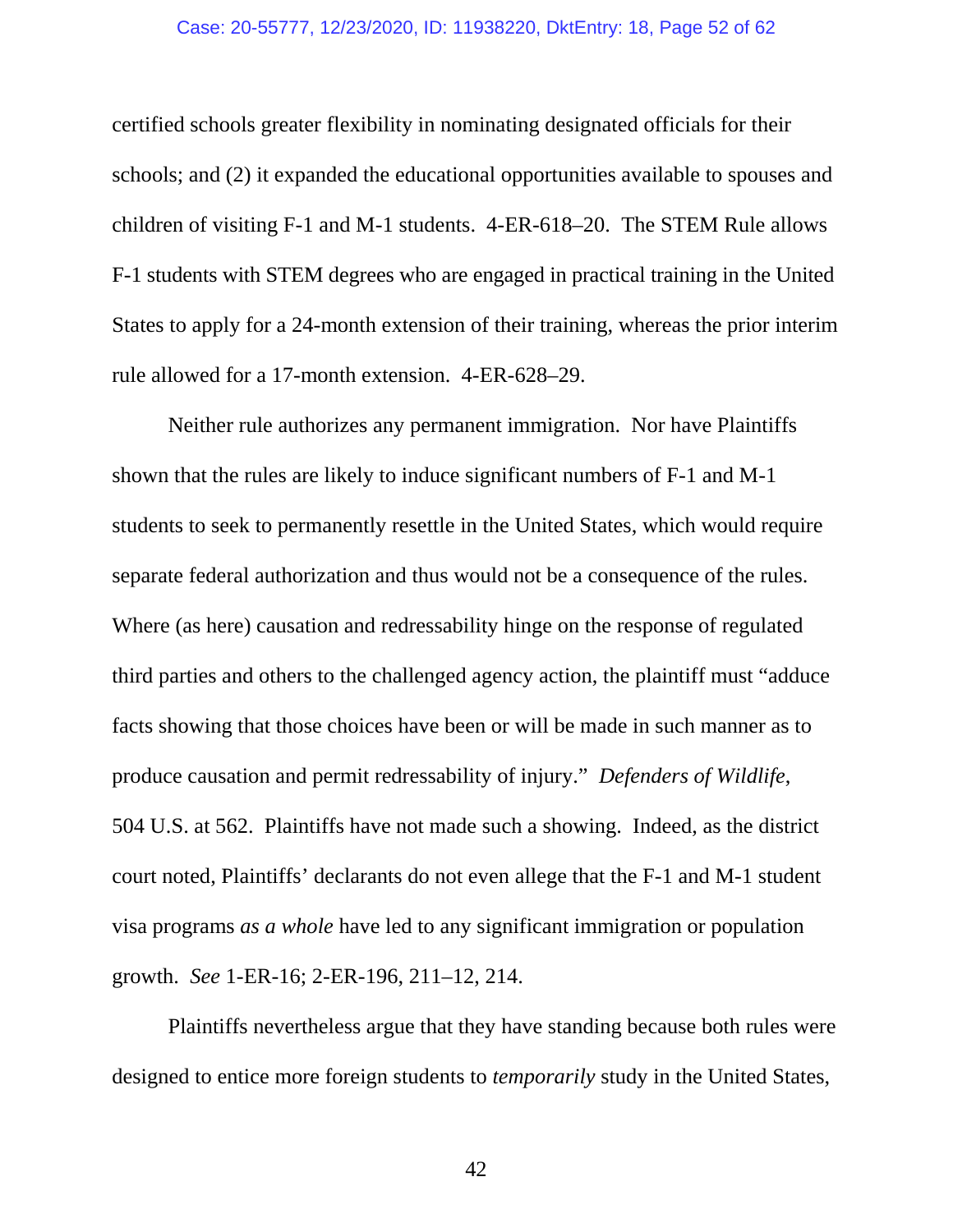#### Case: 20-55777, 12/23/2020, ID: 11938220, DktEntry: 18, Page 53 of 62

and an "increase in population, even if only temporary, has environmental impacts." Opening Brief 34. This argument fails for two reasons.

*First*, Plaintiffs cite no evidence that either rule is likely to meaningfully increase the overall number of international students temporarily residing in the United States. Plaintiffs argue that they need not present evidence of environmental harm. *Id.* at 30. At a minimum, however, Plaintiffs *are* required to show that the challenged agency action meaningfully contributes to the population growth that allegedly is *causing* the harm. *See Washington Environmental Council v. Bellon*, 732 F.3d 1131, 1146 (9th Cir. 2013) (even under relaxed standing test that applies in procedural injury cases, plaintiffs would be required to show that the challenged action made a "meaningful contribution" to greenhouse gas emissions allegedly causing global warming). Plaintiffs have not made such a showing. The STEM Rule in particular is potentially applicable only to a relatively small number of F-1 students nationwide who are already participating in practical training programs. SER-14. Furthermore, DHS observed that while the longer training extension available under the rule could induce some additional participation in such programs, the increased requirements on employers and students could *suppress* participation. SER-17. Plaintiffs cite no contrary evidence.

*Second*, even assuming that the rules are likely to meaningfully increase the number of F-1 and M-1 students temporarily residing in the United States, Plaintiffs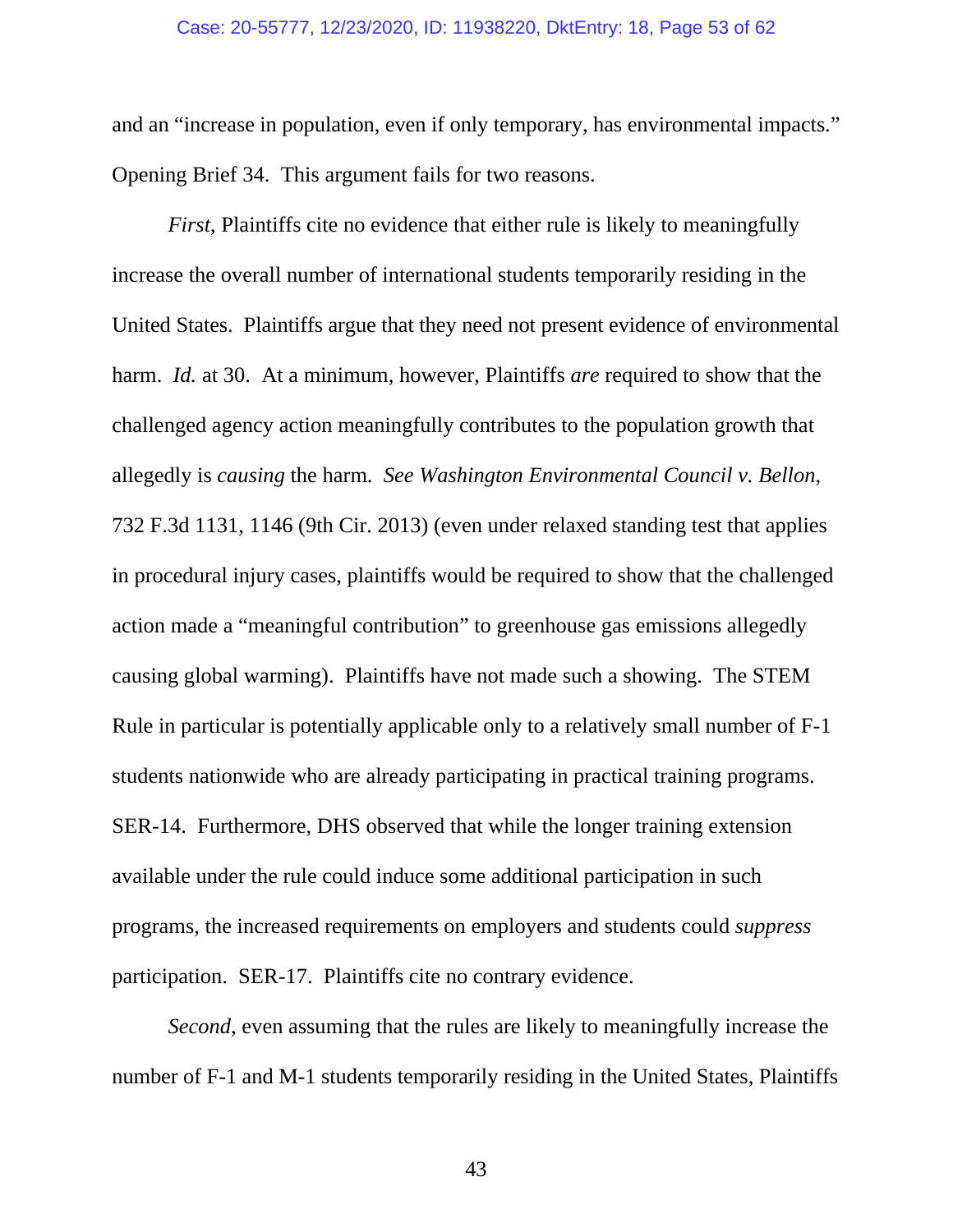#### Case: 20-55777, 12/23/2020, ID: 11938220, DktEntry: 18, Page 54 of 62

have not shown that their declarants "will suffer harm by virtue of their geographic proximity to and use of areas that will be affected." *Citizens for Better Forestry*, 341 F.3d at 971. Plaintiffs have not shown, for example, that any of their declarants resides near a university that (1) is certified to participate in the Student and Exchange Visitor Program and (2) has experienced a significant increase in visiting F-1 or M-1 students because of the challenged rules.

 Nor do Plaintiffs contend that an increase in the number of international students *somewhere* in the United States is likely to have adverse environmental effects *everywhere* in the country. And the mere "statistical probability" that one of Plaintiffs' declarants might stumble across an area that is significantly impacted by the rules (if there is such an area) does not suffice. *Summers*, 555 U.S. at 497; *see also National Wildlife Federation*, 497 U.S. at 889 (standing not established by allegation that one of plaintiff's members "uses unspecified portions of an immense tract of territory, on some portions of which mining activity has occurred or probably will occur by virtue of the governmental action"); *Wilderness Society, Inc. v. Rey*, 622 F.3d 1251, 1257 (9th Cir. 2010) (standing not established where there was "no indication that the [challenged project] would affect the particular area . . . that [the declarant] plans to use in the future, or that it would otherwise impact his personal recreational or aesthetic interests in the land"); *Ashley*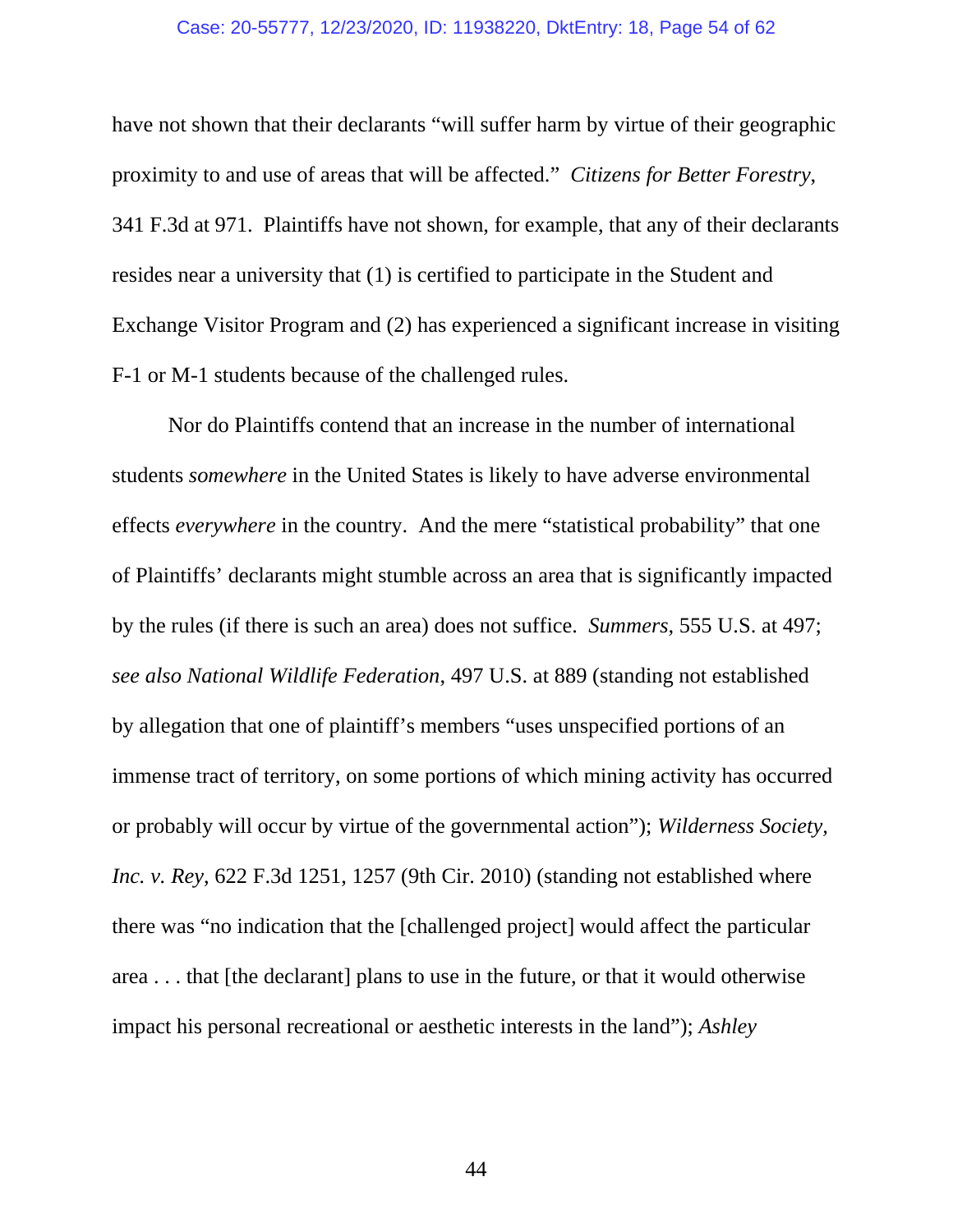*Creek*, 420 F.3d at 939 (standing not established where there was a "geographic disconnect" between the plaintiff's property holdings and the challenged project).

 Because Plaintiffs have not shown that the challenged rules threaten their declarants "in a personal and individual way," *Defenders of Wildlife*, 504 U.S. at 560 n.1, Plaintiffs' complaints about population growth allegedly caused by federal immigration policy writ large amount to a "generally available grievance about government—claiming only harm to [their] and every citizen's interest in [the] proper application of the Constitution and laws, and seeking relief that no more directly and tangibly benefits [them] than it does the public at large." *Id*. at 573– 74. The resolution of such grievances "is the function of Congress and the Chief Executive," not the federal courts. *Id*. at 576; *see also Federation for American Immigration Reform v. Reno*, 93 F.3d 897, 901 (D.C. Cir. 1997) (noting that the "injury (if any) to a citizen qua citizen from admission of an alien is an injury common to the entire population, and for that reason seems particularly well-suited for redress in the political rather than the judicial sphere").

 Plaintiffs also argue that they have standing because a now-repealed NEPA regulation required agencies to consider the cumulative impacts of their actions, and because Plaintiffs' declarants are harmed by the "cumulative impacts of immigration-induced population growth." Opening Brief 34, 37; *see also supra* n.1. This argument goes nowhere. The "cumulative impacts of immigration-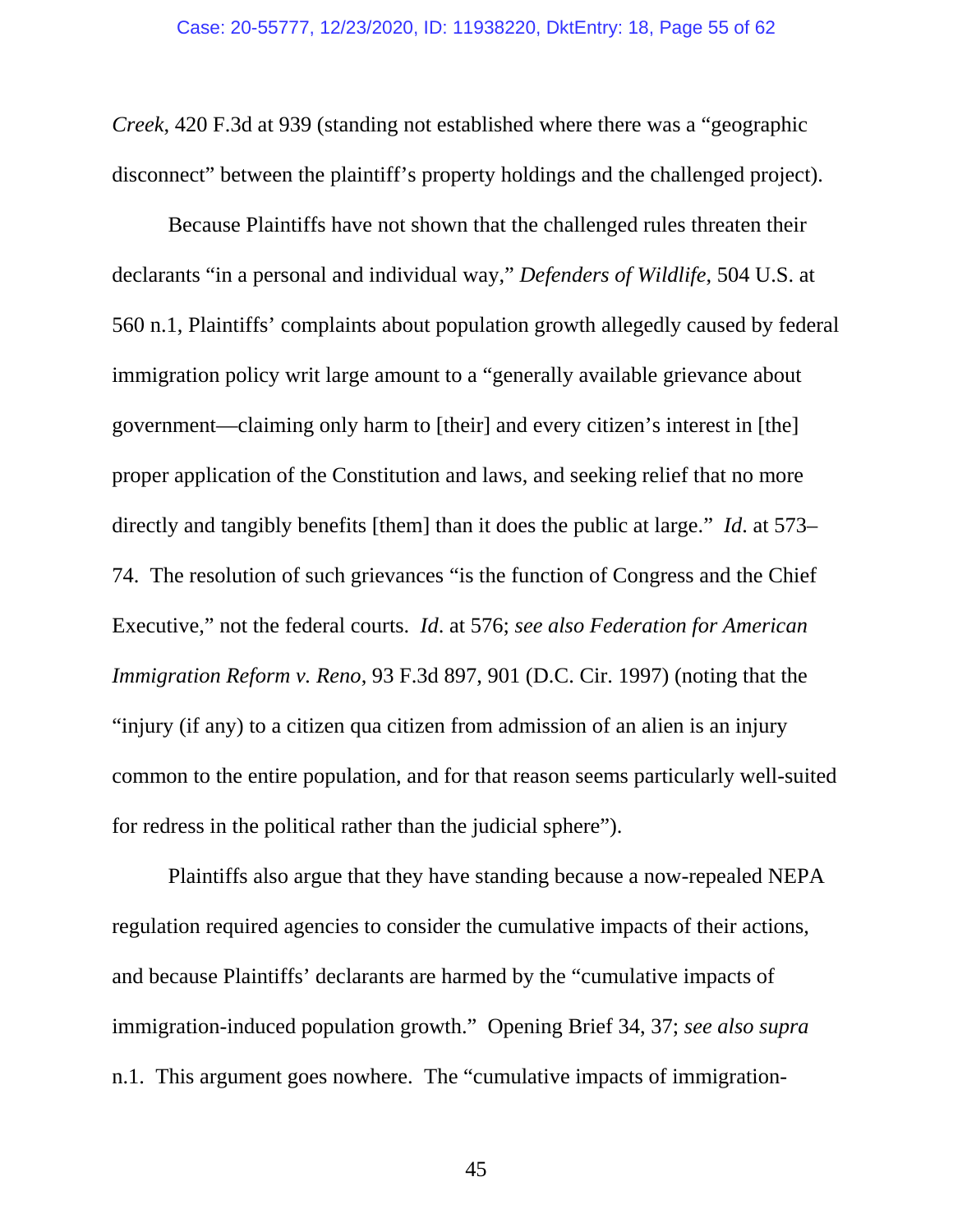induced population growth" is not an "agency action" reviewable under the APA. Moreover, whatever the scope of the analysis that may have been required under the repealed regulation—which is a merits issue that the Court need not address neither the regulation nor NEPA itself can create a right of action in persons who are affected by "population growth" generally, but who are not perceptibly harmed *by the challenged agency action itself*. *See Defenders of Wildlife*, 504 U.S. at 565– 66 (even though the Endangered Species Act protects ecosystems, that does not mean "that the Act creates (if it were possible) rights of action in persons who have not been injured in fact, that is, persons who use portions of an ecosystem not perceptibly affected by the unlawful action in question"); *see also Ashley Creek*, 420 F.3d at 939 ("NEPA does not provide for a private right of action").

 Article III requires the plaintiff to show that he has suffered a concrete and particularized injury that is "fairly traceable to the challenged action of the defendant." *Summers*, 555 U.S. at 493. That requirement "is a hard floor of Article III jurisdiction that cannot be removed by statute." *Id*. at 497. The APA also requires the plaintiff to "show that he has 'suffer[ed] legal wrong' because of the challenged agency action, or is 'adversely affected or aggrieved' by that action." *National Wildlife Federation*, 497 U.S. at 883 (quoting 5 U.S.C. § 702). Because Plaintiffs have not made the required showing, they lack Article III and APA standing to challenge the Designated School Officials Rule and the STEM Rule.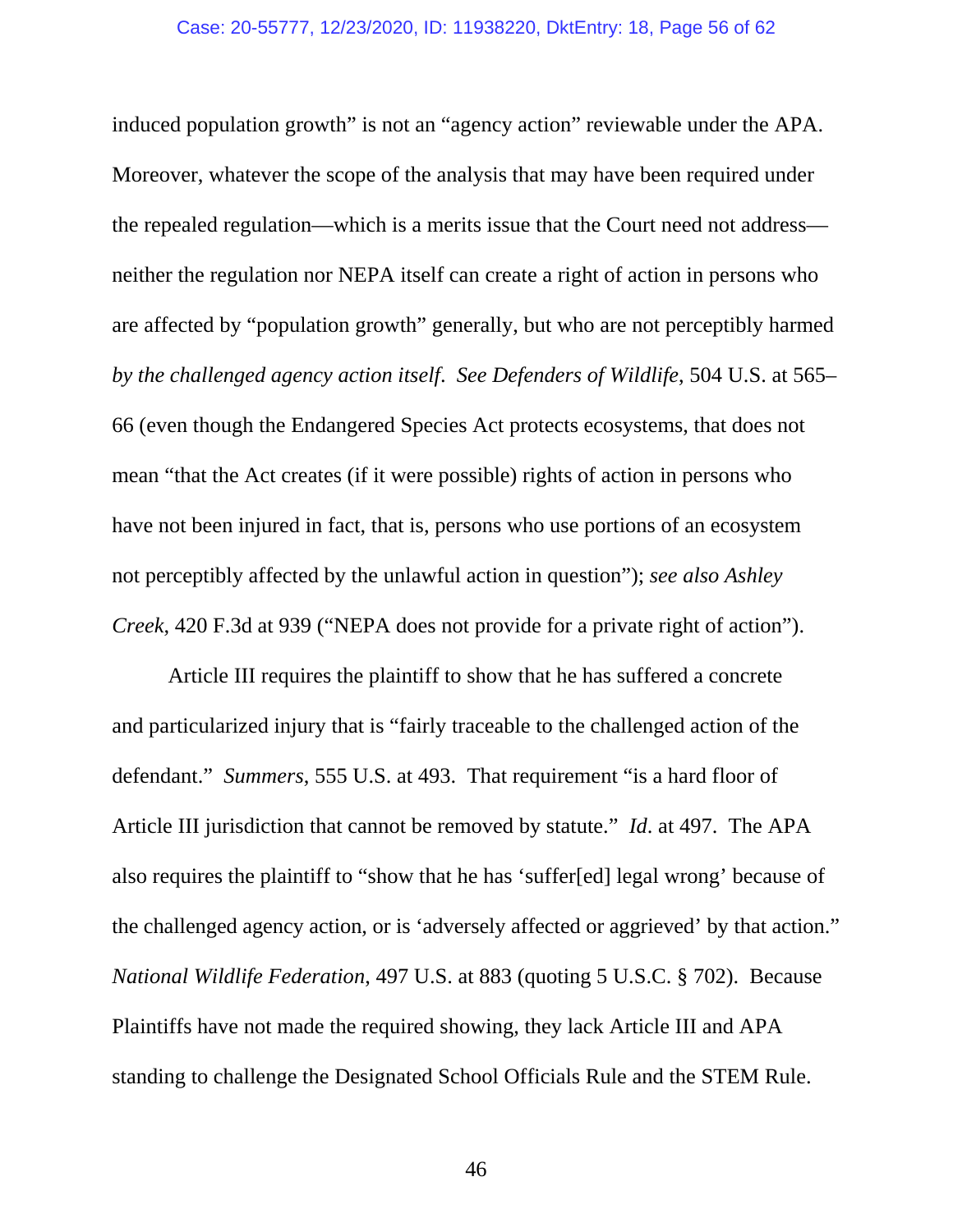# **2. Plaintiffs lack standing to challenge the International Entrepreneur Rule**

 Plaintiffs lack standing to challenge the International Entrepreneur Rule because they have not shown that the rule threatens their concrete interests.

 The rule establishes the criteria under which DHS exercises its discretionary authority to temporarily parole international entrepreneurs into the United States. 4-ER-652. The rule does not authorize any immigration to the United States. Nor have Plaintiffs adduced facts showing that the rule is likely to induce a significant number of foreign nationals to seek to permanently resettle in this country, which would require separate federal authorization in any event and would not be a consequence of the rule. *See* 1-ER-14; 2-ER-200–03, 211, 213.

 Although the rule is designed to bring qualified international entrepreneurs to the United States *temporarily*, Plaintiffs have not shown that the rule is likely to meaningfully increase the temporary nonimmigrant population in the country as a whole or, more importantly, in any particular area that Plaintiffs' declarants use and enjoy. DHS estimated that no more than 3,000 foreign nationals could be eligible to apply to the program annually, SER-19, 21, "an insignificant number in the context of the population of the United States," SER-22. As of May 2018, when DHS proposed to rescind the rule, only 13 applications had been submitted and none had been granted. *See* 83 Fed. Reg. at 24,418.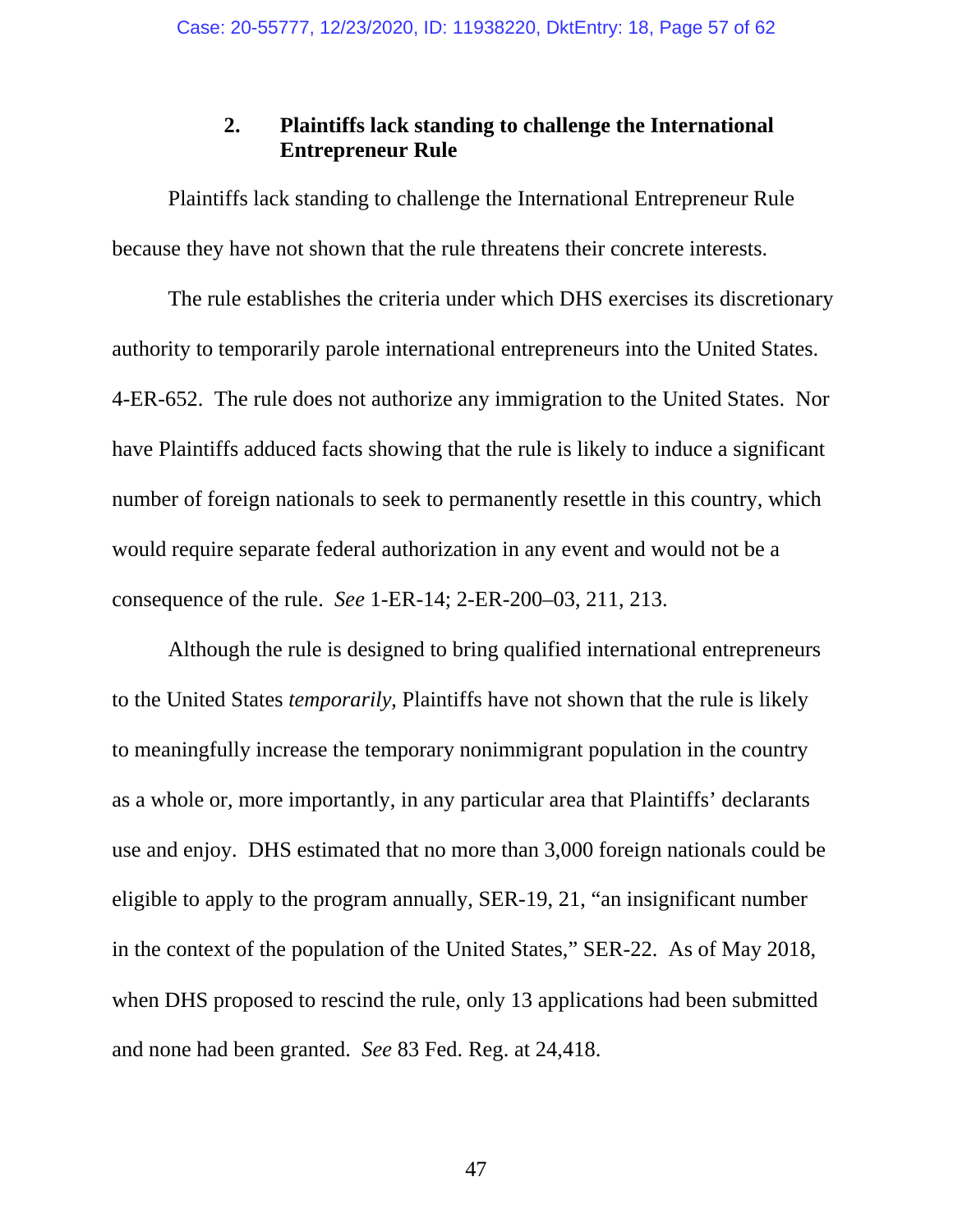Because Plaintiffs have not established a "geographic nexus" between their declarants and any particular area allegedly affected by the rule, Plaintiffs lack standing to challenge the rule. *Western Watersheds Project*, 632 F.3d at 485.

## **3. Plaintiffs lack standing to challenge the AC21 Rule**

 Plaintiffs lack standing to challenge the AC21 Rule because they have not shown that the rule threatens their concrete environmental interests.

 The AC21 rule largely codified "longstanding DHS policies and practices" aimed at (1) improving the ability of U.S. employers to retain highly-skilled workers with employment-based visas and (2) increasing the ability of visaholding workers to change positions. SER-24; *see also* SER-23, 25–26. DHS found that the rule will not increase the U.S. population because "the population affected by this rule is primarily comprised of immigrants and nonimmigrants who are already in the United States and have been present for a number of years." SER-27–28. Plaintiffs cite no contrary evidence. Nor have Plaintiffs shown that the rule is likely to meaningfully increase the *temporary* nonimmigrant population in the United States as a whole or, more importantly, in any specific area used by Plaintiffs' declarants.

 Without evidence of a geographic nexus between their declarants and any area affected by the AC21 Rule, Plaintiffs lack standing to challenge the rule.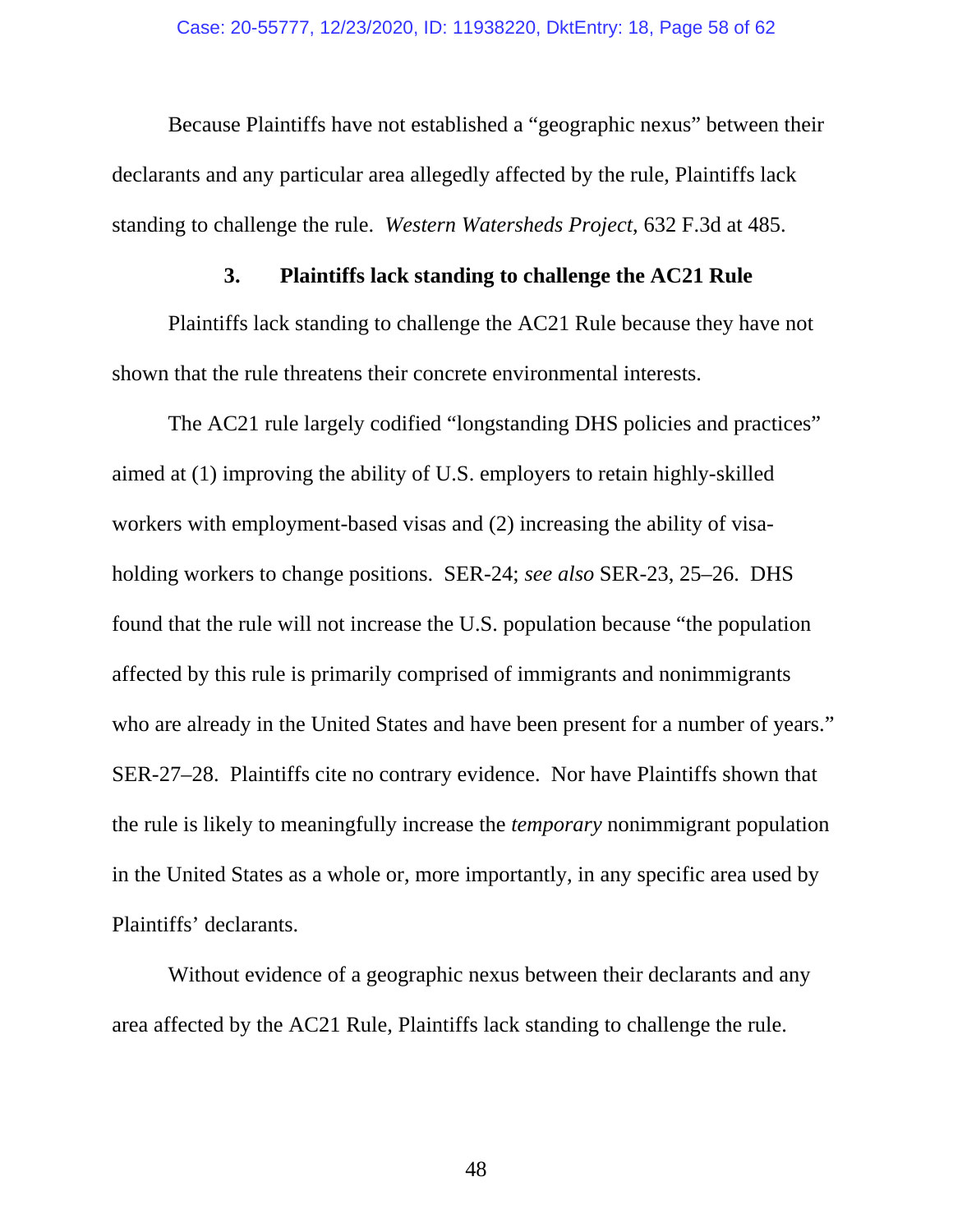# **D. Plaintiffs lack standing to challenge the programmatic EA/FONSI for infrastructure improvements.**

 Plaintiffs also lack standing to challenge the 2014 programmatic EA/FONSI because they have not demonstrated that the projects analyzed in those documents threaten their concrete environmental interests.

 DHS prepared the EA/FONSI to analyze infrastructure improvements in response to the unprecedented increase in 2014 of children and families illegally crossing the southwestern border. 3-ER-540. Plaintiffs do not contend that they are injured by the Texas facility that DHS constructed under the EA/FONSI; as the district court noted, Plaintiffs' declarants do not even reside in Texas. 1-ER-17. The challenged NEPA documents also do not authorize anyone who may be temporarily housed in the Texas facility to immigrate to the United States, which would require separate federal authorization. *See* 1-ER-18.

 Although Plaintiffs assert that their declarants are harmed by illegal border crossings, Opening Brief at 45–48, Plaintiffs have not shown that those injuries are fairly traceable to the challenged EA/FONSI or to the Texas facility. *See Defenders of Wildlife*, 504 U.S. at 560 (standing requires that the plaintiff's injury "be fairly traceable to the challenged action of the defendant, and not . . . th[e] result [of] the independent action of some third party not before the court" (internal quotation marks omitted)). The infrastructure improvements that DHS analyzed, and the subsequent construction of the Texas facility, were a *response* to illegal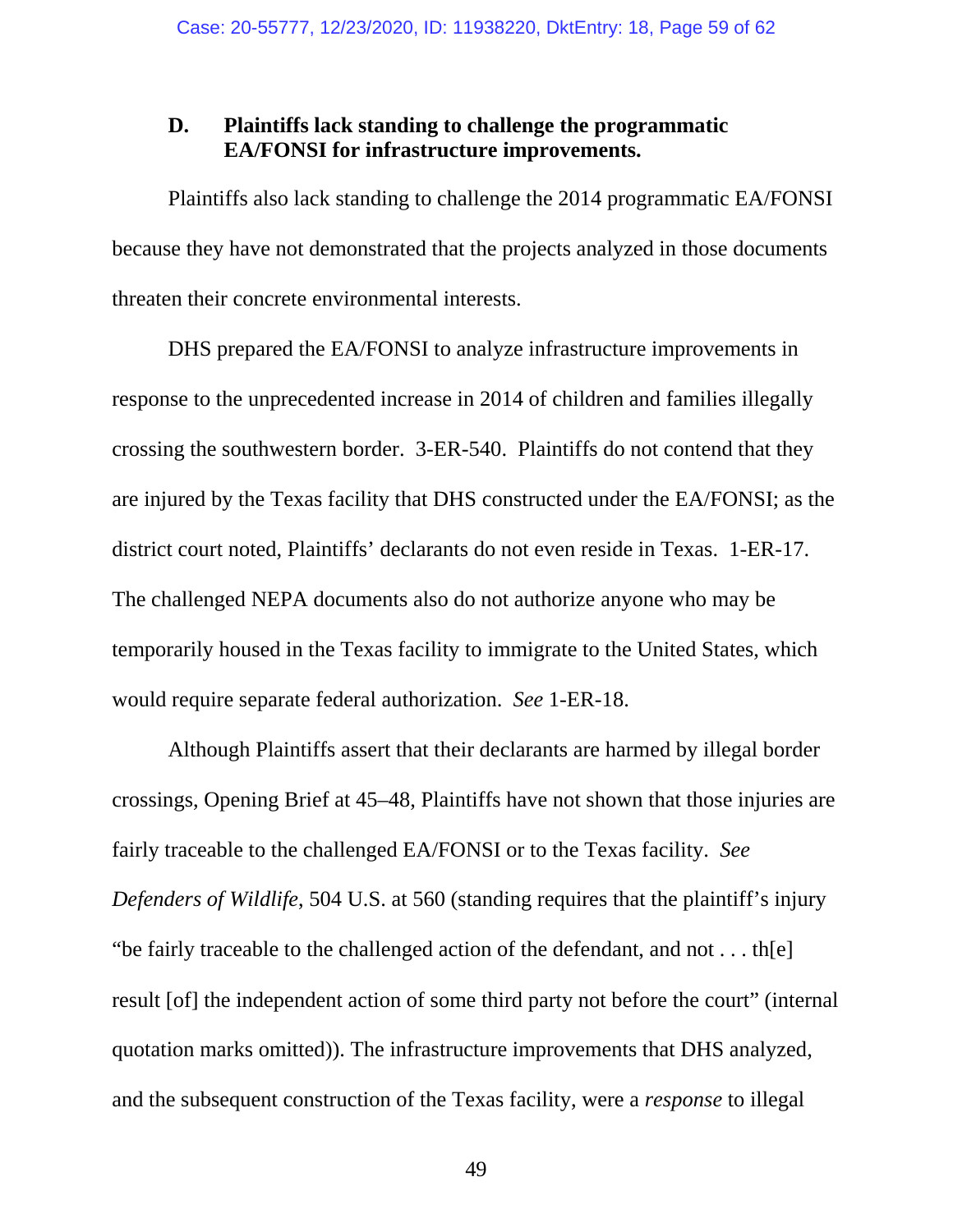#### Case: 20-55777, 12/23/2020, ID: 11938220, DktEntry: 18, Page 60 of 62

border crossings, not the *cause* of such crossings. 3-ER-540; SER-36. The 2014 newspaper article cited by Plaintiffs does not suggest otherwise because it has nothing to do with the studied infrastructure improvements, 2-ER-261, *cited in*  Opening Brief at 44—a fact Plaintiffs subsequently appear to admit, *id.* at 50.

 Plaintiffs also complain about the alleged "environmental effects of the government-induced influx itself," which they attribute to unspecified "government policy decisions." *Id.* Those complaints are irrelevant. Plaintiffs must show that they are harmed "because of the challenged agency action," *National Wildlife Federation*, 497 U.S. at 883, regardless of the alleged consequences of federal immigration policy in general. Plaintiffs have not made such a showing.

\* \* \* \* \*

 Plaintiffs lack standing under Article III and the APA to challenge the 2012 DACA memorandum at issue in Count II of the amended complaint, CATEX A3 at issue in Count III, the four rules applying CATEX A3 at issue in Count IV, and the programmatic EA/FONSI at issue in Count V.

#### **CONCLUSION**

For the foregoing reasons, the district court's judgment should be affirmed.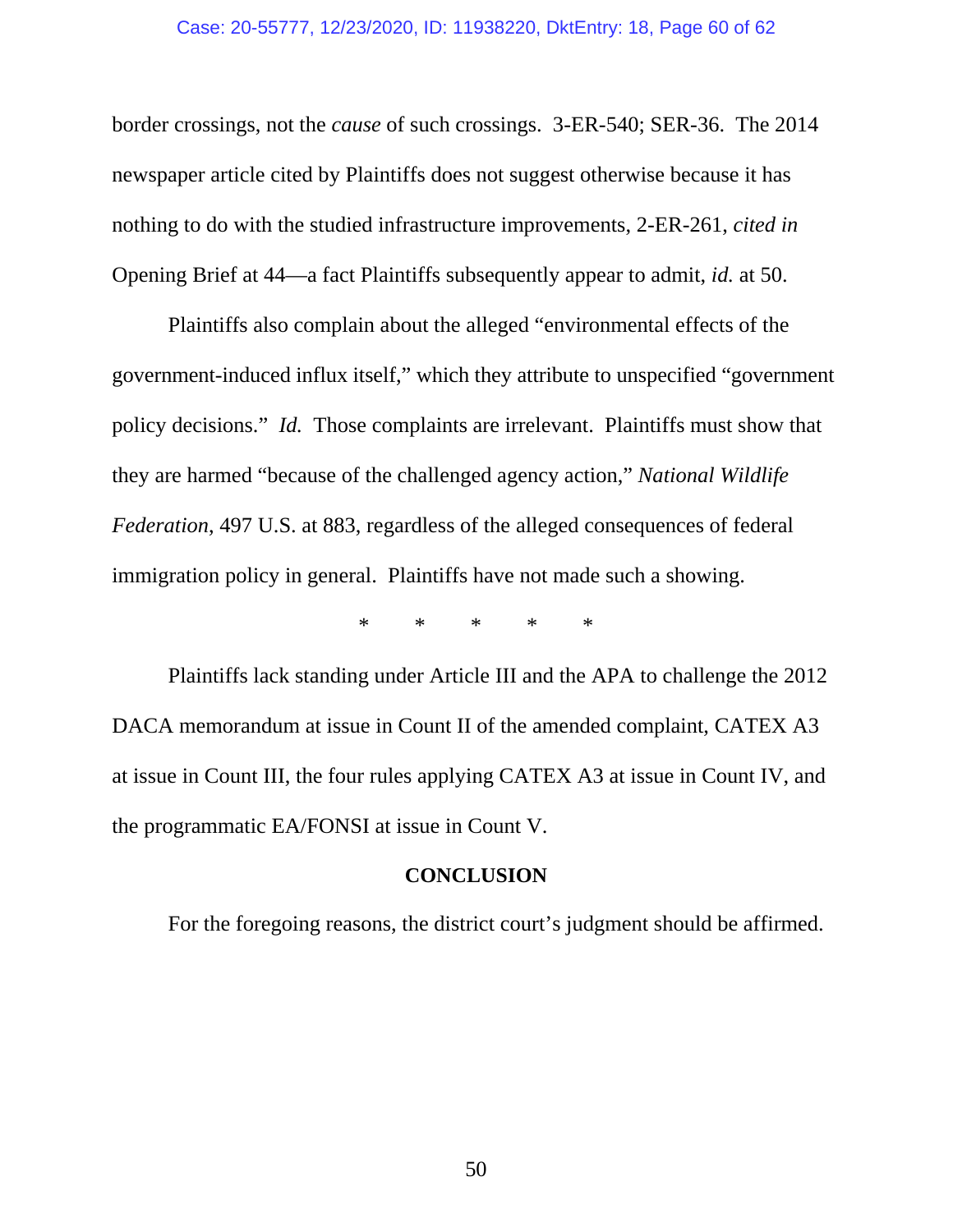Respectfully submitted,

U.S. Department of Homeland Security U.S. Department of Justice s/ *Kevin W. McArdle* JONATHAN D. BRIGHTBILL *Principal Deputy Assistant Attorney General* ERIC GRANT *Deputy Assistant Attorney General* BARCLAY T. SAMFORD ROBERT J. LUNDMAN KEVIN W. McARDLE *Attorneys*  Environment and Natural Resources Division

AMBER N. NAPOLITANO *Attorney*  Office of General Counsel

December 23, 2020 90-1-4-14822